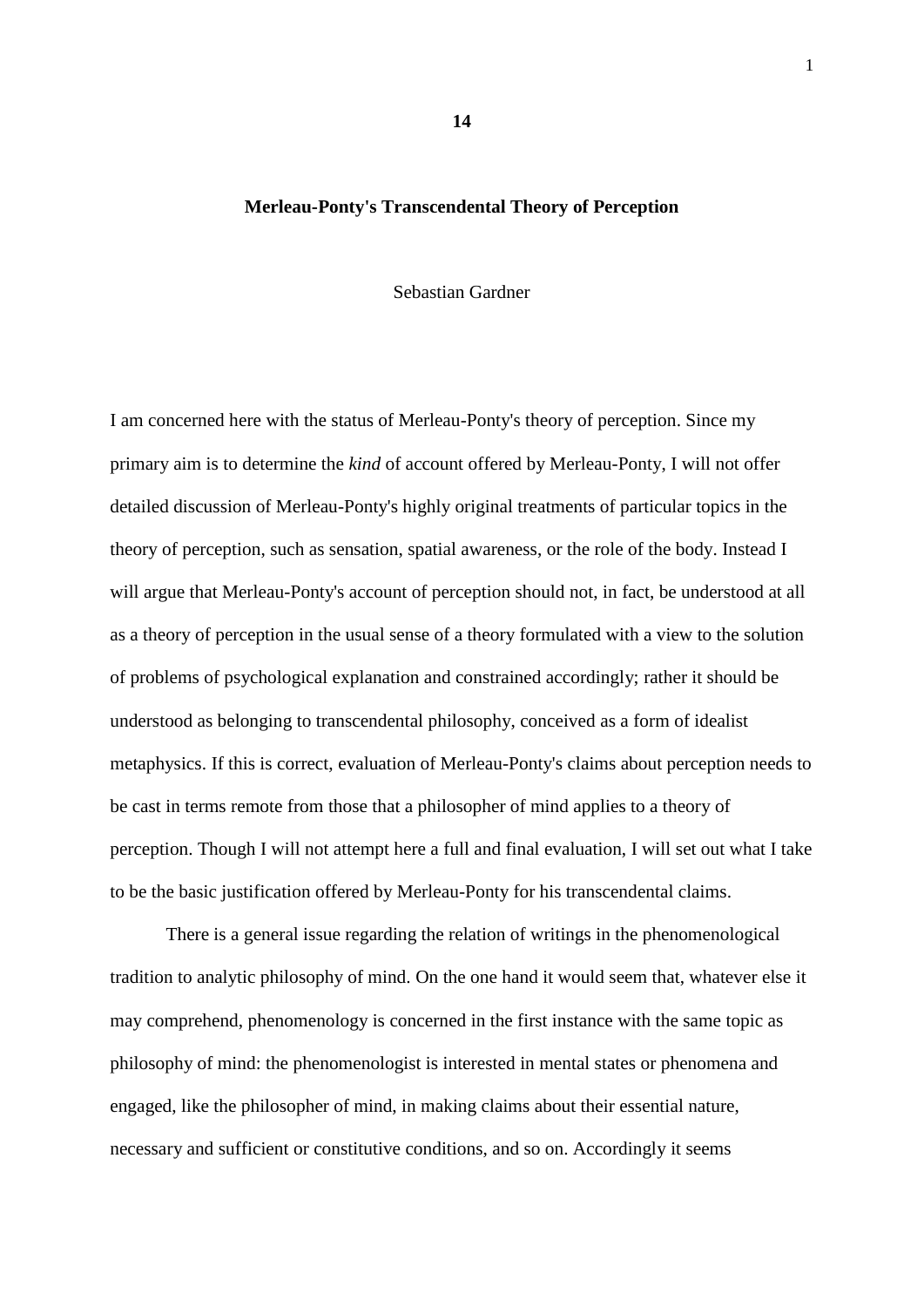reasonable to expect that, allowing for differences of vocabulary and methodology, it will be possible to find points of convergence on matters of substance between phenomenology and philosophy of mind, and the recent literature on Husserl, Heidegger, Sartre and Merleau-Ponty has suggested an abundance of these.

However, if what I argue below is correct, then this view, for all its apparent plausibility, is mistaken with regard to Merleau-Ponty. Though nothing follows directly from this regarding phenomenology in general, it does suggest a more general conclusion, namely that something essential to the phenomenological project necessarily goes out of focus in the attempt to read the phenomenologists as if their writings address the same questions as the philosophy of mind.

The paper is organized as follows. In the first two sections I will describe two competing interpretations of Merleau-Ponty. Section 1 outlines the view of those who affirm Merleau-Ponty's convergence with the philosophy of mind, which I will refer to as the Psychological Interpretation, and identifies considerations supporting it and some of its implications. Section 2 states briefly the Transcendental Interpretation, which views Merleau-Ponty in the light of the history of transcendental philosophy and claims to discover at the heart of his philosophical project an original form of idealism. The next two sections develop this interpretation. Section 3 considers how, on the Transcendental Interpretation, Merleau-Ponty's theory of perception and transcendental commitments are related logically. This, it will be seen, requires consideration of Merleau-Ponty's transcendental turn. Section 4 discusses Merleau-Ponty's use of the notion of ambiguity, since this, I argue, allows us to identify a clear line of descent from Kant and to grasp Merleau-Ponty's fundamental metaphysical thesis. Section 5 considers Merleau-Ponty's view of the relation of phenomenology and psychology, and his relation to the philosophy of mind.<sup>1</sup>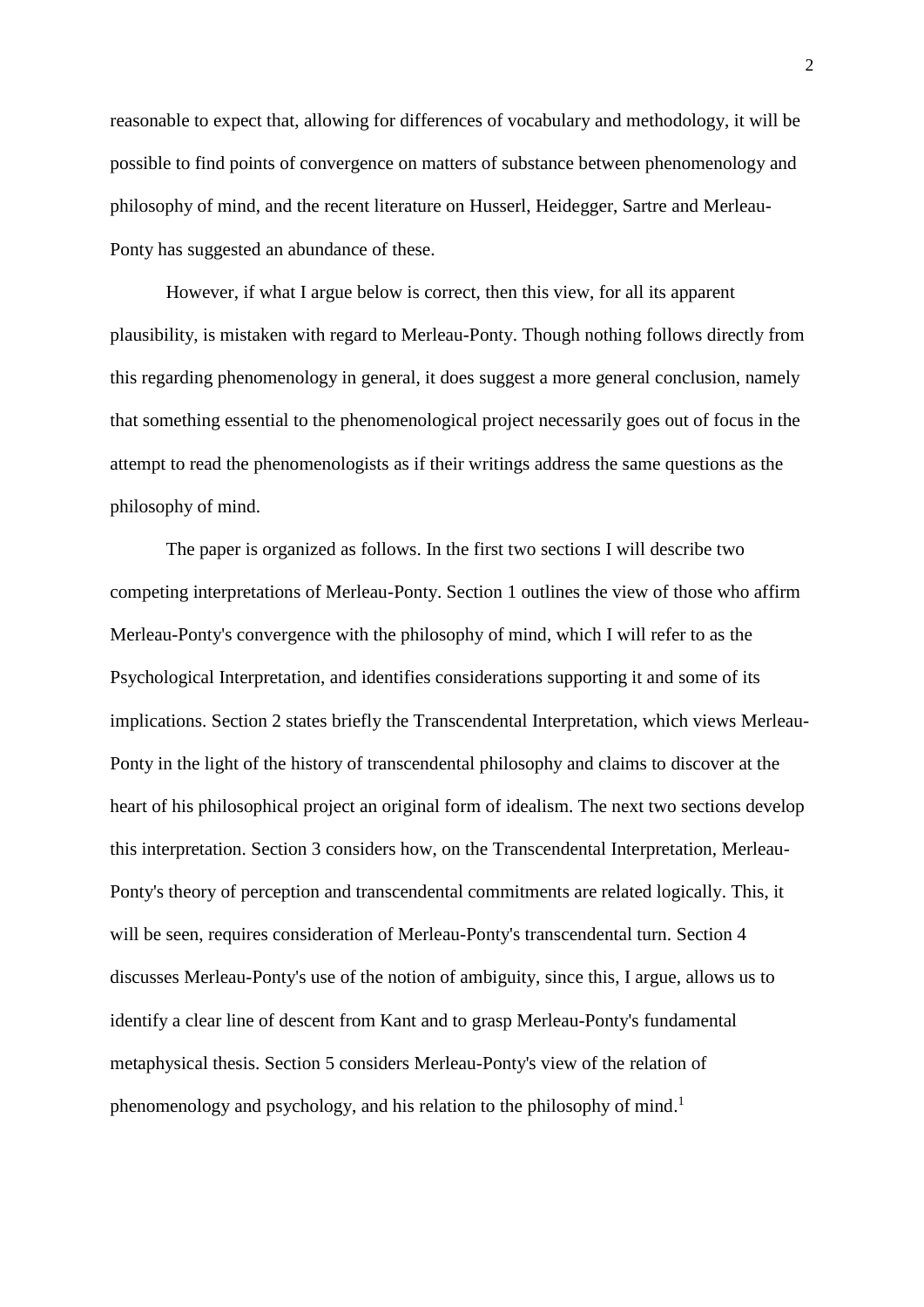### **1. The Psychological Interpretation**

1. On what I will call the Psychological Interpretation, the *Phenomenology of Perception* attempts to establish certain claims regarding the nature of perceptual experience independently of any transcendental or metaphysical presuppositions.

The proponent of the Psychological Interpretation discovers in the *Phenomenology* a series of arguments for conclusions familiar from analytic philosophy of mind: against the concept of sensation, or a certain classical empiricist version thereof, and against the identification of perception with judgement or characterization of perceptual content as conceptual; and in favour of a rich and holistic theory of perceptual content which forges a deep constitutive link of perception with bodily capacities. Merleau-Ponty is interpreted as arguing on the basis of a familiar mixture of considerations of explanatory scope and completeness, theoretical perspicuity, fulfilment of epistemological desiderata, and phenomenological accuracy, his strategy being to measure philosophical theories of perception against our pre-philosophical concept of perception, and to ask if the theories are faithful to the character that perceptual experience, in its full range, has for us.

The Psychological Interpretation is not obliged to deny that the *Phenomenology* contains metaphysical claims, but it will recommend that we attempt to understand these in the first instance as extrapolations from its prior, non-metaphysical claims about perception,<sup>2</sup> and if they cannot be so understood, then it will hold them to one side. The essential point for the Psychological Interpretation is simply the independence of the theory of perception, with respect to both the sense of its claims and the arguments given for them, from whatever metaphysics Merleau-Ponty may wish also to advance.

3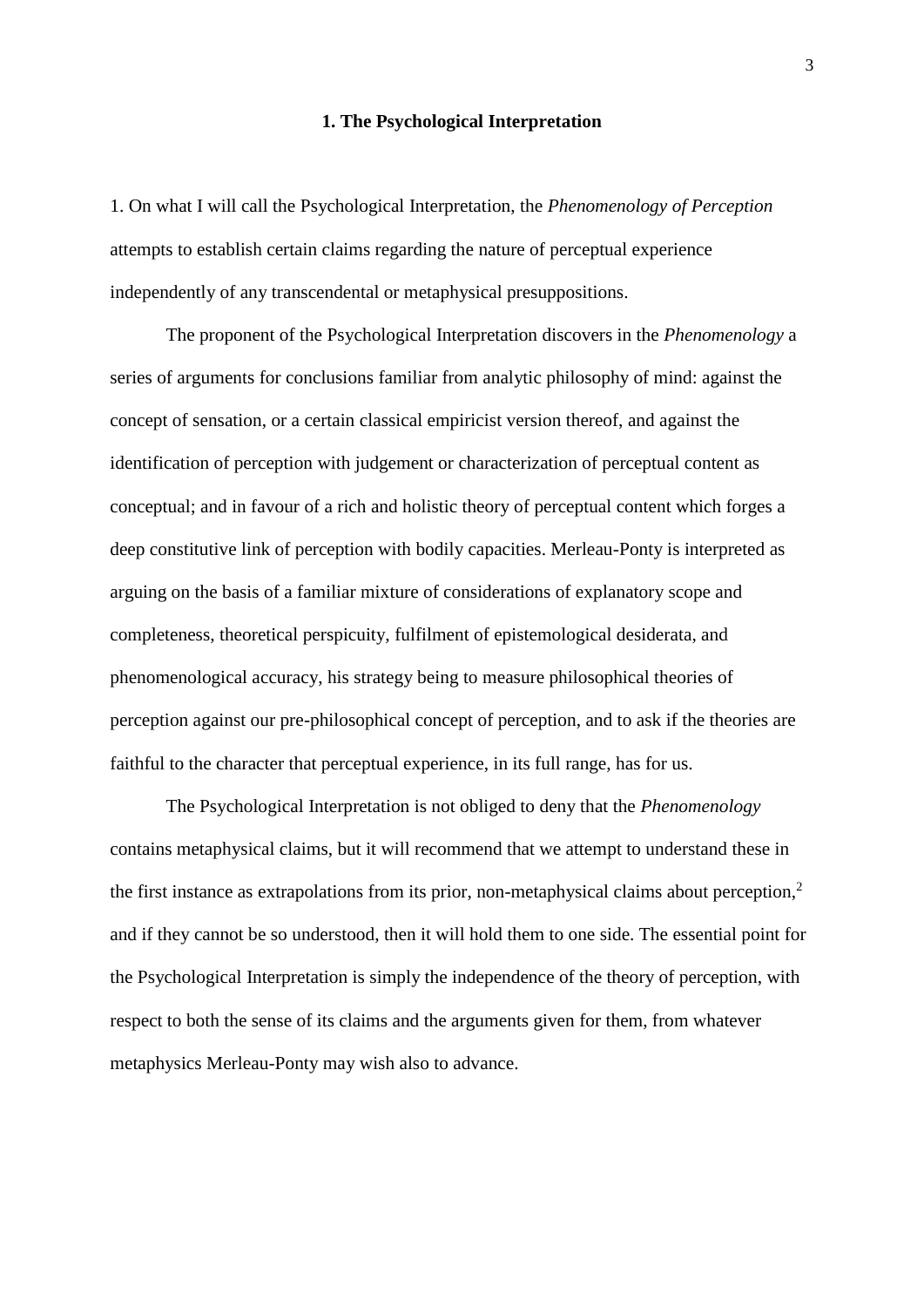2. A number of considerations may be taken to support this view. It is in the first place suggested by the text of the *Phenomenology* itself regarding the content and order of its four divisions, the first of which (the Introduction) examines theories of perception with close reference to a large quantity of empirical material, and the second of which (Part One) pursues the connection of perception with the body. Not until the concluding chapters (the final chapter in Part Two, and Part Three) does Merleau-Ponty turn to metaphysical issues those specific to human beings, including intersubjectivity, freedom and self-consciousness and briefly to general epistemological issues of truth and objectivity.

The Psychological Interpretation is supported also by the continuity of the *Phenomenology* with Merleau-Ponty's earlier *The Structure of Behaviour*, which provides a close examination of neurophysiological and functional theories of the organism, and much of which reads as a study in the philosophy of psychology. The *Phenomenology* begins with an explicit commitment to the phenomenological method, but otherwise may seem a direct extension of the line of holist, anti-reductionist thought begun in *The Structure of Behaviour*. Even the commitment to the phenomenological method which distinguishes the *Phenomenology* from the earlier work need not be regarded as signalling a real change of direction, in so far as the alliance with Husserl announced in the Preface can be interpreted as a renunciation of any metaphysical premises for philosophical enquiry and it soon comes to seem in any case that Merleau-Ponty's version of the phenomenological method is loosely defined and incorporates little of Husserl's purism and conception of rigorous science.

There is, furthermore, the obvious contrast of Merleau-Ponty with the other phenomenologists: Merleau-Ponty pays close attention to psychological science, and to its detail, rather than just referring in wholly general, critical terms to the very idea of empirical psychology. Sartre's early writings on imagination are also informed by empirical psychology, but Sartre uses it to chiefly negative ends, and *Being and Nothingness* sets out with a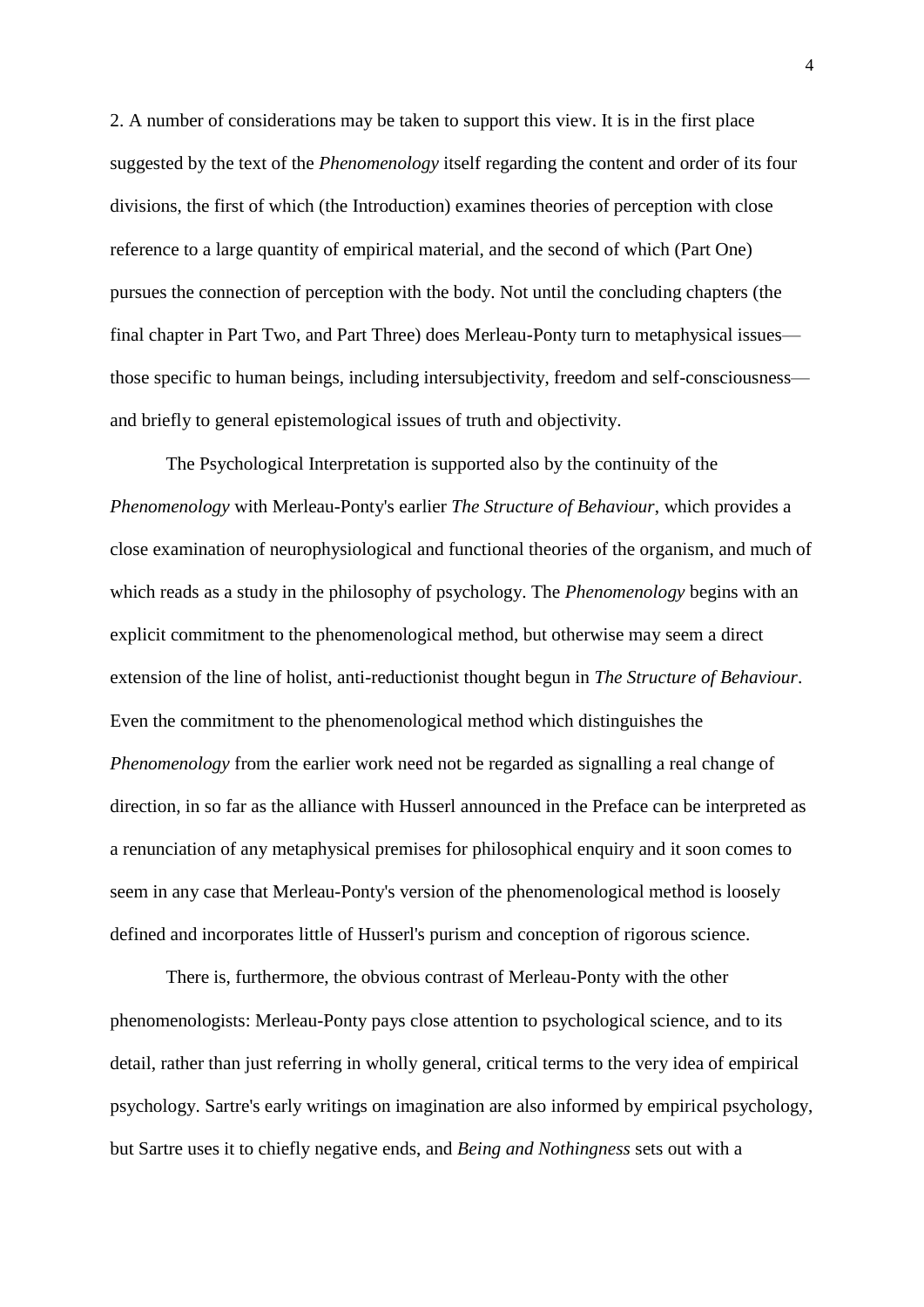statement of a set of supposed apodictic *a priori* truths concerning consciousness. By contrast, the *Phenomenology* seems to start on solidly *a posteriori* terrain: Merleau-Ponty appears willing to entertain, at least provisionally, the conceptual possibility that consciousness can be grasped in empirical-scientific, naturalistic terms.

The recent secondary literature—most prominently in the work of Hubert Dreyfus, Shaun Gallagher and Sean Kelly—is rich with discussion of Merleau-Ponty exemplifying the Psychological Interpretation. It is argued that Merleau-Ponty contributes to contemporary debates in the philosophy of mind by providing arguments for the dependence of personallevel on sub-personal states, of conceptual on nonconceptual mental content, and of consciousness on embodiment; that Merleau-Ponty provides a convincing critique of the representationalism which holds sway in cognitive science and more generally furnishes insights which are obscured by cognitive science's bias in favour of cognition over performance; that Merleau-Ponty's account of skill acquisition stands in deep accord with developments in brain science neural network theory; and so forth.<sup>3</sup> The overarching value of Merleau-Ponty for the philosophy of mind consists, on this view, in the fact that Merleau-Ponty denies the autonomy of the personal level of psychological explanation without any commitment to reduction to the physical, allowing his philosophy of perception to appeal both to those who argue for the necessity and integrity of the sub-personal domain opened up by cognitive science, and to those who favour a rich naturalism, who find in Merleau-Ponty a view of the mind which is non-materialist and non-reductionist yet also firmly anti-dualist.<sup>4</sup>

3. Among the consequences of recruiting Merleau-Ponty to the task of scientific investigation of the mental, and of claiming that his phenomenological studies support and receive support from empirical work, are (first) that his philosophical claims become subject in turn to empirical correction, and (second) that the task of explanation—in a *bone fide* and full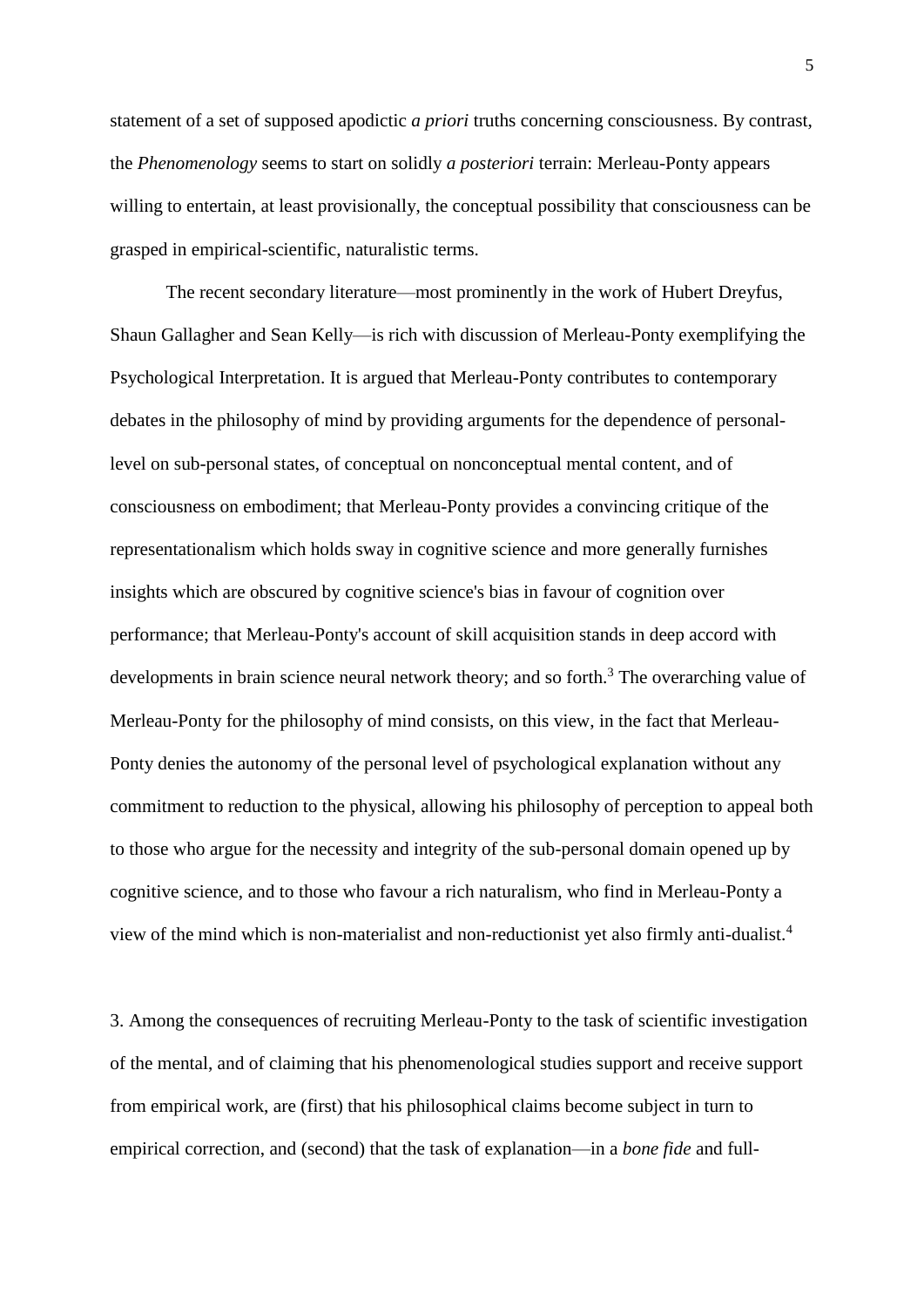blooded sense, as opposed to the mere descriptive gathering and clarification of data—tends inevitably to pass out of the hands of phenomenology into neurophysiology and other more empirically tough-minded quarters. These consequences are however acknowledged and regarded as proper and acceptable by proponents of the Psychological Interpretation.<sup>5</sup>

Clearly the suggestion that phenomenology serves to clarify psychological *explananda* but lacks explanatory power of its own, is troublesome, and I will emphasize later that it runs contrary to Merleau-Ponty's intentions. For the present, another important implication of the Psychological Interpretation should be noted. The *Phenomenology* does not stop with a discussion of the nature of consciousness, experience or mental content: as noted earlier, the concluding chapters of the work set out a general metaphysics of human existence. Moreover, the *Phenomenology* advances from its account of perception to a general metaphysical position which Merleau-Ponty wants to locate between idealism and realism, but which it is scarcely misleading to describe as idealist.<sup>6</sup> In the relevant parts of the text it is quite clear that Merleau-Ponty's talk of perceptual experience as comprising 'pre-objective being', along with his critique of classical philosophical and psychological theories of perception as instances of 'objective thought', is fully metaphysical in intention. That is to say, talk of pre-objective being is not just talk of *experience* prior to the involvement of objectivity concepts in experience: it is talk of experienced *being* which is pre-objective.<sup>7</sup> Nor is the critique of 'objective thought' equivalent to a critique of theories which deny the possibility of experience independent of objectivity concepts: it is also a critique of the *metaphysical* claim that objective representation is adequate to the representation of reality, or put the other way around, that reality is as objectivity concepts represent it as being. Pre-objective being and objective thought are, in Merleau-Ponty's full picture, terms of art belonging to metaphysics, not restricted to the philosophical analysis of mental phenomena.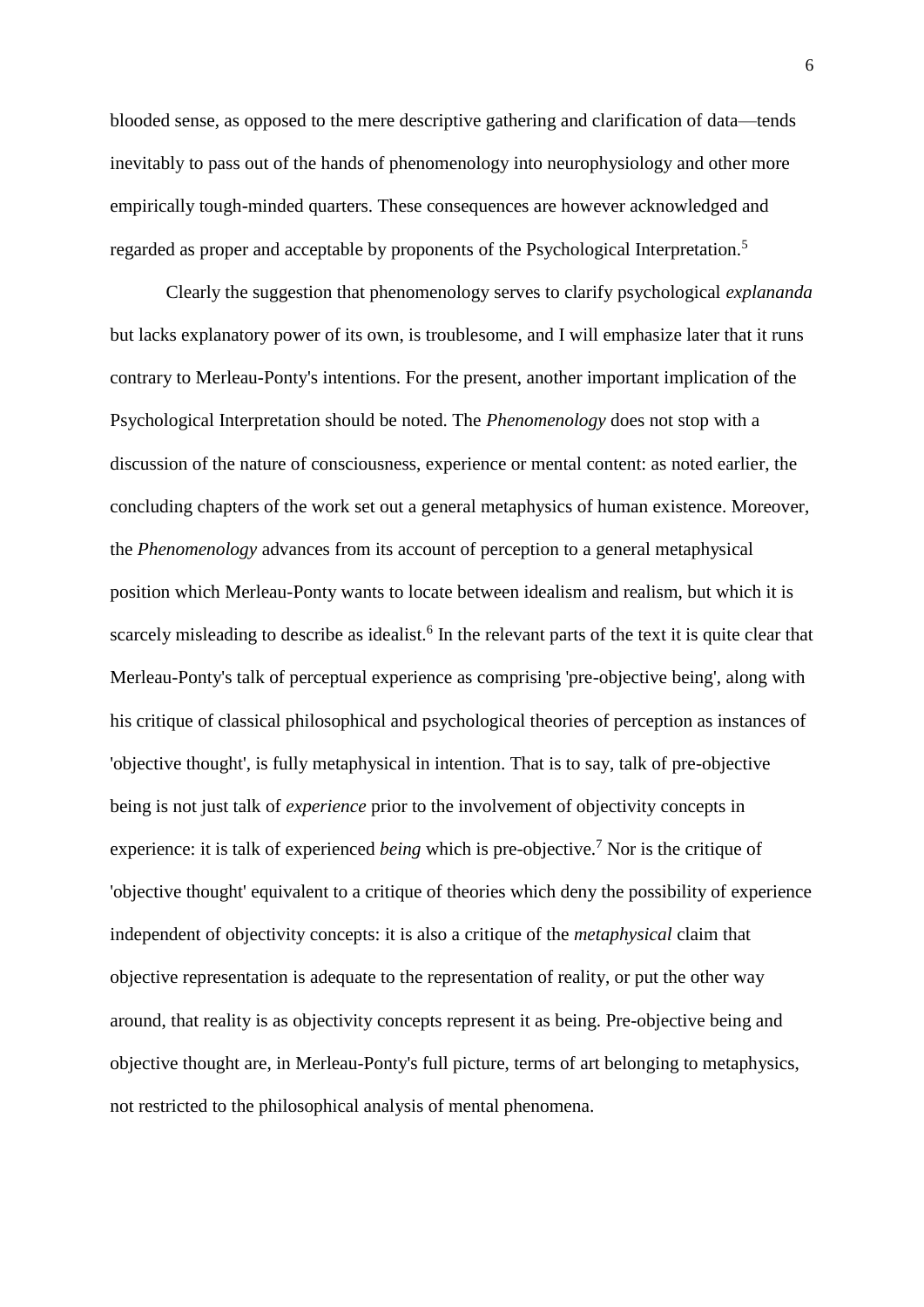Accordingly, the Psychological Interpretation is required to say of the *Phenomenology* that it contains a solid first argumentative half which establishes plausible conclusions regarding the nature of perception and the body, and a second argumentative half which, whatever its worth, lacks direct logical connection with the first.

The problem is that Merleau-Ponty seems unaware of this logical division, and this obliges the Psychological Interpretation to adopt a critical stance. There is no shortage of places, between adjacent sentences or within single sentences, where Merleau-Ponty must be regarded from the standpoint of the Psychological Interpretation as making a direct and unargued transition from philosophy of psychology to metaphysics. For example: Merleau-Ponty draws the conclusion regarding the body, from its possession of intentional properties and the asymmetry between how it is present to itself and how its objects are present to it, that the body is not in fact 'in' space at all, but rather 'inhabits' space (PP 139), and that an absolute, non-epistemological distinction must be drawn between the body *qua* object of science, the objective body, and the phenomenal body, the *corps propre* or *corps vécu*. Once we begin to look for them, such points—where Merleau-Ponty apparently confuses psychology-cum-epistemology with metaphysics, or distinctions of modes of presentation with distinctions of objects—are not hard to find.

This point has been well made by Thomas Baldwin, who describes Merleau-Ponty's fundamental thesis that 'perception is ''transcendental'' in the sense that it cannot be adequately understood from within a fully objective, scientific conception of human life' as deriving from Merleau-Ponty's argument that 'because perceptual experience is epistemologically fundamental it cannot be the case that perception itself is fully comprehended within the explanatory perspective of natural science'.<sup>8</sup> As Baldwin points out, if that is Merleau-Ponty's argument, then the naturalist will respond immediately that it rests on a confusion of epistemological with metaphysical priority; and instantly the whole anti-naturalistic,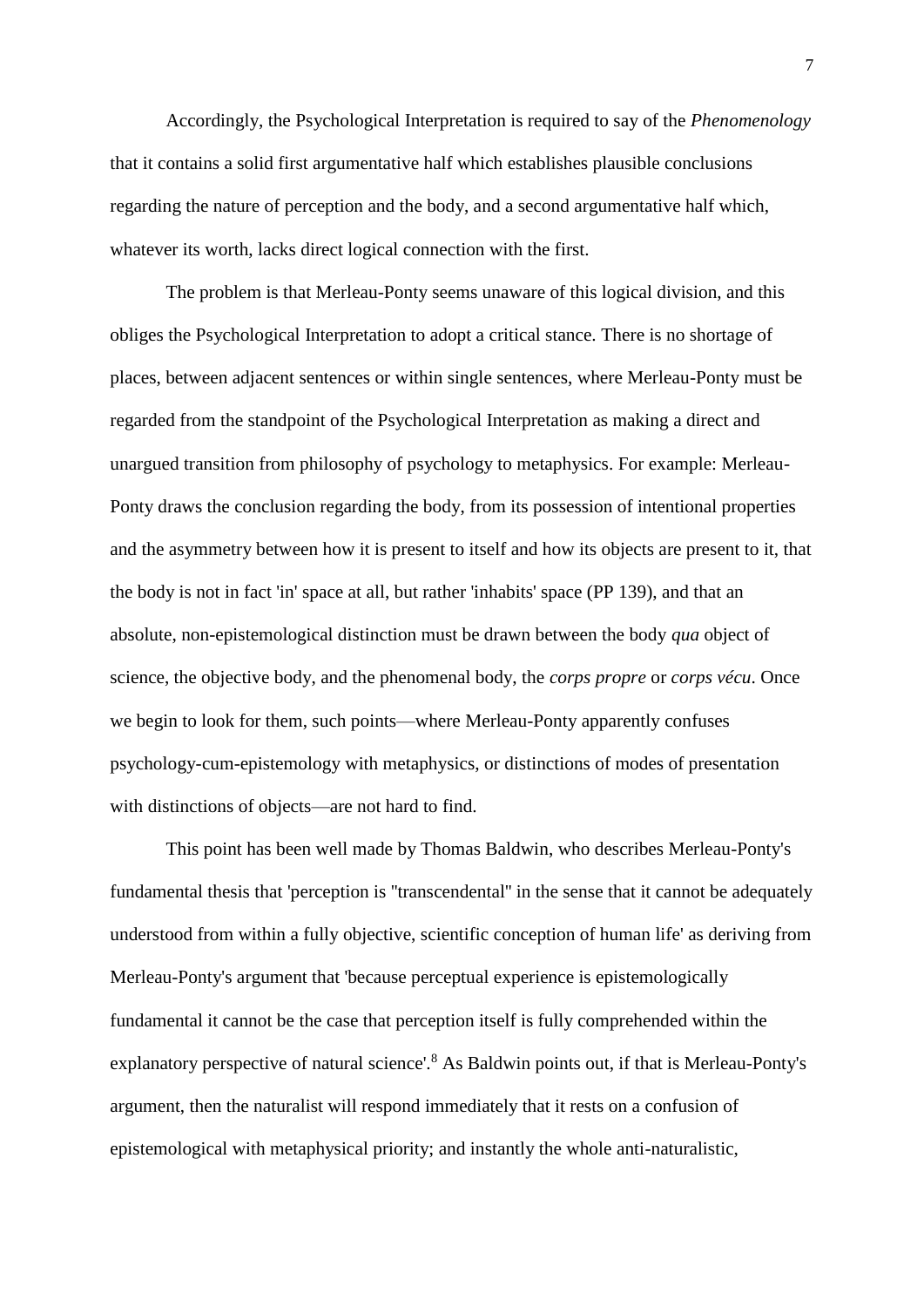metaphysical aspect of Merleau-Ponty's philosophy appears to be the result of, to borrow a phrase of P. F. Strawson's from another context, a *non sequitur* of numbing grossness.<sup>9</sup>

The proponent of the Psychological Interpretation is thus driven to say that Merleau-Ponty sought a theory of perceptual content which avoids reducing it to either sensation or judgement, and that what he is right about, or at least offers a plausible defence of, is the idea that perceptual content is in a number of respects *sui generis*; his talk of the 'pre-objectivity' of perception should be translated into talk of the irreducibly holistic, nonconceptual, motorconditioned, etc., nature of perceptual content. Merleau-Ponty's error was to think that, just because certain sorts of bad naturalistic theories of perception fail to do justice to the phenomena, naturalism itself must be rejected—he mistook the failure of *narrowly* empiricist theories of perception for the idea that perceptual experience cannot be a content of the natural world, or again, mistook the fact that perceptual experience lacks a certain very narrow sort of objectivity, for its non-objectivity *tout court*. To which it may be added that, had Merleau-Ponty been acquainted with the more sophisticated empirical psychological science of our present day, he might well have avoided this mistake.<sup>10</sup>

4. Doubts about the unity of the *Phenomenology* are not just a function of the Psychological Interpretation. The objection that the *Phenomenology* fails to hold together its philosophy of psychology with its metaphysics was put to Merleau-Ponty by the Hegelian philosopher Jean Hyppolite:

I would say simply that I do not see the necessary connection between the two parts of your paper [in which Merleau-Ponty had provided a synopsis of the *Phenomenology*] between the description of perception, which presupposes no ontology, and the philosophical conclusions which you draw, which do presuppose an ontology, namely,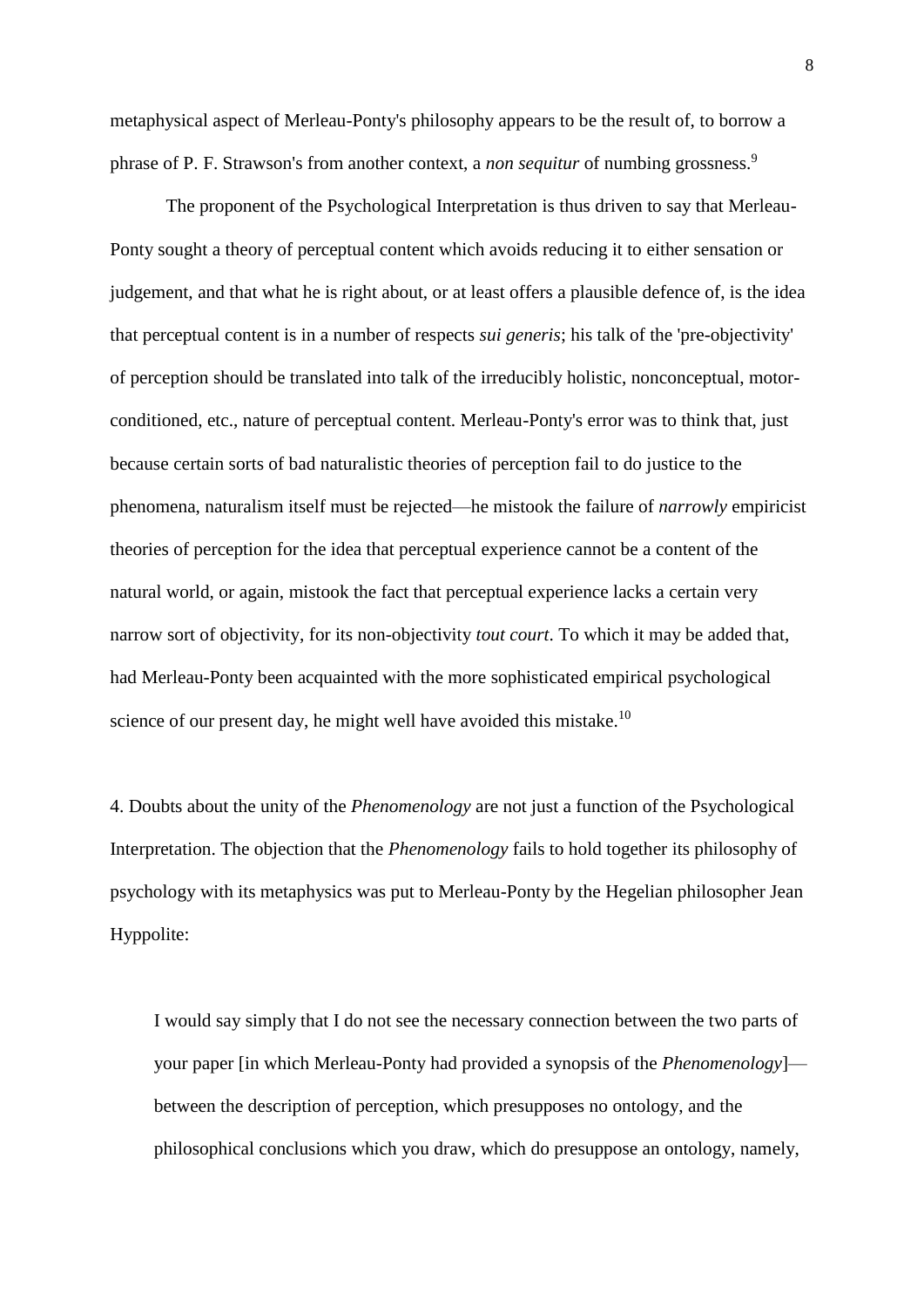an ontology of meaning. In the first part of your paper you show that perception has a meaning, and in the second part you arrive at the very being of this meaning, which constitutes the essence of man. And the two parts do not seem to be completely interdependent. Your description of perception does not necessarily involve the philosophical conclusions of the second part of your paper. Would you accept such a separation? (PrP 39)

Merleau-Ponty's reply to Hyppolite's question was: 'Obviously not.' His immediately following statement was however perhaps not sufficiently full or clear to entirely silence Hyppolite's doubts: 'I have not, of course, said everything which it would be necessary to say on this subject. For example, I have not spoken of time or its role as foundation and basis' (PrP 39). One can see how temporality might provide some sort of bridge—the role played by temporality in Heidegger's *Being and Time* might for example be interpolated in the *Phenomenology*—but only traces of such an idea can be found in the *Phenomenology* itself,<sup>11</sup> and it is in any case hard to see how, even if it did restore the systematic unity alleged by Hyppolite to be wanting, temporality could also provide an effective basis for confuting the charge that Merleau-Ponty's general practice of transition from the theory of perception to metaphysics incorporates a fallacy. It remains to be shown, therefore, that the work is coherently unified in the way that Merleau-Ponty claims it to be.

# **2. The Transcendental Interpretation**

1. What I will call the Transcendental Interpretation rejects the idea that the *Phenomenology* undertakes an enquiry into the nature of perceptual experience for its own sake: the purpose of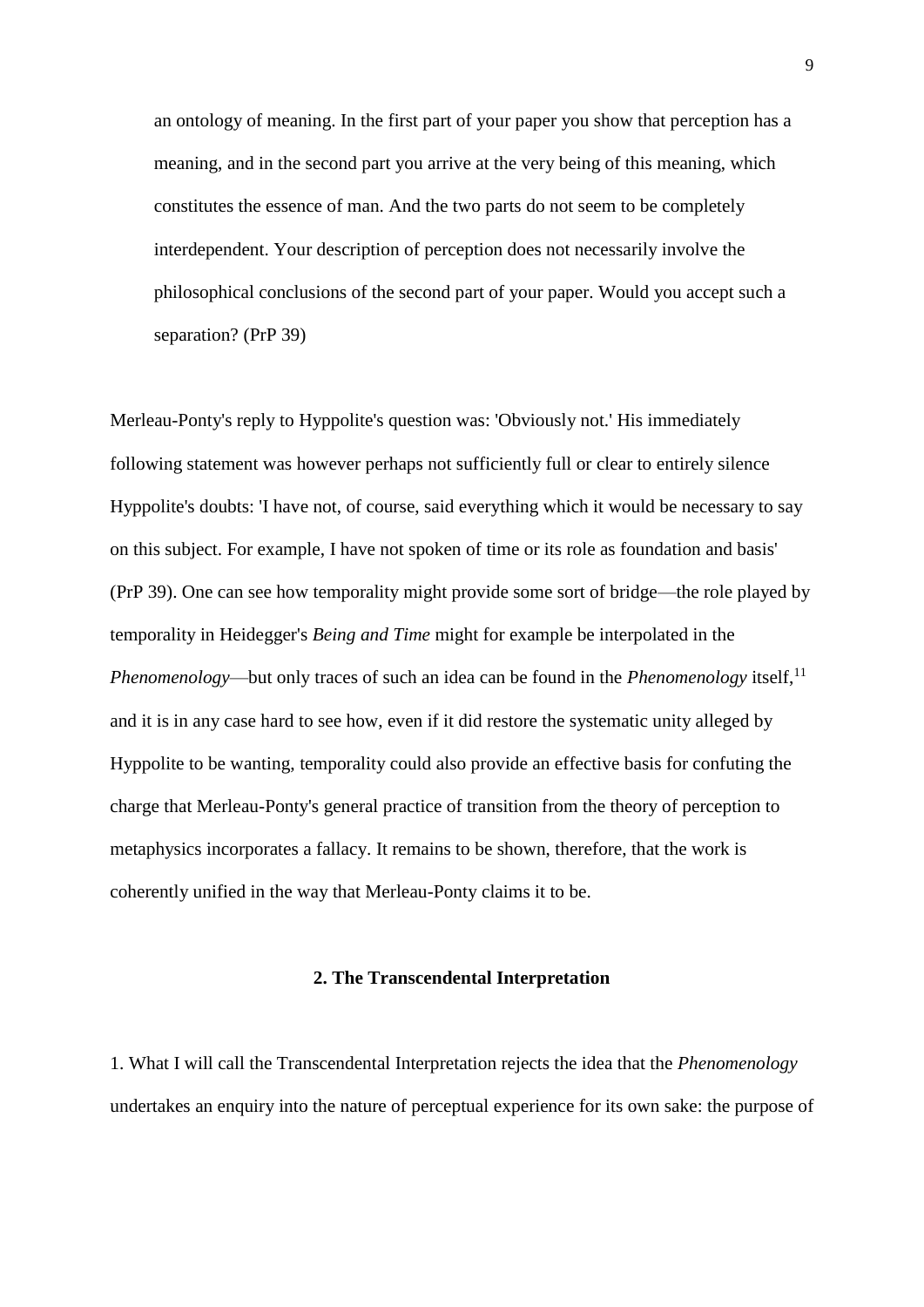Merleau-Ponty's enquiry into perception, it maintains, lies in its contribution to a transcendental theory with metaphysical implications.<sup>12</sup>

Merleau-Ponty provides in his discussions of vision and of the body early in Part One many statements of how the conditions that his phenomenology uncovers are intended to be in the true and genuine sense transcendental, i.e. *a priori* and necessary, and non-identical with empirical, contingent or mundane states of affairs. He denies that the structure of vision, its perspectival articulation and figure/ground form, is due to 'the contingent aspects of my bodily make-up, for example the retinal structure' (PP 67–68). Similarly the permanent and ineliminable presence of the body—along with other of its features, including its affectivity is described as a necessity that is not 'merely physical' but rather 'metaphysical' (PP 91). Kant's Copernican form of explanation is employed in the argument that Merleau-Ponty gives for this thesis, which corresponds closely to Kant's argument regarding space and time in the metaphysical expositions of the Transcendental Aesthetic: the body's permanence cannot be 'a necessity of fact, since such necessity presupposes' it, and 'factual situations can only impact upon me if my nature is already such that there are factual situations for me' (PP 91). Merleau-Ponty affirms, therefore, the distinction of transcendental from empirical necessity,  $13$ and that the subject's mode of cognition has Kantian explanatory priority over the objects of cognition.

2. The positions under attack in the *Phenomenology* are grouped under the general heading of 'objective thought', and fall into two kinds, each identified with a different form of philosophical explanation:<sup>14</sup> Empiricism seeks to explain the objectual character of experience in terms of relations between an independent natural reality and human subjects conceived as items located within its causal nexus; Intellectualism treats the objectual character of experience as the product of subjective operations guided by thought. Empiricism includes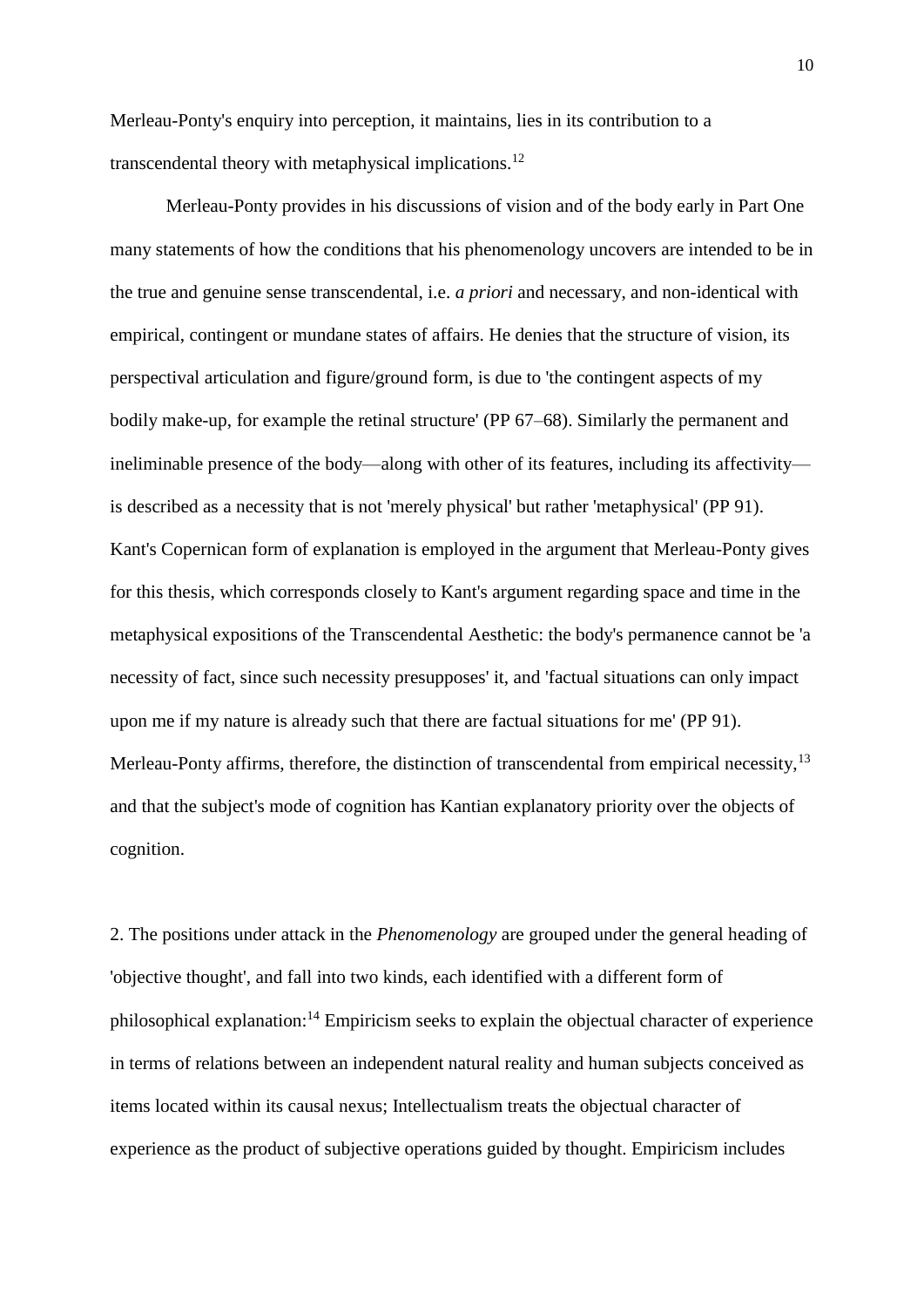various forms of classical empiricist philosophy, scientific realism and naturalism, while Intellectualism encompasses various forms of seventeenth-century rationalism, Kant, Husserl, and Sartre.<sup>15</sup> Both are defined with reference to a particular, highly abstract, transcendental *explanandum*, namely the *objectual character* of experience, its articulation into objects and its character *as* experience, i.e., as involving a relation of subject to object. Empiricism deserves the label 'objective thought' because it takes as given the thought of a pre-articulated realm of *objects* (in which human subjects are included); Intellectualism does so because its explanatory bottom-line is provided by *thoughts* of objects.

The overall argument of the *Phenomenology* is designed accordingly to criticize the various theories of Empiricists and Intellectualists in a unified way which leads to the identification of a common underlying error, and to set out an alternative account of the objectual character of experience. The two aims of the *Phenomenology*—the negative, critical-diagnostic work, and the provision of a positive alternative—are of course not independent: the common error is the assumption of objective thought, to which Merleau-Ponty's own theory of transcendental conditions is meant to provide the only possible alternative. Merleau-Ponty's theory, in the briefest statement, is that the fundamental ground of the objectual character of experience lies in the pre-objectivity of perception: this, he argues, makes it possible for a subject to be presented with an articulated realm of objects, and it also allows us to understand how reflection can be led astray into thinking that what makes this realm possible is instead either the objects themselves or our thoughts of them.

## **3. Theory of perception and transcendental metaphysics**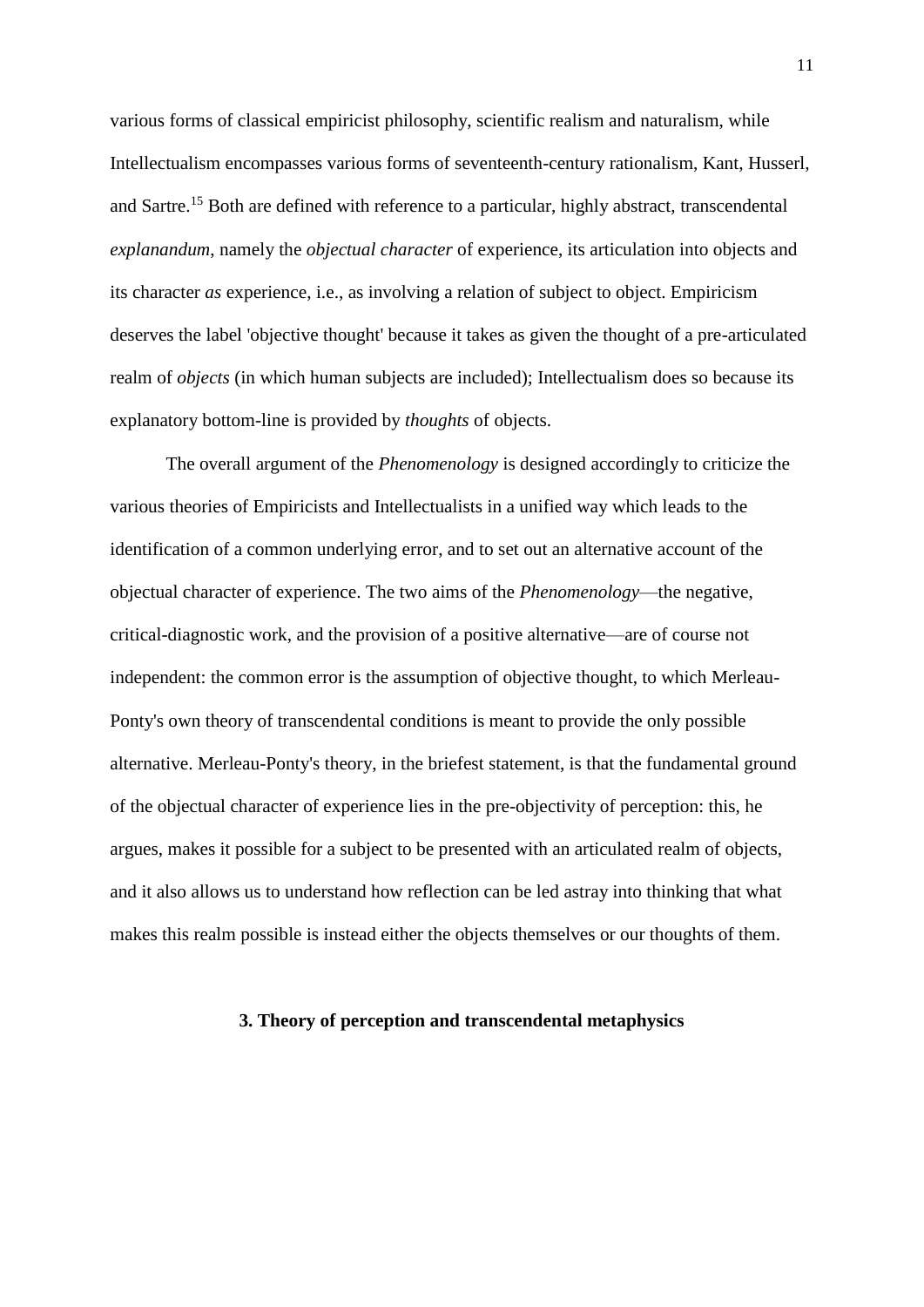1. The key question for the Transcendental Interpretation concerns the logical relation of the *Phenomenology*'s theory of perception and its transcendental metaphysics. There are three possibilities:

(A) That the transcendental metaphysics logically *follows from* the theory of perception.

(B) That the transcendental standpoint, from which the transcendental metaphysics will be developed, is assumed at the outset but only *provisionally*, as a hypothesis to be tested and confirmed by the discussion of perception.

(C) That the transcendental standpoint is assumed from the outset *non-provisionally* by the discussion of perception.

I will argue that, although there are grounds for thinking that Merleau-Ponty's argumentative intentions are not fully clear, his considered view veers towards (C), which also makes the best sense of his position.

2. Let us begin with (A). If Merleau-Ponty's intention were to present in the *Phenomenology* a sequence of argumentative steps—first a refutation of naturalism, then a critique of Kant and Husserl, followed by an account of their common objectivist error, concluding with the correct transcendental theory—then the work as a whole could be regarded as avoiding any philosophically significant presuppositions, and so as arguing from scratch and in a linear manner for Merleau-Ponty's transcendental-metaphysical position.

This reading is attractive for an obvious reason: if the *Phenomenology* proceeds via an internal critique of naturalism or at least a critique on grounds which avoid transcendentalist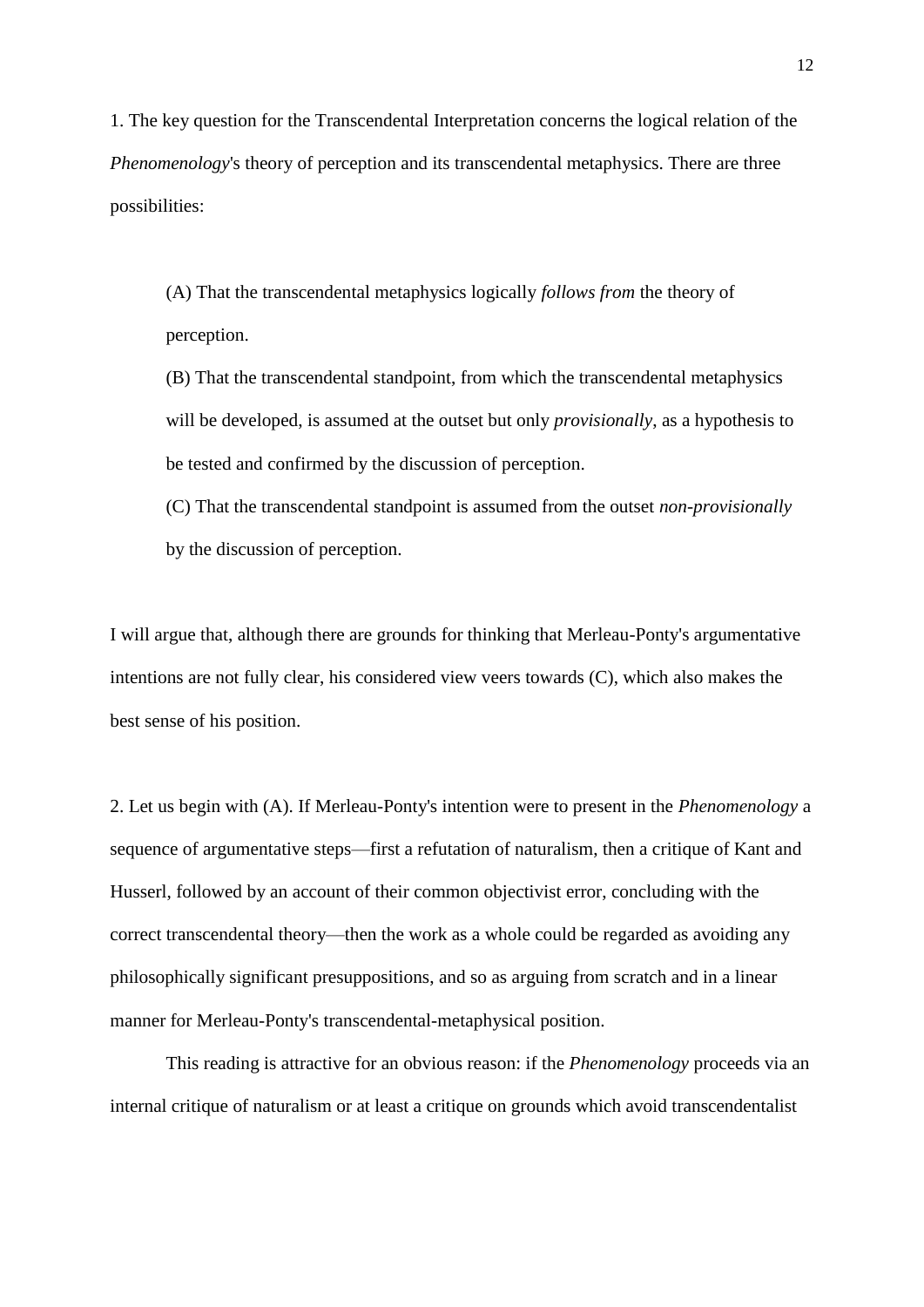presuppositions, to establish the general necessity for a transcendental approach, then the earlier chapters of the *Phenomenology* comprise an *argument for the transcendental turn*.

This is not, however, what we find. Consider the *Phenomenology*'s arguments against Empiricism. Merleau-Ponty assembles numerous instances where Empiricist explanations are revealed to have gaps. This does not, however, spell an end to Empiricism, and indeed it is hard to see how it could do so, since every point of incompleteness in Empiricist explanation simply provides—in the eyes of the Empiricist—a new *empirical explanandum* which stimulates the development of an improved empirical theory. For example, if 'sensation' as classically conceived does not facilitate the discovery of psychological laws, or otherwise impedes empirically significant theory, then what follows is just that scientific psychology should substitute a different conception of the original causal input to cognition. Merleau-Ponty could discredit this movement towards increasing sophistication in Empiricism only if he could show (a) that the gaps in extant empirical explanations are *in themselves not empirical*, or (b) that empirical explanations of perception are *intrinsically faulty*. But since, as noted previously, Merleau-Ponty does not seem to want to argue in Sartre's fashion that the very idea of treating the mental in terms of efficient causality is conceptually awry, the only route that he has to (b) would seem to be via (a), and it is hard to see what could *compel* the Empiricist to accept that an empirical gap is in truth a manifestation of non-empirical being. Merleau-Ponty himself is fully aware of this difficulty:

empiricism cannot be refuted [. . .] Generally speaking, the description of phenomena does not enable one to refute thought which fails to grasp itself and takes up residence in things [i.e. objective thought]. The physicist's atoms will always appear more real [. . .] The conversion of point of view must be undertaken by each one for himself, whereupon it will be seen to be justified by the abundance of phenomena which it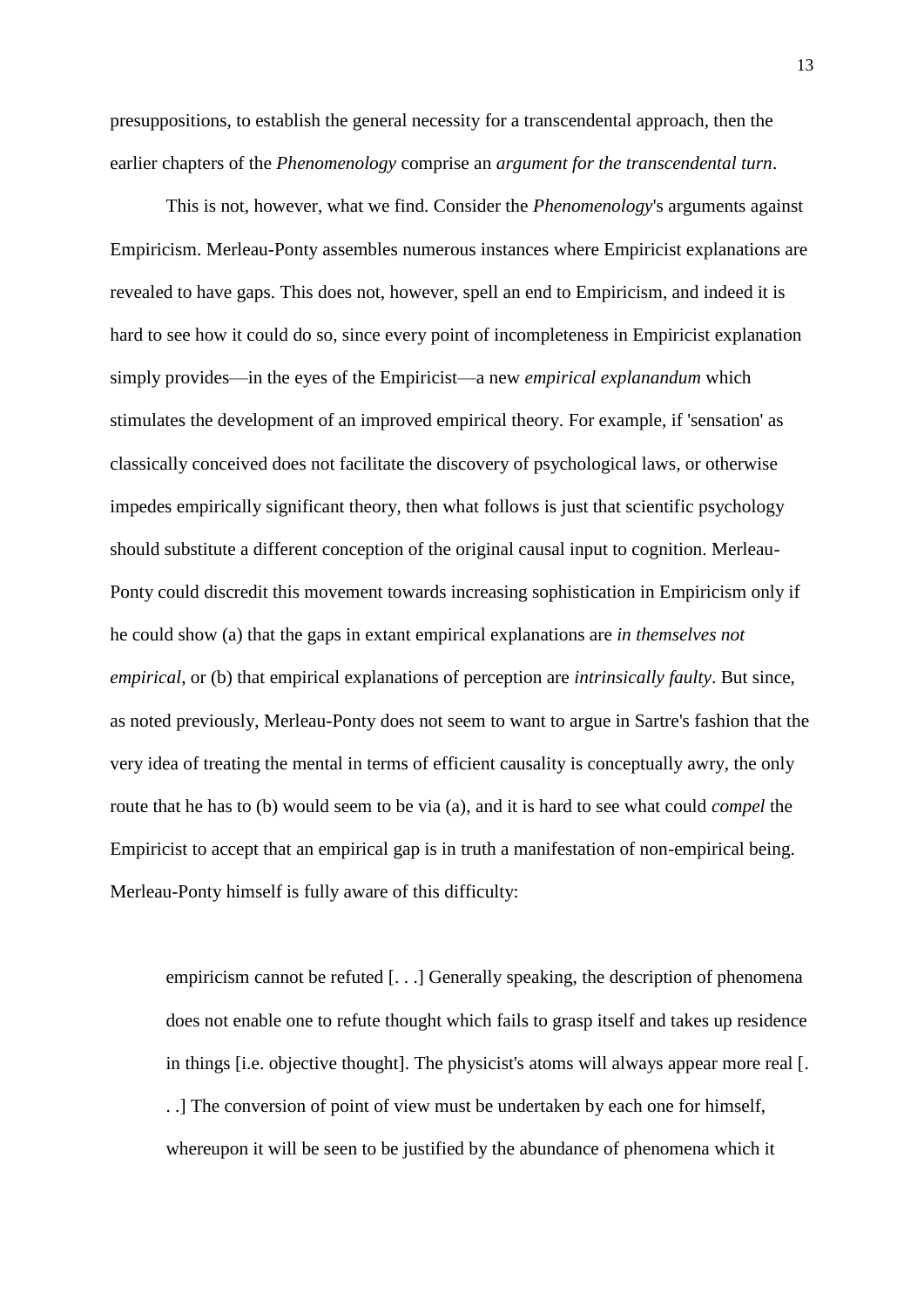elucidates. Before its discovery, these phenomena were inaccessible, and to the description of them which we offer empiricism can always retort that it *does not understand*. (PP 23)

If we examine the text of the Introduction and Part One in the light of these remarks, we find that at the crucial points where an argument for the transcendental turn might have been expected, Merleau-Ponty does indeed simply jump from the identification of a gap in empirical explanation to a transcendental assertion. Examples were given in Section 2—of the body's not being 'in' space, and of the distinction between the objective and the phenomenal body—and many others can be found. Having argued in the chapter on sensation that no such unit of experience exists, Merleau-Ponty concludes that the concept of perception 'indicates a *direction* rather than a primitive function' (PP 12). In the chapter on association, having shown that bare association is unable to yield an analysis of memory, Merleau-Ponty asserts that one must therefore admit 'an original text which carries its meaning within itself [. . .] this original text is perception itself' (PP 21). Much of what Merleau-Ponty has to say in these places against Empiricism simply invokes, with some modification of terminology or emphasis, Kantian or Husserlian lines of thought, as if he were regarding the transcendental turn as a *fait accompli*, executed already and decisively earlier in the history of philosophy. But if this is so, then Merleau-Ponty is taking transcendental anti-naturalism for granted: the argument for it must be offstage in the *Phenomenology* and the Introduction's critique of Empiricist theories of perception regarded as presupposing arguments given already by Kant or Husserl.<sup>16</sup> That Merleau-Ponty does not intend to argue to the transcendental position from scratch is, on the face of it, what he tells us when in the Preface he avows a commitment to phenomenology conceived as 'a study of essences', 'a transcendental philosophy', 'a rejection of science' (PP vii–viii).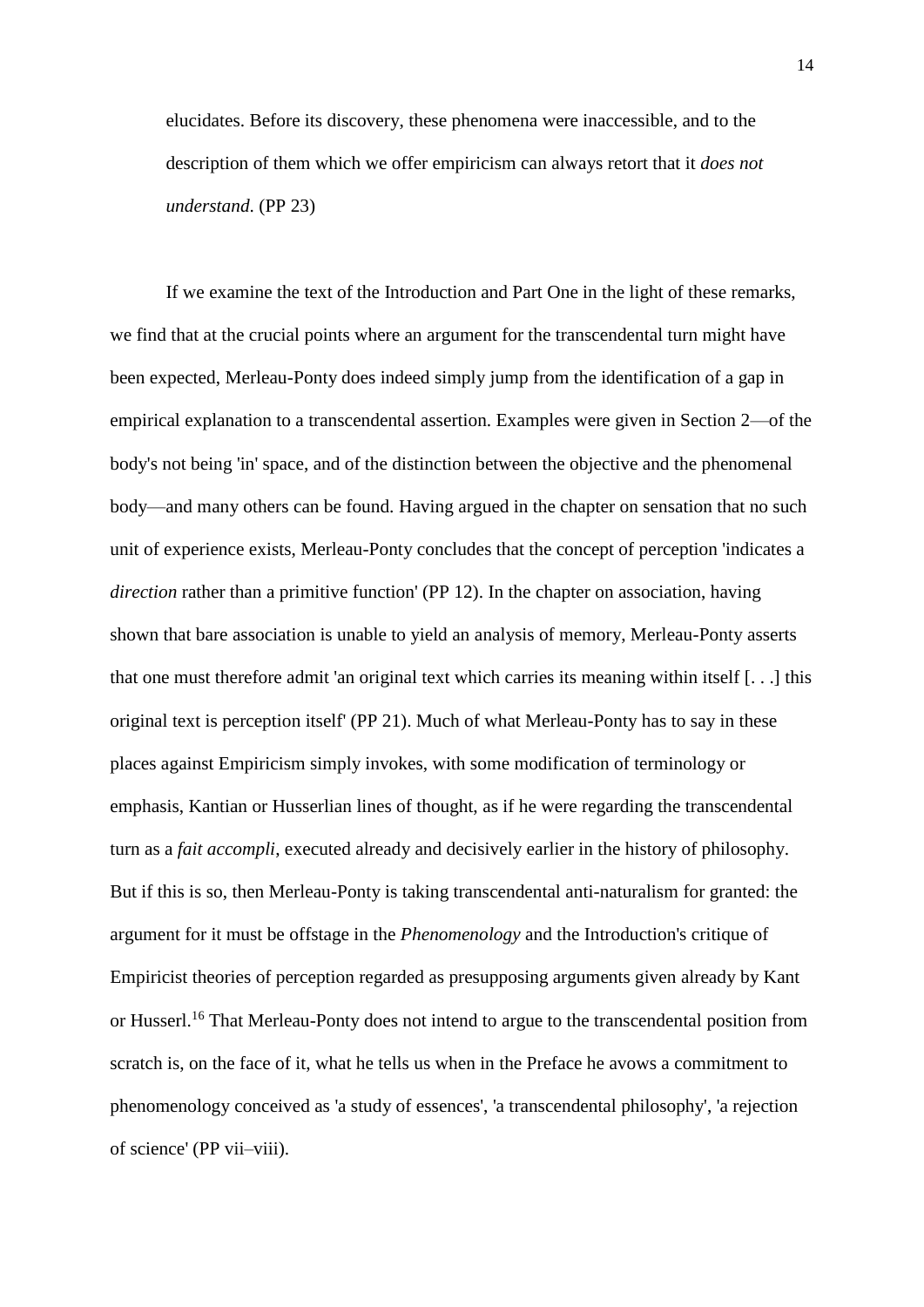Consider next Merleau-Ponty account of the 'reduction to the pre-objective' in *The Visible and the Invisible*. <sup>17</sup> Here Merleau-Ponty appears to want to introduce and justify the phenomenological method which will take us to his transcendental conclusions on the ground that it (alone) is *presuppositionless*. The notion that philosophy should proceed from such a starting point recalls a string of modern philosophers from Descartes to Husserl, but a difficulty confronts the supposition that Merleau-Ponty is following that well-trodden path. The problem is simply that what Merleau-Ponty claims we discover when we discard our presuppositions is nothing less than the 'inverse' of common sense (VI 157). Common sense, he tells us, attempts to 'construct perception out of the perceived': it theorizes 'causes' of perception which act on us (VI 156) and thereby presupposes 'correlatives or counterparts of the *objective* world' (VI 157).<sup>18</sup> It follows that Merleau-Ponty's presupposition-free realm of phenomena is *inaccessible* merely on the basis of a suspension of ordinary judgements of objects' empirical reality: access to the phenomena obscured by common sense requires a *positive*, purgative operation.<sup>19</sup> Waiving the problem that on the face of it some theoretical apparatus is surely required for this operation, it must in any case have been shown beforehand that the common sense 'given' is *contaminated* with presuppositions, i.e. that what is given to common sense not merely *has* presuppositions but that those presuppositions are cognitively *defective*. And it cannot be a strictly epistemological motive that has led us to this conclusion, since Merleau-Ponty evinces none of the relevant epistemic anxieties concerning objectivity and rationality; he shows, for instance, no interest in retracing the skeptical, certainty-orientated route of Descartes' *Meditations*. <sup>20</sup> Merleau-Ponty instead motivates his call to avoid presuppositions with the statement that 'the enigma of the brute world is finally left intact by science and by reflection' (VI 156), which may suggest (A), but in fact does not help us to construe the adoption of the transcendental standpoint as motivated sufficiently by a prior and independent critique of Empiricism: for the *relevant sense* in which science and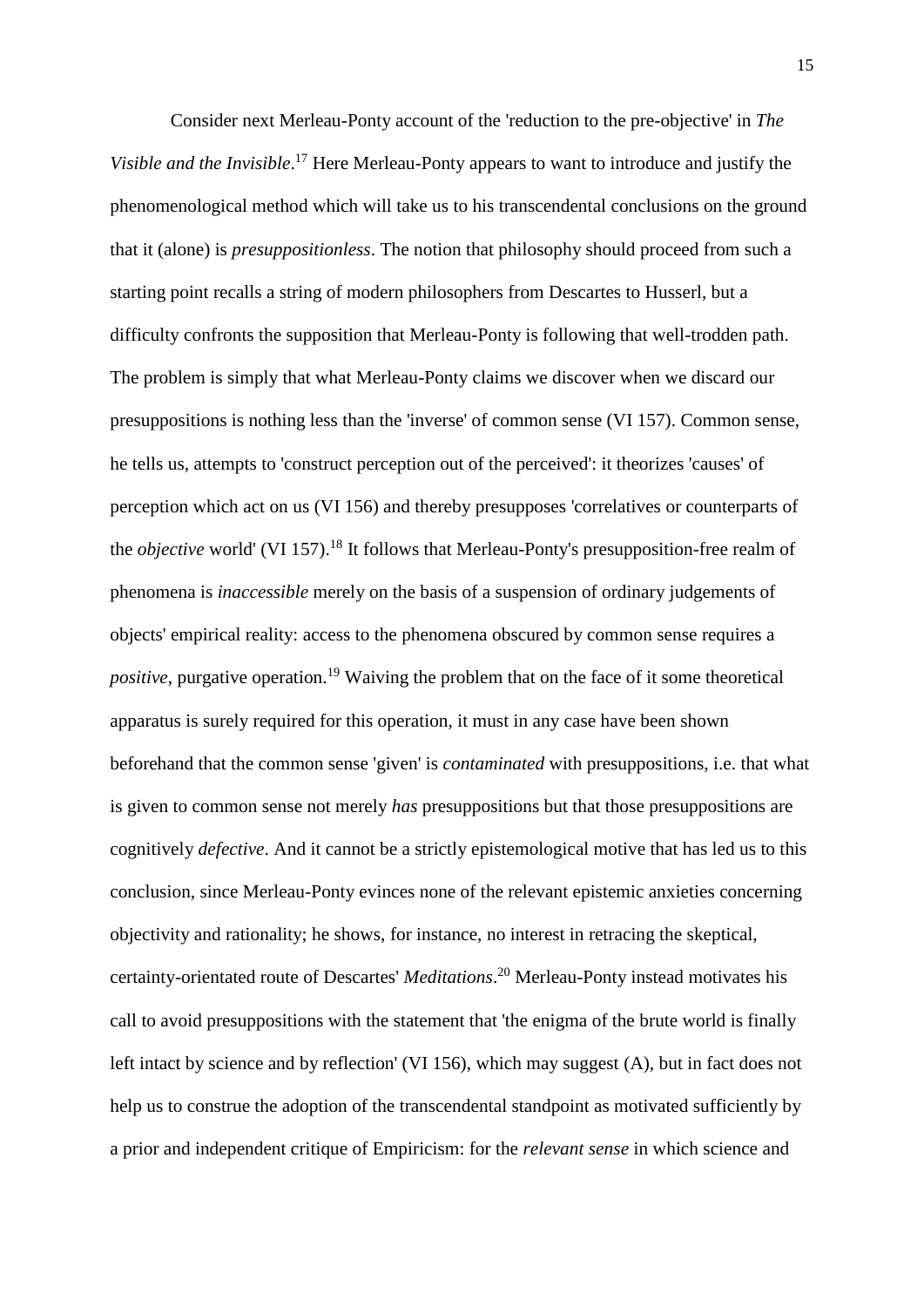reflection leave the enigma of the brute world 'intact', i.e. unexplained, and in which the bruteness of the world can be designated an 'enigma', cannot be grasped unless transcendental conceptions are already in play; as we saw Merleau-Ponty imply in the passage quoted above from PP 23, some prior, alternative philosophical conception must be presupposed if Empiricism is to be grasped as having explanatory limitations.<sup>21</sup>

3. Before jumping to affirm (C), we should briefly consider (B), which might seem to accommodate the foregoing points, without surrendering Merleau-Ponty to the argumentative circularity of (C).

It might be thought that the *Phenomenology* can avoid strict commitment at the outset to the transcendental framework—rather in the way Kant describes his Copernican notion that objects conform to our mode of knowledge as a 'hypothesis' to be tested and proven—if its argument is read as a dialectic between, on the one side, the various species of objective thought, and on the other, Merleau-Ponty's transcendental metaphysics of pre-objectivity, which is concluded ultimately in the latter's favour.

There is however a double difficulty with this suggestion. First, if Merleau-Ponty's starting point consists of two equally weighted hypotheses, a justification is wanted for the parity of the initial weightings. Why should the Empiricist, who enjoys, as Merleau-Ponty himself concedes, *prima facie* agreement with common sense, accept it? Second, even if this difficulty is removed, we are no better off in understanding how the dialectic can be conducted to the satisfaction of the Empiricist, $^{22}$  since as said earlier, each point claimed by Merleau-Ponty as an opening to the pre-objective will be regarded by the Empiricist as merely a cue for the revision of scientific theory; the theory of perception on its own will provide no resources for showing either inference, that of the Empiricist or that of Merleau-Ponty, to have the greater justification.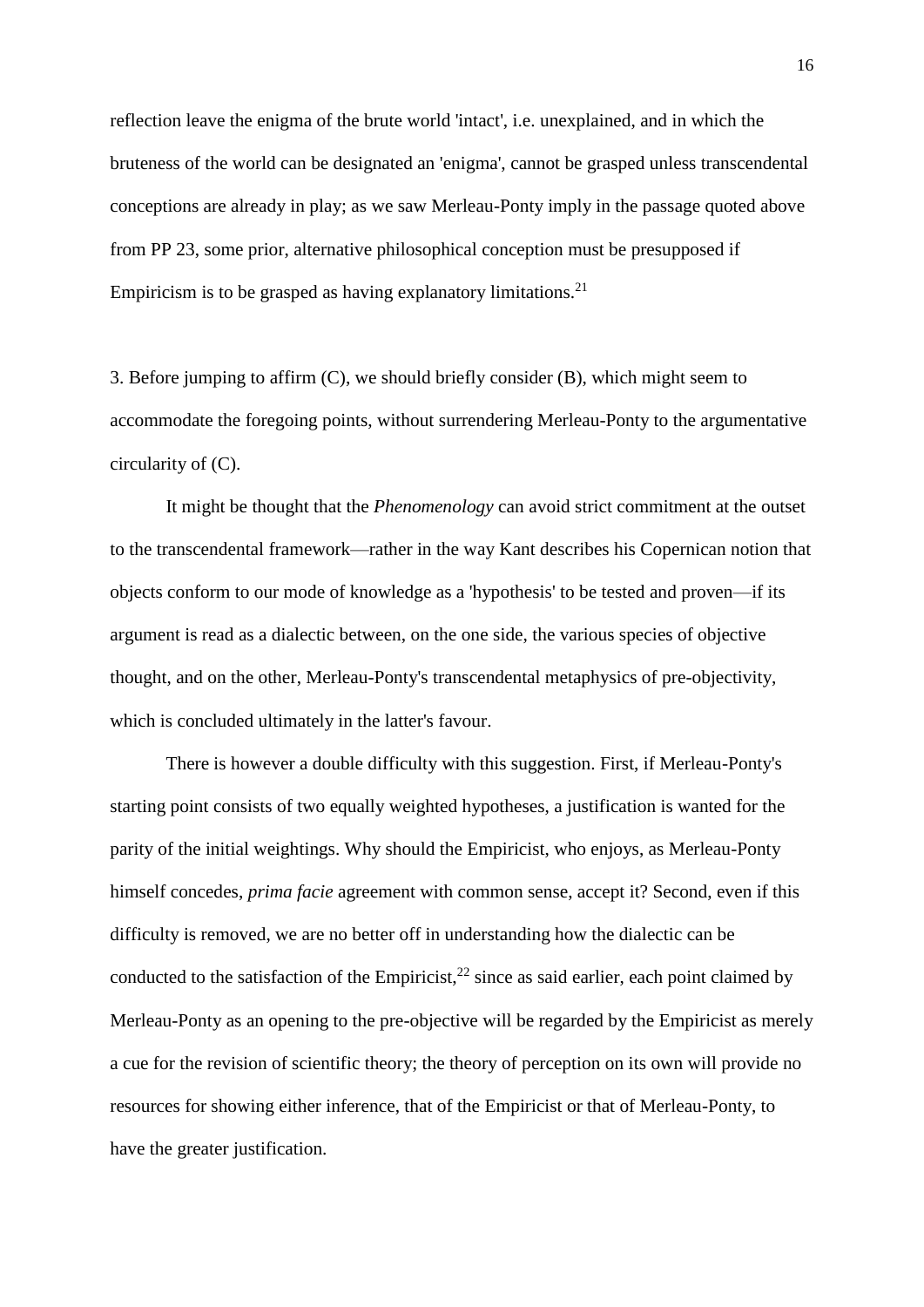4. It thus seems fair to conclude that there is no logical gap between Merleau-Ponty's rejection of Empiricism and notion of attaining presuppositionless-ness, and his commitment to transcendental explanation. This squares with the fact that for the most part Merleau-Ponty's text does not differentiate between the tasks of criticizing Empiricism, Kant, etc., and of formulating his own transcendental theory: the relevant arguments are presented alongside one another rather than serially, so that the illegitimate hegemony of objective thought and the reality of pre-objective being are brought into view simultaneously.

If (C) is correct, and the *Phenomenology* is committed from its very first page to a transcendental framework which its discussion of perception presupposes, does the absence of an independent rebuttal of realist or naturalistic positions constitute a weakness in its argument? It does not, if the *context* of that argument is one in which it is already accepted that the proper form of philosophical explanation consists in the provision of transcendental conditions. In that case, the *Phenomenology* should be regarded as simply not addressed to the convinced naturalist or scientific realist: it is not intended to persuade anyone who is not already of a transcendental persuasion. Though this means that in one respect Merleau-Ponty is merely preaching to the converted, by no means does it render his argument pointless: the *Phenomenology* is targeted at those who *accept* the need for transcendental explanation but *identify* transcendental conditions in *objective* terms, and it is with respect to *these* positions that it is supposed to do its work. The reason why *non*-transcendental philosophy naturalism, scientific realism—figures centrally onstage among Merleau-Ponty's targets is that he wishes to demonstrate *to* the transcendental philosophers of objective thought—Kant, Husserl, Sartre—that their own positions are unwittingly continuous with the nontranscendental positions that they reject, i.e. that their attempts to define their positions in opposition to transcendental realism and the philosophical prejudices of the natural attitude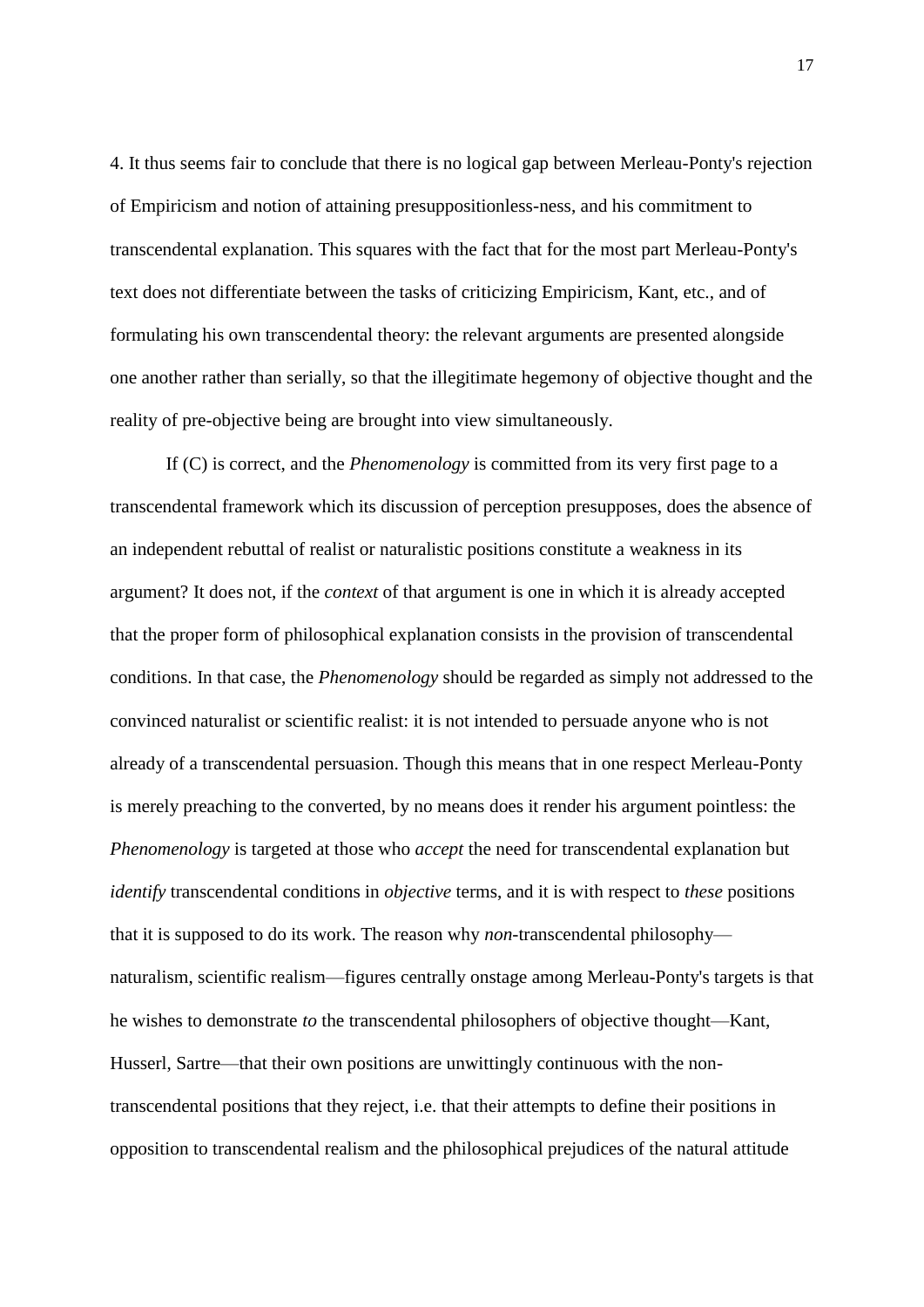are only partially successful: Kant has not, Merleau-Ponty wishes to show, eradicated from his position all that the Copernican revolution was (or ought to have been) intended to overcome, while Husserl and Sartre have failed to extirpate elements of the natural attitude that their phenomenologies were intended to eliminate.

5. In Section 4 I will cite a further passage bearing out these claims, but now I want to give a textual illustration which supports this point about the scope and assumptions of Merleau-Ponty's argument from a different angle.

In 'The Primacy of Perception and its Philosophical Consequences', published shortly after the *Phenomenology*, Merleau-Ponty offers a defence of the book's main theses, and in order to give an idea of how he conceives perception, summarizes his view of the problem set by 'an object which we perceive but one of whose sides we do not see' (PrP 13). Merleau-Ponty considers three philosophical analyses of this perceptual situation:

- 1. 'I *represent* to myself the sides of this lamp which are not seen.'
- 2. 'The unseen sides are *anticipated* by me.'
- 3. 'The unseen sides are simply *possible perceptions*.'

Merleau-Ponty rejects these analyses because they imply that the unseen sides are *not present*  for me—they suggest either that the existence of the unseen sides is *merely probable* or that my relation to them is one of *mere belief*, i.e. mediated by a truth which has been grasped in the way that we grasp truths of geometry, in place of a direct relation to an object.

What analysis does Merleau-Ponty offer in their place? What he says is this: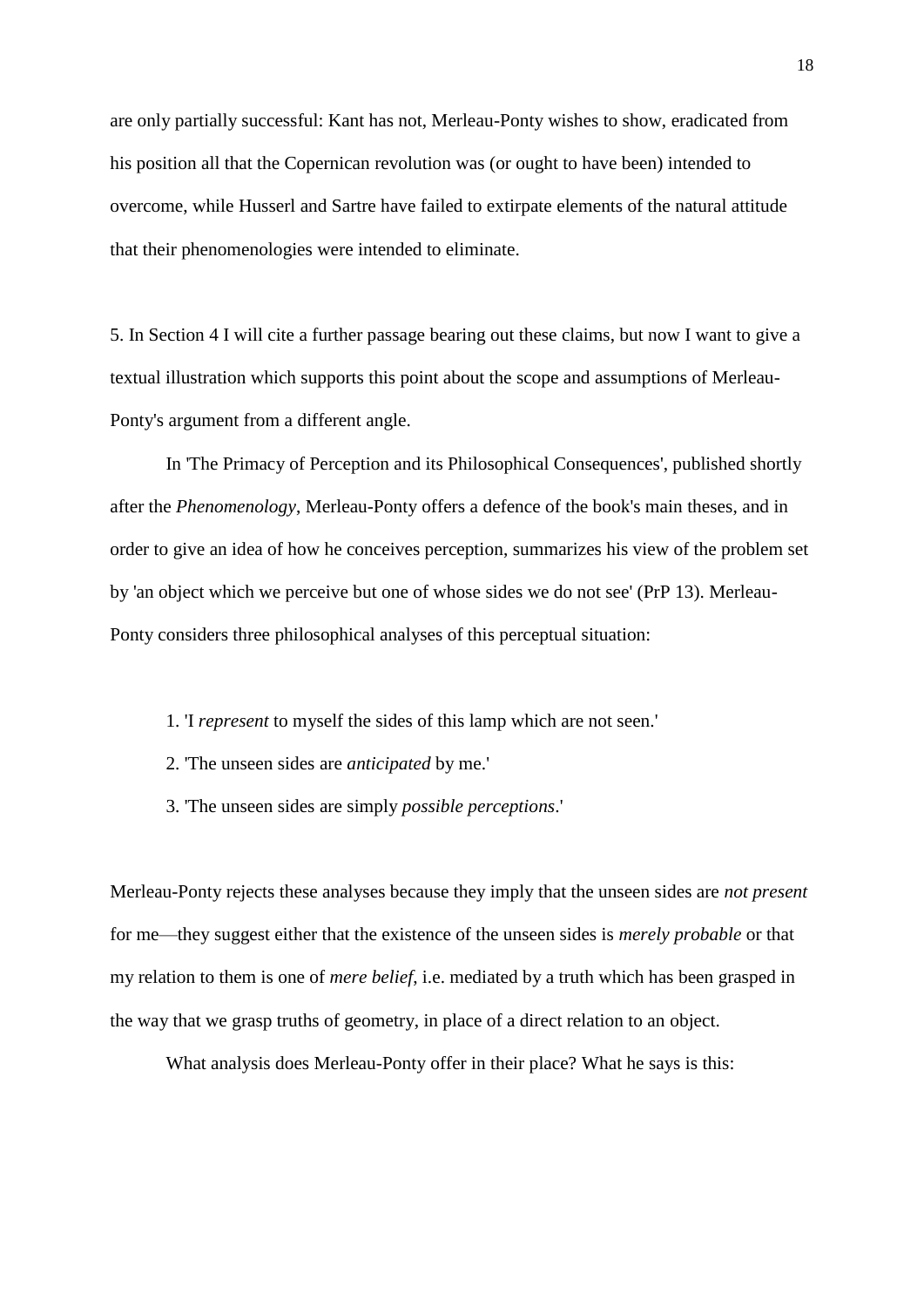The unseen side is present in its own way. It is in my vicinity [. . . When] I consider the whole setting [*l'entourage*; i.e. the relation to touch, etc.] of my perception, it reveals another modality which is neither the ideal and necessary being of geometry nor the simple sensory event. (PrP 14)

What is the nature of this 'other modality'? Here all that Merleau-Ponty does is to refer us to the further details of his discussion of perception and the body in the *Phenomenology*. But to say that the unseen side is 'present in its own way' obviously does not amount to an *analysis* at all, in the sense of those that he wishes to challenge. Merleau-Ponty does not, in fact, have a *rival* explanation of the cognitive achievement; rather he is *refusing the question*. Consequently the naturalist will regard Merleau-Ponty's argument as making no impact. But what this should really be taken to show is that Merleau-Ponty is inviting us to regard preobjective perception as *not requiring* explanation or permitting analysis of the sort that Empiricists and Intellectualists are keen to offer—he is suggesting that we relocate it on the side of the philosophical *explanans*, and motivating this suggestion by indicating that the cost of not doing so is a reduction of the object's unseen side to a matter of mere belief. This makes full sense on the Transcendental Interpretation, since if perception *is* a ground-level transcendental condition, then it *could not* receive any explanation. The only alternative to this construal, I think, is to view Merleau-Ponty's argument here, and a great many others in the *Phenomenology*, as missing their target and as entirely beside the point. The Transcendental Interpretation may not give Merleau-Ponty an argument against the *naturalist*, but it does give him an *argument*, addressed to his transcendental predecessors.

6. I have argued that the *Phenomenology* cannot be divided into discrete steps providing a logically linear argument for the transcendental turn, but it can of course still be considered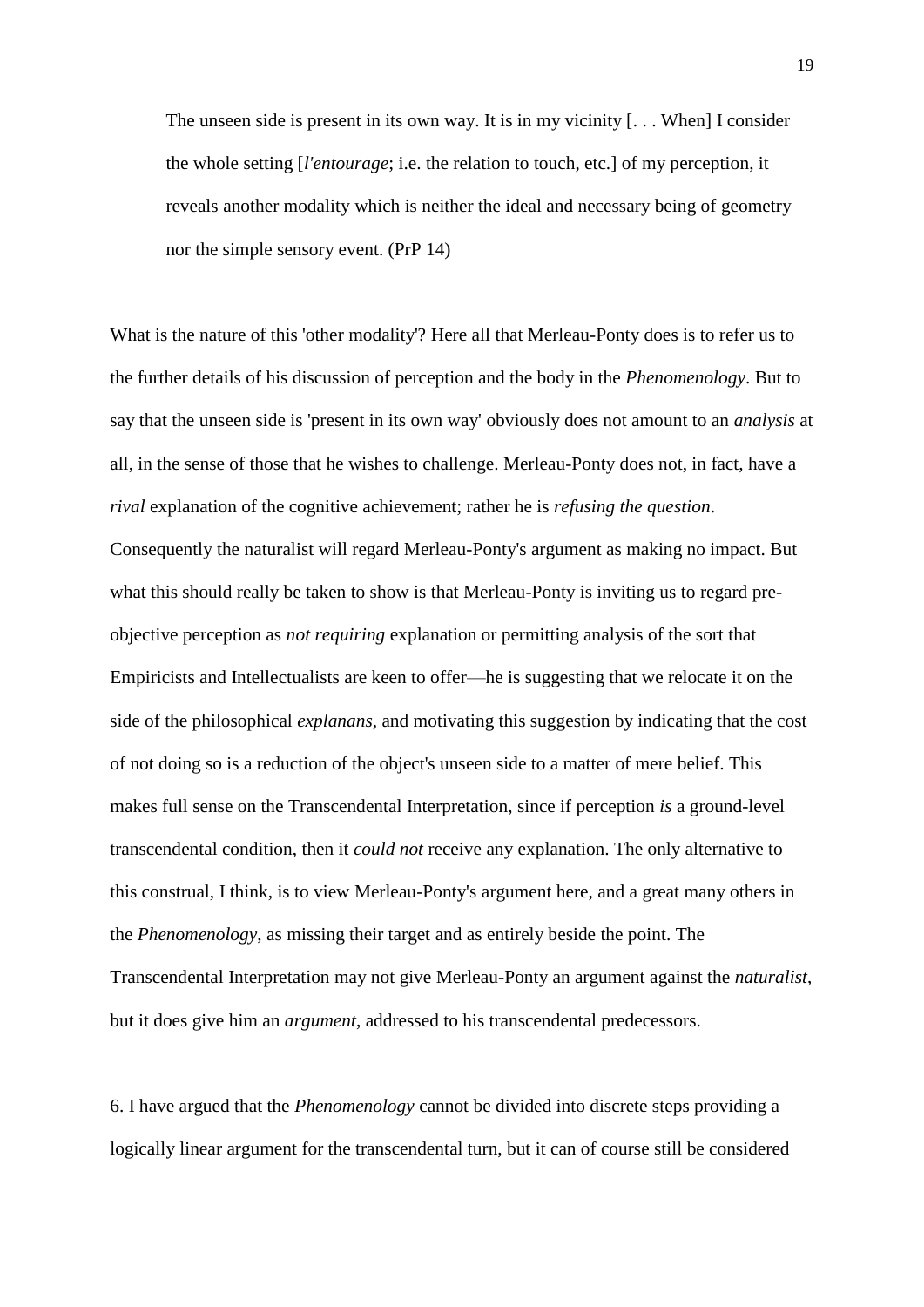how, *with* the transcendental framework presupposed, its argument may be intended to run. No doubt various reconstructions are possible, but the following is a rough sketch of the role played by the discussion of perception in the argument of the Introduction and Part One:

(1) The nature of perception, correctly apprehended, invites us to consider it unanalyzable. [A phenomenological datum disclosed to phenomenological intuition in the course of the Introduction and Part One.]

(2) Perception *qua* unanalyzable is suited to play a transcendental role, i.e. a candidate for the *explanans* in transcendental explanation. [Here the presupposed transcendental framework enters: Merleau-Ponty assumes the *need* for transcendental roles to be played, the task being to identify their occupants.]

(3) Empiricism does not offer transcendental explanation.

(4) Intellectualism offers an ostensibly transcendental theory, but of a kind which misrepresents the nature of perception and denies it a transcendental character. [Again, a phenomenological result of the Introduction and Part One.]

(5) Empiricism and Intellectualism are led to affirm the analyzability of perception by their shared commitment to objective thought.

(6) Transcendental explanation cannot take the form of—it is incompatible with objective thought. [An argument to be examined in Section 4.]

(7) Transcendental explanation must lie in perception conceived pre-objectively.

On this reconstruction, the key connections hold between the notions of perception's unanalyzability, transcendental role, and pre-objectivity. What should next be emphasized is that it is not for Merleau-Ponty the whole story. The Introduction and Part One cannot be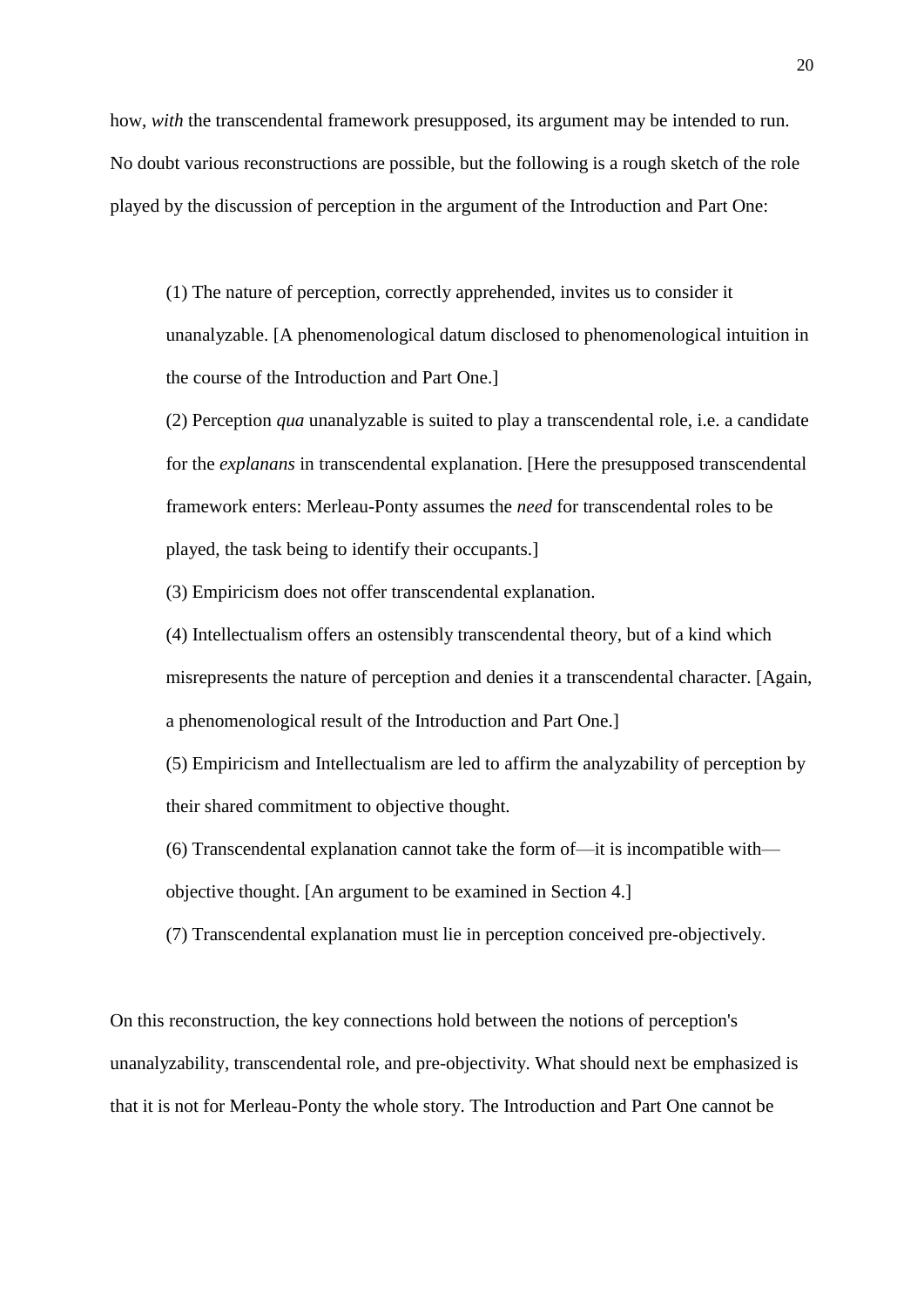taken independently of the concluding chapters, in the context of which a much broader argument comes into view. Here is a rough reconstruction of that broader argument:

(1) Human existence is characterized by specific forms of intersubjectivity, temporality, and freedom. [These specific forms are described in the concluding chapters, mainly on a negative basis, i.e. through criticism of naturalistic, Husserlian, Sartrean, etc., accounts of these topics.

(2) These specific forms of intersubjectivity, etc., cannot be grasped by means of objective thought. [As Section 4 will elaborate, Merleau-Ponty tries to show, regarding each of the topics, that objective thought necessitates various alternatives each of which is unacceptable: for example, it implies that we have either no freedom or absolute unqualified freedom à la Sartre.]

(3) The world in general must be interpreted in a way that explains how it is possible for human existence to be such that it cannot be grasped in objective thought. [In other words: it is not coherent to affirm that *human existence* has the specific character assigned to it, unless it is also affirmed that the *world* inhabited by human subjects has an appropriate correlative metaphysical character. Therefore:]

(4) The world in general must be interpreted as being such that it cannot be grasped in objective thought.

(5) The world in general must repose upon pre-objective being.

There are various ways in which this argument, and that of the Introduction and Part One, may be regarded as related. The concluding chapters, and the Introduction and Part One, can be regarded as two *parallel*, mutually supporting and illuminating, arguments for the same conclusion. Or the argument of the Introduction and Part One can be regarded as *embedded*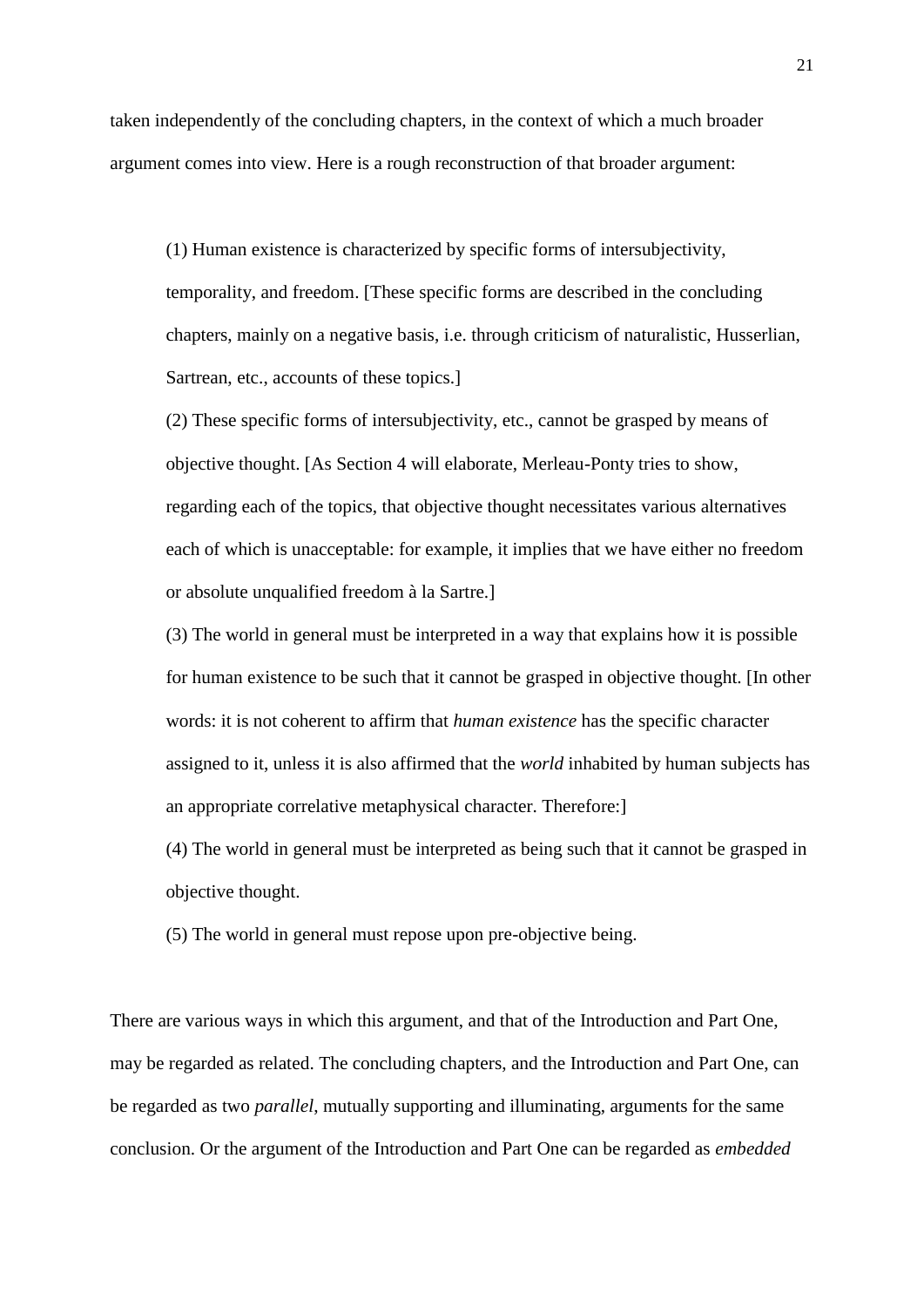*within* the argument of the concluding chapters—as elaborating its line (3). Or again, one could shift the whole centre of gravity to the concluding chapters and reduce the Introduction and Part One to a lengthy prolegomenon.

7. One central theme in the history of transcendental thought has been the search for internal connections between theoretical and practical philosophy, between metaphysics and the theory of value. It may appear, however, that nothing much by way of a practical theory or theory of value is contained in the *Phenomenology*, and that Merleau-Ponty forgoes the attunement of metaphysics to ethical issues trumpeted in *Being and Time* and *Being and Nothingness*. The appearance of being concerned exclusively with questions of theoretical philosophy no doubt encourages the Psychological Interpretation to treat the *Phenomenology* as first and foremost a study in the philosophy of mind.

There is no space here to consider the issue in full, but the following brief remarks are worth making to show that Merleau-Ponty does envisage connections of the metaphysics of the *Phenomenology* with practical and axiological issues.<sup>23</sup>

In the first place, Merleau-Ponty's non-naturalistic idealist metaphysics set human existence at the centre of reality and dispose of the 'nihilist' threat posed in transcendental eyes by scientific naturalism. More specifically, Merleau-Ponty's ground-level reciprocal interweaving of self and world establishes a sense in which the human subject is fundamentally at home in the world, *bei sich*, in a way that contradicts the postlapsarian, arguably tragic or quasi-nihilistic portraits of the human condition painted by Heidegger and Sartre: for Merleau-Ponty, human being is not *constituted* by a metaphysical problem—of alienation from Being, or *manque d'être*—in the way that it is for Heidegger and Sartre.

Although Merleau-Ponty only hints at the connection (PrP 25), the *Phenomenology*'s conception of pre-objectivity provides for a primordially given unity of fact and value, akin to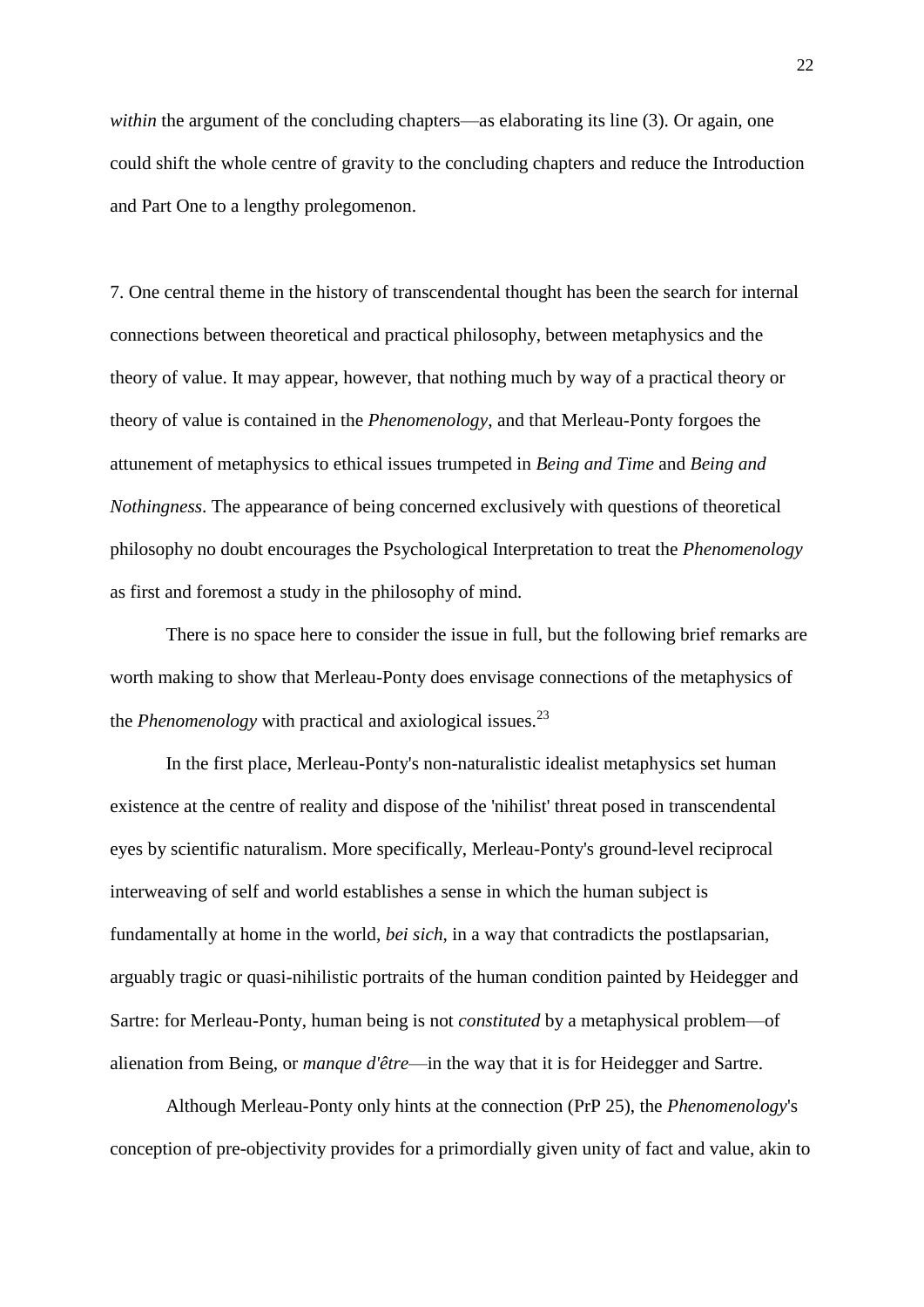what is encountered in aesthetic consciousness. Because perceptual pre-objectivity comprises not bare sensory qualia but rather contains meaning, scrutiny of the given does not drive us to suppose that value, or the source of what will come to be grasped reflectively in the form of values, is absent from it. The background value-permeation made possible by Merleau-Pontian pre-objectivity offers a foundation for moral realism (PP 456). This points away from the Psychological Interpretation: if Merleau-Ponty's conception of pre-objectivity incorporates or makes provision for value, realistically conceived, then it can hardly be *identified* with a richer conception of perceptual content.

Though Merleau-Ponty denies that determinate concrete practical implications can be *deduced* from his metaphysics, the specific forms of intersubjectivity and freedom described in the concluding chapters of the *Phenomenology* are not bereft of practical implications.<sup>24</sup> Merleau-Ponty stands opposed, as a moral particularist, to Kantian formalism and Sartreian voluntarism (PP 456), and his account of the shared intersubjective perspective contradicts Sartre's conflictual account of human relationships: before the for-itself's Look can begin the Sartreian dialectic of mutual objectification and counter-objectification, it is necessary that self and other co-perceive themselves as *sharing* a world in which each, as embodied, is not merely intersubjectively accessible to the other but also exists freely *in concert with* the other (PP 456); self and other may elect to negate one another, but it is not metaphysically necessary that they do so, *contra* Sartre (PP 448). Again, Merleau-Ponty claims to have exhibited the inescapability of responsibility in a way that objective thought fails to do: human freedom is protected against the Empiricist's reduction of my being to that of a mere 'thing', but it is not made to rest precariously, in Sartre's Intellectualist fashion, on my 'taking up' my natural and social facticity through a metaphysical intervention undertaken from outside being (PP 456).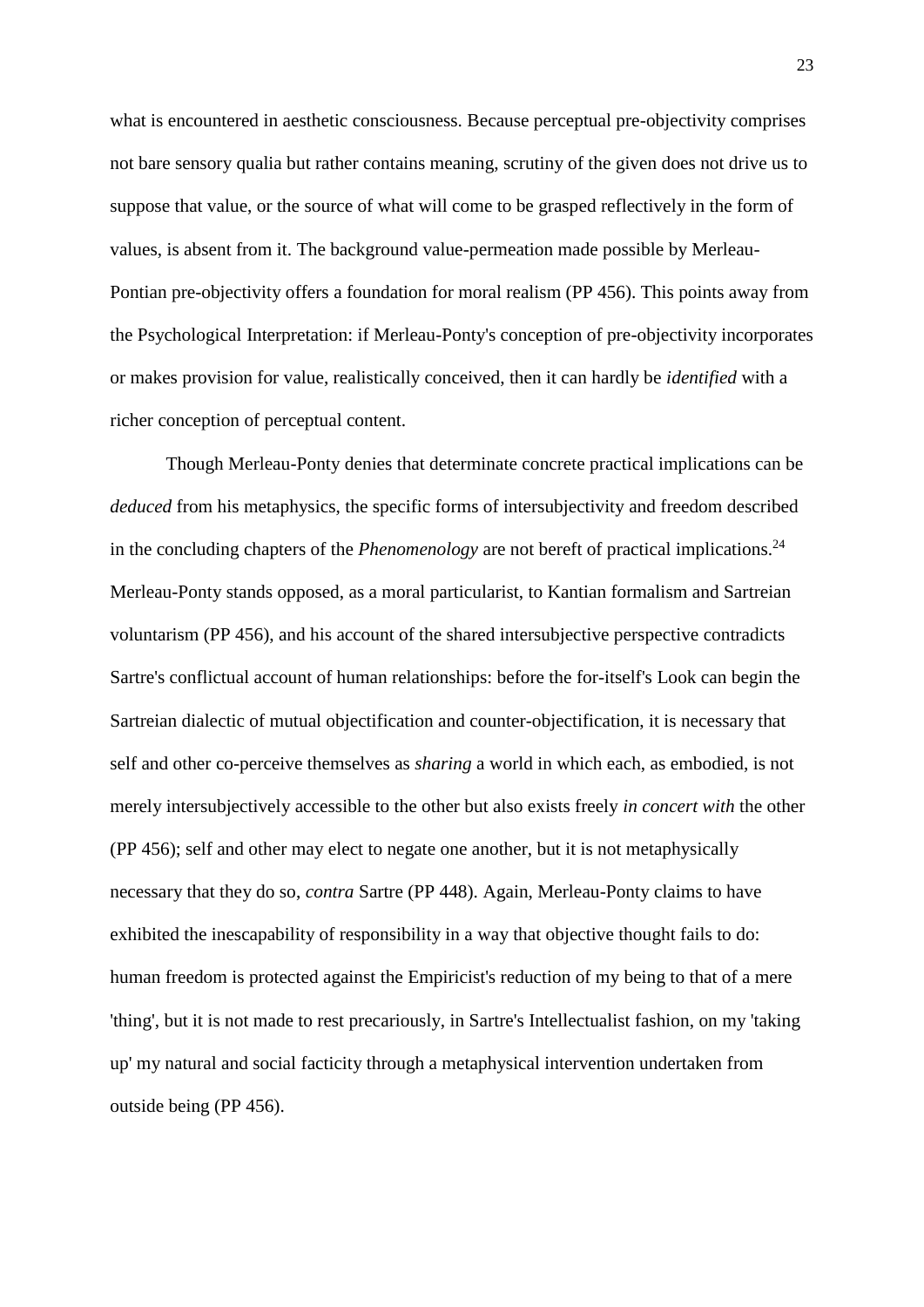The practical and axiological dividends of his transcendental metaphysics comprise a further important dimension of what I have called Merleau-Ponty's broader argument, and add extra weight to the Transcendental Interpretation.

8. The next point demanding emphasis concerns Merleau-Ponty's view of the nature and limits of philosophy. Merleau-Ponty's writings overflow with remarks about how ultimately philosophy can do no more than bring us to *see* how things are pre-objectively. Merleau-Ponty talks of phenomenology as 'restor[ing] the world of perception' (PrP 3), 'a method of getting closer to present and living reality' (PrP 25): '[t]rue philosophy consists in relearning to look at the world' (PP xx); philosophy must 'conform itself with the vision we have in fact', 'adjust itself to those figured enigmas, the thing and the world' (VI 4); '[p]henomenology, as a disclosure of the world, rests on itself, or rather provides its own foundation' (PP xx–xxi); it 'wishes to bring to expression' 'the things themselves, from the depths of their silence' (VI 4); 'philosophy has no other function than to teach us to see [things] clearly once more, and [. . .] comes into being by destroying itself as separate philosophy' (PP 456).

The suggestion that philosophical knowledge involves something extra-propositional cannot be missed. The further, key point is that this non-propositional something is regarded by Merleau-Ponty not merely as a necessary accompaniment or precondition of philosophical cognition, but as what philosophical cognition essentially *consists in*: having put 'the certainties of common sense and a natural attitude to things' 'out of play', suspending 'for a moment our recognition of them', we experience '''wonder'' in the face of the world', and 'from this break we can learn nothing but the unmotivated upsurge of the world'—we do no more than 'watch the forms of transcendence fly up like sparks from a fire' (PP xiii–xiv). Such apprehension marks the *limit* of philosophy: '[a]ll that has to be done is to recognize these phenomena which are the ground of all our certainties'; belief in 'an absolute mind' or in 'a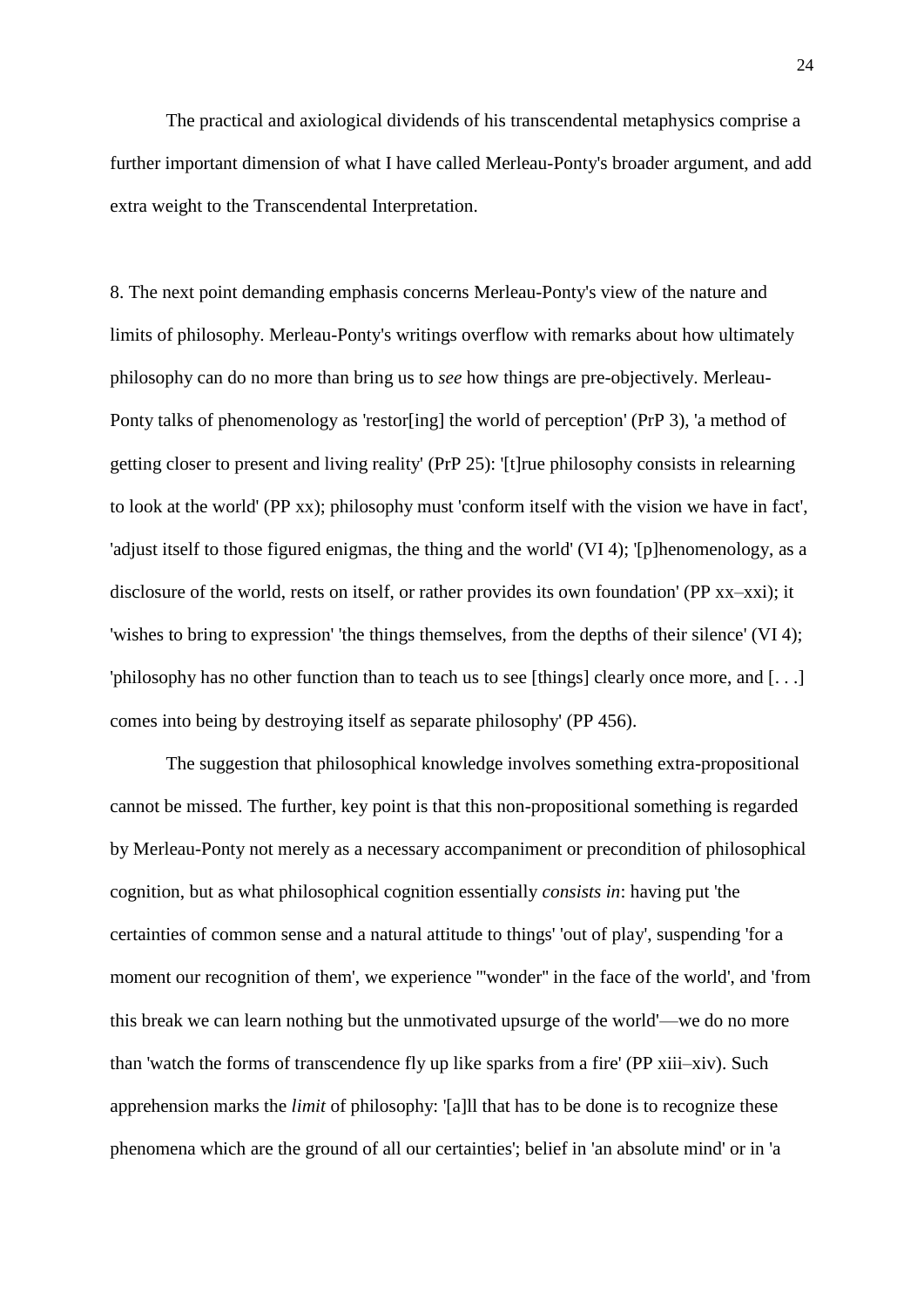world in itself detached from us' is nothing more than 'a rationalization of this primordial faith' (PP 409). The rationality of our common sense certainties 'is not a *problem*', for there is nothing 'behind it' for us to determine (PP xx). We may call it a 'miracle' or 'mystery', but it is not one that leaves matters 'problematical': since 'we are ourselves' the 'network of relationships' which it establishes, 'nobody knows better than we do how this miracle is worked'; the mystery 'defines' the world and reason, so 'there can be no question of dispelling it by some "solution"' (PP xx). To 'establish this wonder' is 'metaphysics itself' (PrP 11).<sup>25</sup>

Merleau-Ponty thus belongs to a tradition which treats philosophical knowledge as consisting in the attainment of states of mind which consist in more than doxastic attitudes to philosophical propositions. These privileged cognitive states are in a limited sense ineffable: they can be registered linguistically, but their propositional expressions function only as indices. It is for this reason that Merleau-Ponty can claim, as we have seen him do, the discursive non-provability of his philosophical conclusions.<sup>26</sup> The view is also crucial for his idea that painting (Cézanne) may communicate the same content as phenomenological philosophy.<sup>27</sup>

Merleau-Ponty's view of the intuitive nature of philosophical cognition evidently makes a crucial difference to how the Introduction and Part One should be understood: if the Psychological Interpretation were correct, then the phenomenologist's experience of perception's pre-objectivity would be mere data, mere *evidence* for some philosophical proposition, whereas Merleau-Ponty's claim, we have just seen, is the reverse—the experience *is* the terminus *ad quem* of philosophical activity. His statement that phenomenology 'restores the world of perception' means, therefore, not just that phenomenology shows the importance of perception for philosophy, but that its practice generates in the philosopher an actual awareness of perceptual experience which the philosopher grasps as *completing* the philosophical task.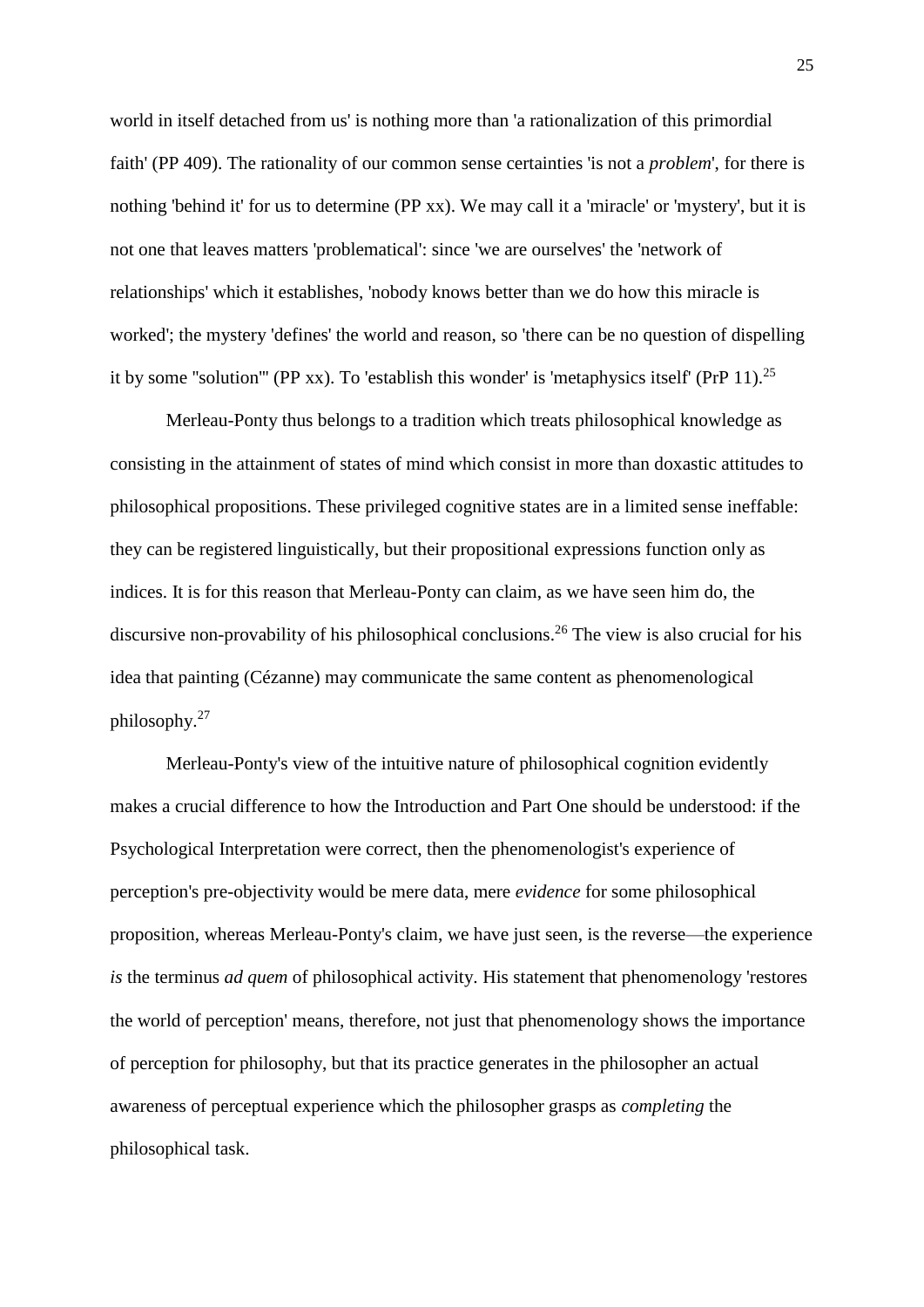#### **4. Antinomy, idealism, and transcendental ambiguity**

1. Merleau-Ponty's extra-propositional conception of philosophical knowledge is bound up with his strategy of moving philosophy beyond the attempt to formulate discursive solutions for its perennial problems, by interpreting those problems as expressions of the inherent limitations of thought. Because this strategy is essential for grasping what exactly preobjectivity amounts to for Merleau-Ponty, as well as providing powerful support for the Transcendental Interpretation, I will discuss it in some detail.

The strategy is best understood as a novel development of Kant's argument that transcendental idealism is uniquely capable of resolving philosophical problems which are otherwise insoluble. In the Antinomy of Pure Reason, Kant takes four topics in traditional metaphysics and in each case argues that a contradiction—e.g. both affirmation and denial that the world is finite in space and time—can be derived through valid arguments. The four antinomies exhibit a single general form of conflict in metaphysics, between dogmatic rationalism and skeptical empiricism. The rational response to this paradoxical situation, Kant argues, is to identify in each case some proposition which is presupposed by both sides but can be denied, and the denial of which eliminates the contradiction. The presuppositions of the four antinomies, according to Kant, revolve around reason's idea of the world as a determinate totality, but ultimately, he suggests, one unarticulated claim lies behind them all, namely that the objects of our knowledge are things in themselves, the defining claim of transcendental realism. On the basis that transcendental realism is sufficient as well as necessary to generate the antinomies, and that the only alternative to it is transcendental idealism, Kant claims to have provided an indirect proof of transcendental idealism.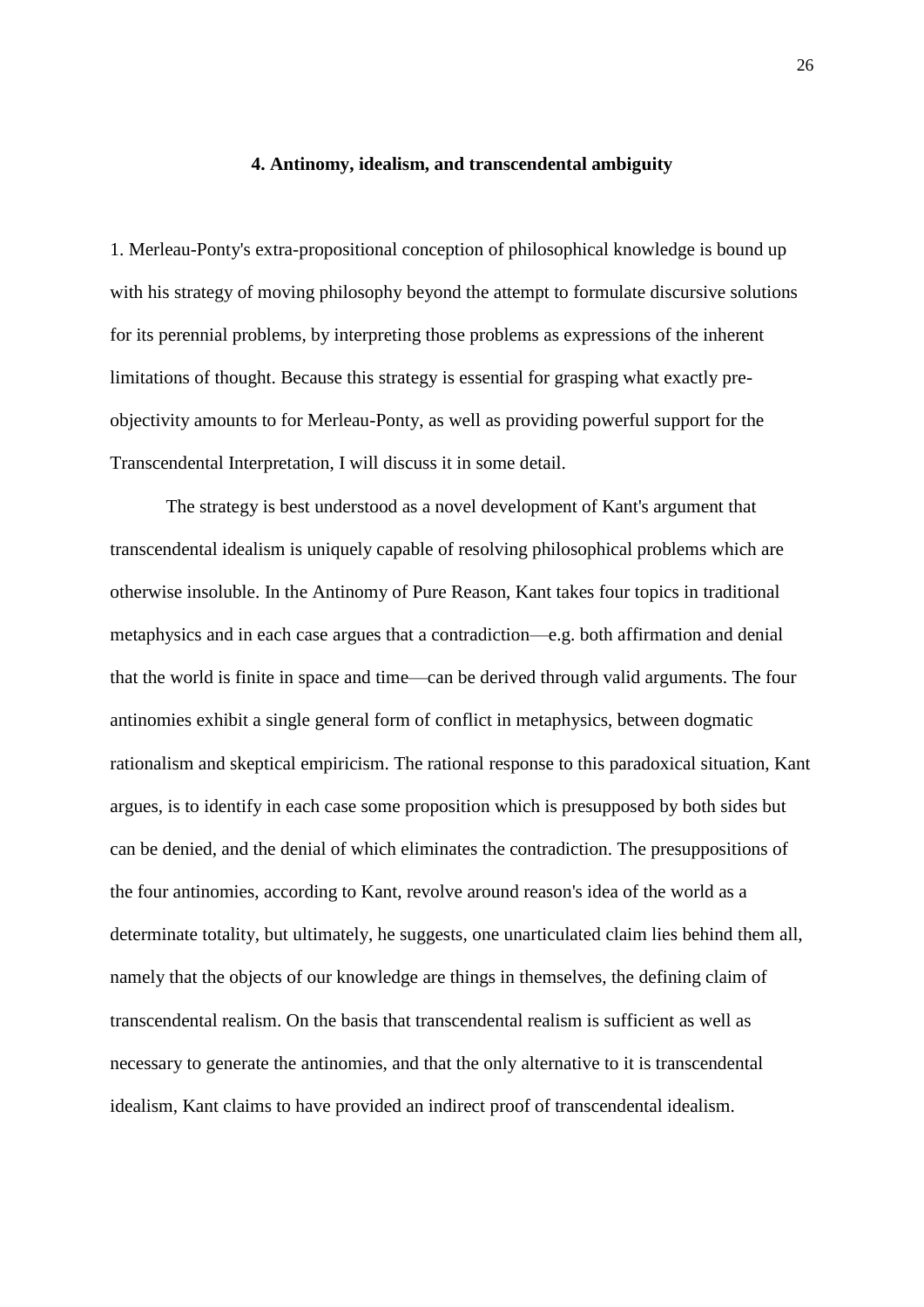In the following passage, Merleau-Ponty indicates the close relation between the *Phenomenology* and Kant's Antinomy of Pure Reason:

It is true that we arrive at contradictions when we describe the perceived world. And it is also true that if there were such a thing as a non-contradictory thought, it would exclude the whole of perception as simple appearance. But the question is precisely to know whether there is such a thing as logically coherent thought or thought in the pure state. This is the question Kant asked himself [. . .] One of Kant's discoveries, whose consequences we have not yet fully grasped, is that all our experience of the world is throughout a tissue of concepts which lead to irreducible contradictions if we attempt to take them in an absolute sense or transfer them into pure being. (PrP 18)

The chief contradiction which Merleau-Ponty has in mind as arising when we describe the perceived world concerns the 'relation of the perceiving subject and the world', which, he says, 'involves, in principle, the contradiction of immanence and transcendence', i.e. conception of the objects of perception as both immanent to acts of perception and transcendent of them (PrP 13). In this sense, 'the perceived world is paradoxical', the 'perceived thing itself is paradoxical' ( $PrP 16$ ).<sup>28</sup>

Now there is no explicitly articulated argument in Merleau-Ponty which matches the formal rigour of Kant's Antinomy. Even in the concluding chapters of the *Phenomenology*, where Merleau-Ponty's antinomy-strategy is most clearly visible—as said above, opposing conceptualizations of freedom, temporality, intersubjectivity and so forth are argued in the concluding chapters to exhaust the possibilities of objective thought, clearing the field for Merleau-Ponty's thesis of pre-objective being—there is no strict attempt at a *reductio ad absurdum*; Merleau-Ponty's emphasis is on the individually unsatisfactory character of the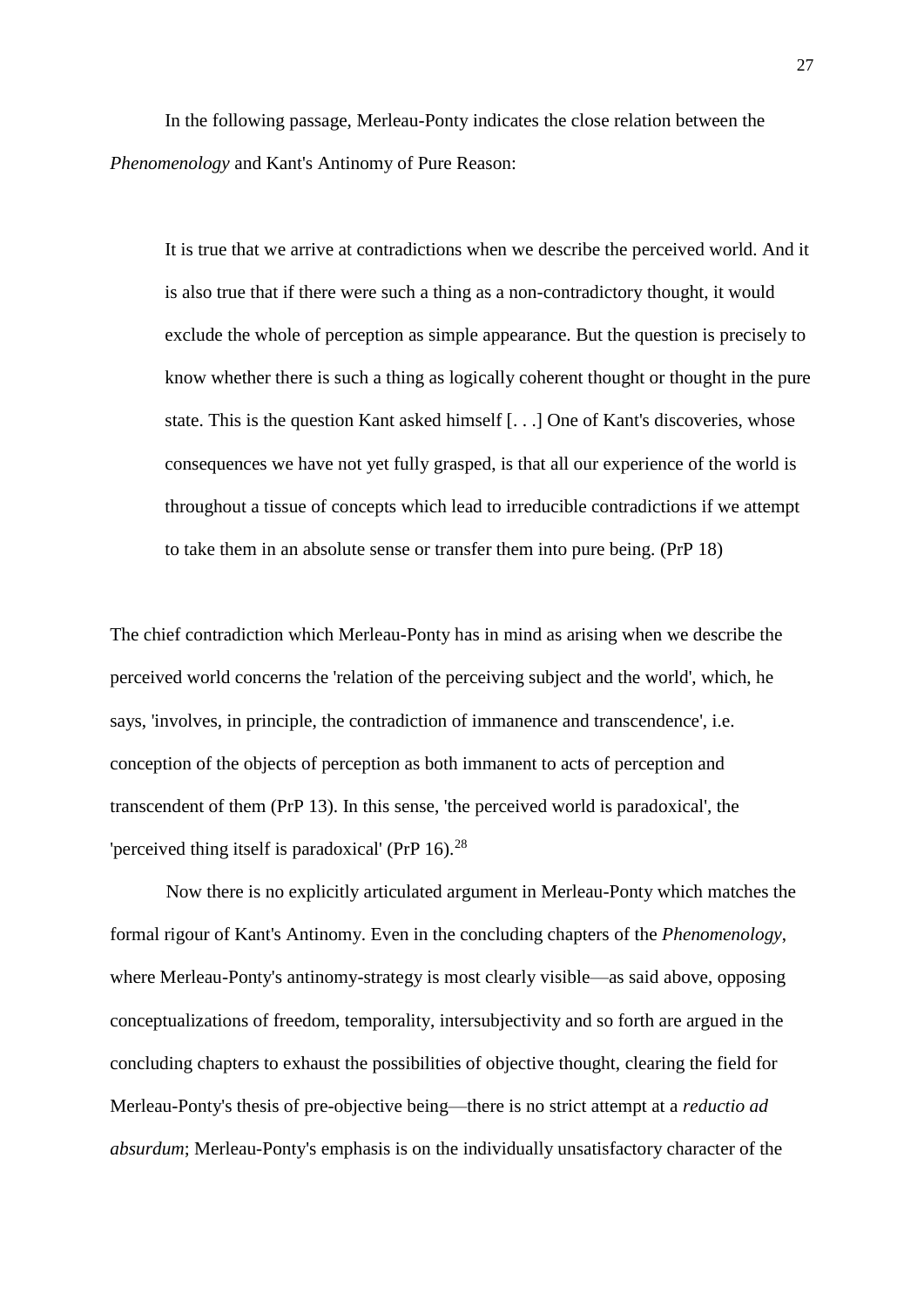options presented by objective thought, not their jointly comprising strict contradictions. Nonetheless, the Kantian connection asserted by Merleau-Ponty is easily grasped:

(i) Just as the Antinomy shows that contradictions can be avoided only if we deny identity between the given empirical world and the world *qua* object of reason, so the *Phenomenology* shows that we must deny identity between the perceived world and the world as conceived in objective thought; Kant's argument establishes that the world given in sense experience is mere appearance, Merleau-Ponty's, that it consists of pre-objective being. The conclusions drawn are opposed—pre-objective being lacks the objective-conceptual constitution of Kantian appearance—but the form and idealistic trajectory of the arguments are the same: both attempt to demonstrate a lack of fit between what is given and what is represented by our concepts, which is then argued to imply, first, that the objects of our experience lack the subject-independence which our concepts represent them as possessing, i.e. idealism, and second, a limitation and demotion of the power of thought, Kant's conclusion being that pure reason cannot grasp nature and Merleau-Ponty's that the perceived world eludes thought's objectification.

It is, therefore, as if Merleau-Ponty had applied to the Kantian faculty of *understanding* the strategy of argument which Kant applies to the faculty of reason, and subjected Kant's idealism to the sort of critique to which Kant subjects transcendental realism. The result is a new kind of transcendental idealism, as it were a transcendental idealism of the second degree, which denies not only that empirical reality can be grasped by concepts independent of intuition, but also that the perceived world owes its reality and cognizability to the Kantian conjunction of intuition with objectivity concepts. In this way Merleau-Ponty's concept of pre-objective being can be regarded as a further development of the Kantian concept of appearance.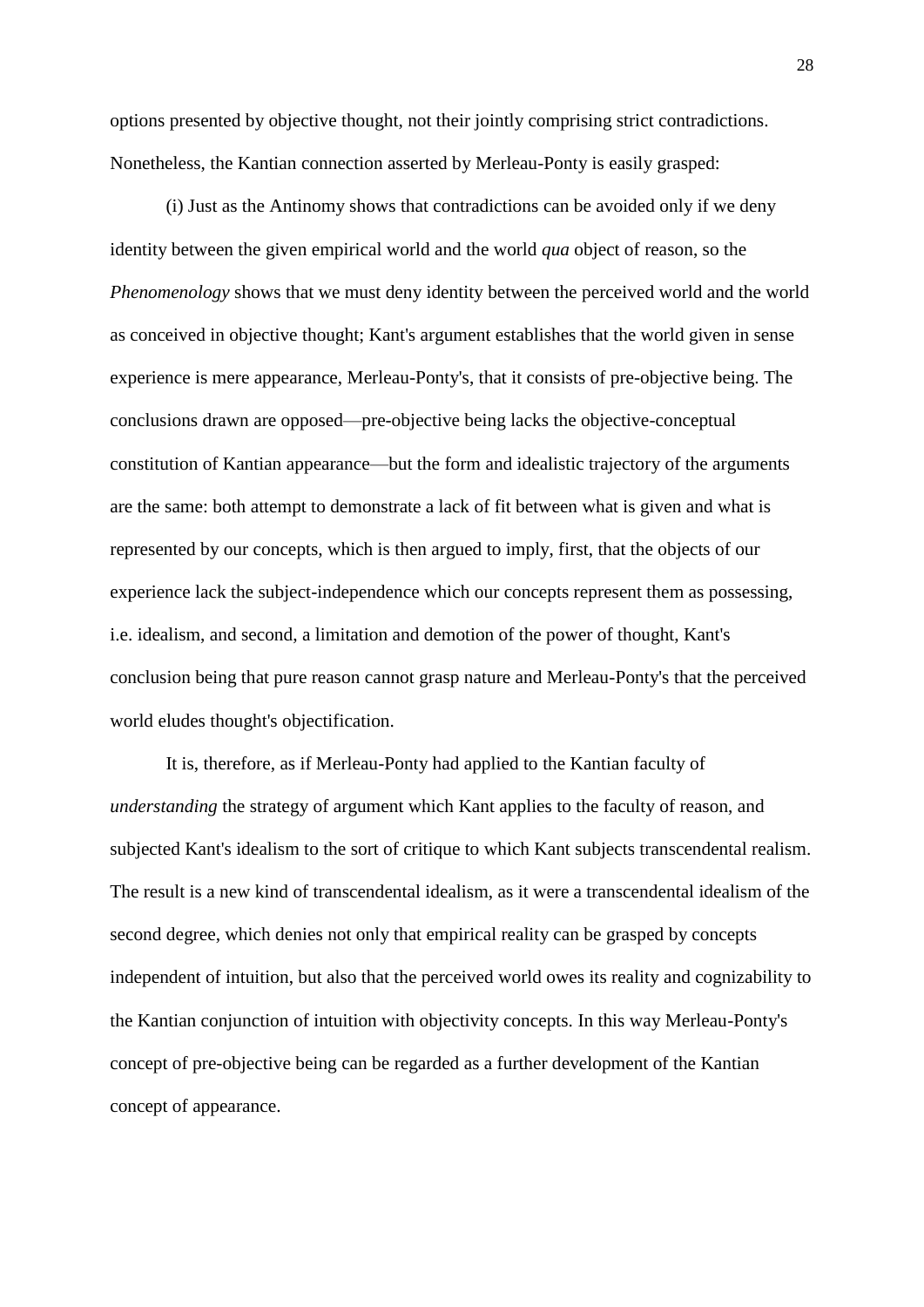(ii) In both cases, venerable philosophical problems are held to have been solved, or dissolved, through being referred back from the *objects* of experience, where earlier philosophers had supposed their solution must lie, to the *subject*'s power of thought, which is made to take the blame for producing contradictions. In Kant's Antinomy the relevant problems are the 'cosmological' problems of traditional metaphysics, including the key opposition of freedom and nature. Merleau-Ponty—again as it were taking Kant a step further, and applying Kant's own strategy to Kant himself—argues that *all* of the problems of epistemology and metaphysics, including those that the *Critique of Pure Reason* claims to solve, disappear in the light of the discovery of pre-objective being. The problem of the external world is dissolved with the recognition that the perceived world is 'strange and paradoxical' (PP xiii). The proper 'remedy to skepticism' in general (PrP 26) consists in accepting the perceived world as the foundation for 'all rationality', and allowing that it 'comprises relations and a type of organization' that the supervening 'world of ideas' can reflect only in the form of paradox, for which reason it is possible for knowledge to appear problematic: the paradoxes in question, which must be acknowledged as '*the very condition of consciousness*' comprise 'the justified contradictions of transcendental logic' (PrP 13, 16, 18– 19). The given opposition (on which Sartre erects his metaphysics) of our mode of being, being-for-itself, to that of the objects of thought, being-in-itself, is to be treated as a function of a 'contact with being' that 'really is ambivalent' (VI 75). In the case of time, its 'ambiguity cannot be resolved, but it can be understood as ultimate, if we recapture the intuition of real time which preserves everything, and which is at the core of both proof and expression' (PP 394). The problem of other minds too, from the phenomenological standpoint, is relegated to a construct of objective thought: '[u]nder these conditions'—viz., of our pre-objective bodily and perceptual being, and correlative pre-personal selfhood—'the antinomies of objective thought vanish' (PP 351); in place of a discursively formulated philosophical solution to the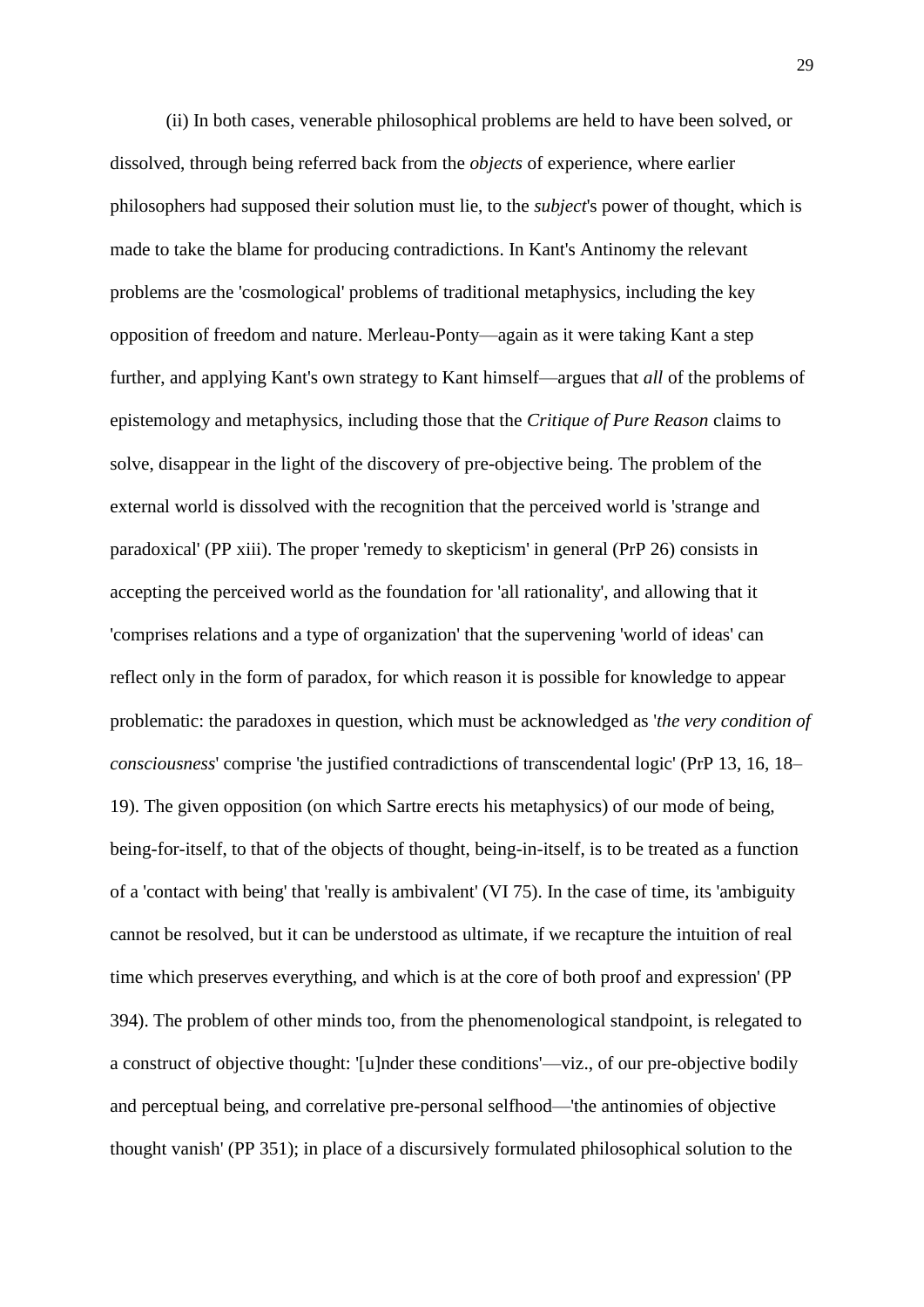problem of other minds, 'we live through', *nous vivons*, our intersubjective situation (PP  $359.29$ 

The opposition of realism and idealism is itself an antinomy of objective thought: $30$  we 'leave behind the dilemma of realism and idealism' (PP 430), because 'the solution of all problems of transcendence' is available 'in the thickness of the pre-objective present' (PP 433). On the interpretation I am defending, this means of course that the realism/idealism opposition is subsumed in one sense, but not that Merleau-Ponty's position is in *all* senses beyond realism and idealism, since his own metaphysics recreate idealism at a higher level: the 'pre-objective present', appeal to which allows Merleau-Ponty's to position his transcendental idealism of pre-objectivity above the various oppositions of transcendental/empirical realism/idealism within objective thought, is itself an idealist notion.

Expressed in general terms, therefore, Merleau-Ponty's mode of solution to philosophical problems is to reduce them to representations produced by objective thought in its confrontation with pre-objective being; all that properly remains of them, after this structure has been grasped, is the recognition that there is in reality, i.e. in pre-objective being, an irresolvable 'ambiguity'. To the extent that the perceived world remains 'paradoxical' as opposed to merely displaying ambiguity, it is because and in so far as objective thought continues to cast a shadow; just as, according to Kant, dialectical illusion cannot be eliminated.

2. The claim that ambiguity resides in reality marks the point where Merleau-Ponty's antinomy-strategy extends beyond Kant's.<sup>31</sup> Now it must be asked what it means to say that we should not seek to 'purge' objects 'of all ambiguity' (PP 11), that 'we must recognize the indeterminate as a positive phenomenon' (PP 6).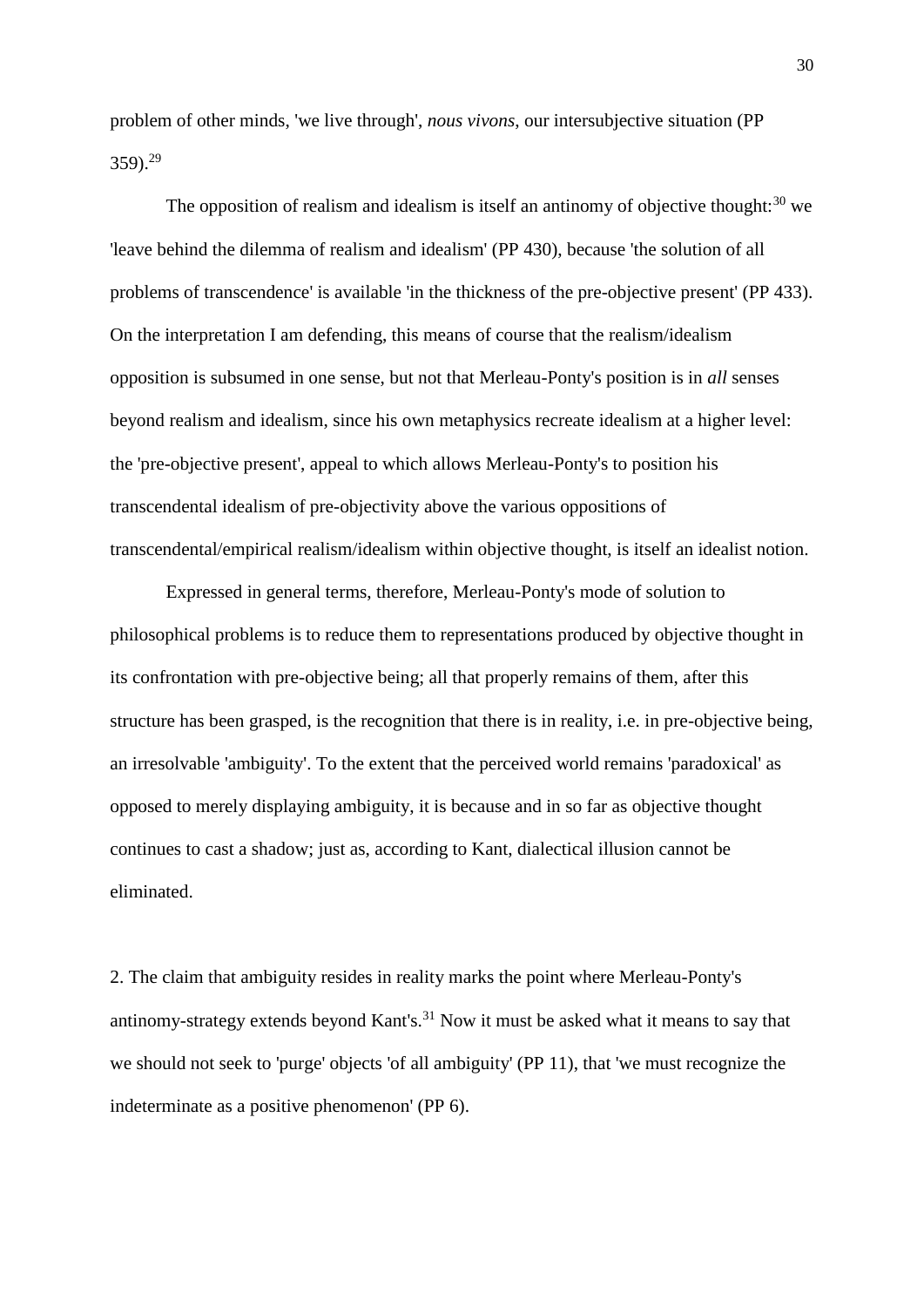The natural place to start is with the famous Müller-Lyer lines, of which Merleau-Ponty says that they are neither of the same length nor of unequal length, and that they thereby show the presence in perception of a 'positive indeterminate' (PP 6, 11–12).

Certain construals of this claim can be ruled out immediately. Merleau-Ponty cannot simply be describing a psychological *explanandum*, nor can he have in mind a hypothesized feature of sub-personal information processing, the idea perhaps that perceptual data goes through a point at which values of relative length are not yet assigned. Nor can Merleau-Ponty *merely* be asserting that questions of length come into play only when the categories constitutive of objectivity have been applied, for this on its own would just lead to the Kantian position that intuitions without concepts are 'nothing to us', which would contradict what Merleau-Ponty wishes to claim, viz., that indeterminacy or ambiguity is *actually perceived*.

What may be said in the first instance is that, at one level and in one sense, 'ambiguity' is a way of conceiving the phenomenon that Merleau-Ponty regards as evoked *from the angle of objective thought*—ambiguity implies the co-existence of different *determinate* meanings, whereas Merleau-Ponty's own claim is that the phenomenon is *pre*- or *in*determinate. Thus when Merleau-Ponty says that ambiguity is 'real' and yet 'denied' by objective thought, he is putting the point in the terms of the position he is attacking, in order to allege an antinomy in objective thought: his argument being that (1) the phenomenon is real, (2) objective thought can conceptualize it only as an instance in which two different and, in the Müller-Lyer case, *contradictory* determinate meanings are both realized, (3) objective thought is forced to either accept a contradiction or repudiate the phenomenon, and thereupon reveals its limitation.

The use just made of the concept of ambiguity is negative, and the next task must be to attempt to pinpoint the *positive* sense that it has for Merleau-Ponty—we need to say what it is about pre-objectivity in general that the specific ambiguity of the Müller-Lyer diagram brings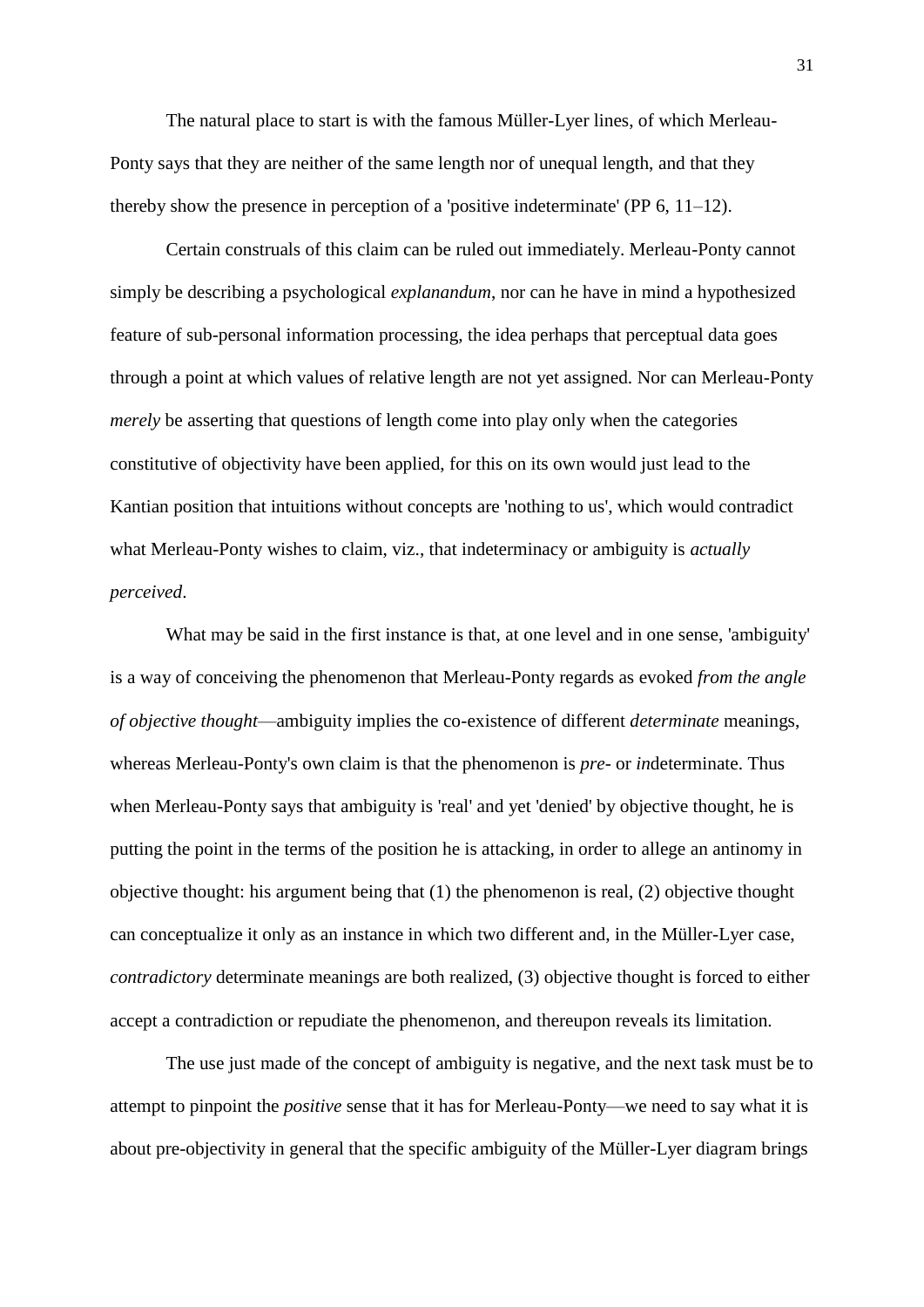to light. The key point, I take it, is the following. The Müller-Lyer diagram *qua* pre-objective phenomenon sponsors two specific determinate judgements and to that extent Merleau-Ponty must affirm that it is *related internally* to the relevant concepts of equality and inequality of length; yet he cannot want to say that the lines as they are pre-objectively *satisfy those concepts* in the way that empirically real objects can be judged to do so. The pre-objective phenomenon thus appears to be more than a blind intuition, but less than a conceptualized intuition; our awareness of it is *not unthinking*, but it lacks the form of *judgement*. If we now confront Merleau-Ponty with Kant's Transcendental Deduction, and ask how he stands on the issue of the involvement of concepts in experience, it is obvious that there is only one thing that he can say: namely that the decompositional analysis of pre-objectivity into intuitional and conceptual components cannot be carried through.<sup>32</sup> And this is exactly what Merleau-Ponty does say, in the many places where he explains how he wants to go beyond Kant, or  $T$ redefine' the understanding and other Kantian notions:<sup>33</sup> the conditions of experience, he insists, cannot be analysed in terms of form and content, and the opposition of 'perceptual life' and 'concept' gains application only when analytical reflection has falsely dissected the intentional tissue of sense experience (PP 53, 126–127; VI 157–158). We encounter here, as Merleau-Ponty's metaphilosophy prescribes that we should, a final limit to what reflection can deliver: all we can say is that pre-objectivity possesses a 'formed-contentuality', a 'protoconceptuality' or whatever, which grounds concept-application but is left behind in the transition to objective-conceptual form.

We can now understand the close, two-way connection drawn by Merleau-Ponty, which is at first glance puzzling, between indeterminacy and transcendental explanation.<sup>34</sup> His claim is not that there are really, from the transcendental standpoint, no determinate empirical facts, but that the experience of indeterminacy as afforded by the Müller-Lyer diagram exhibits, in a way that ordinary sense cognition tends to conceal, the distinctive quality,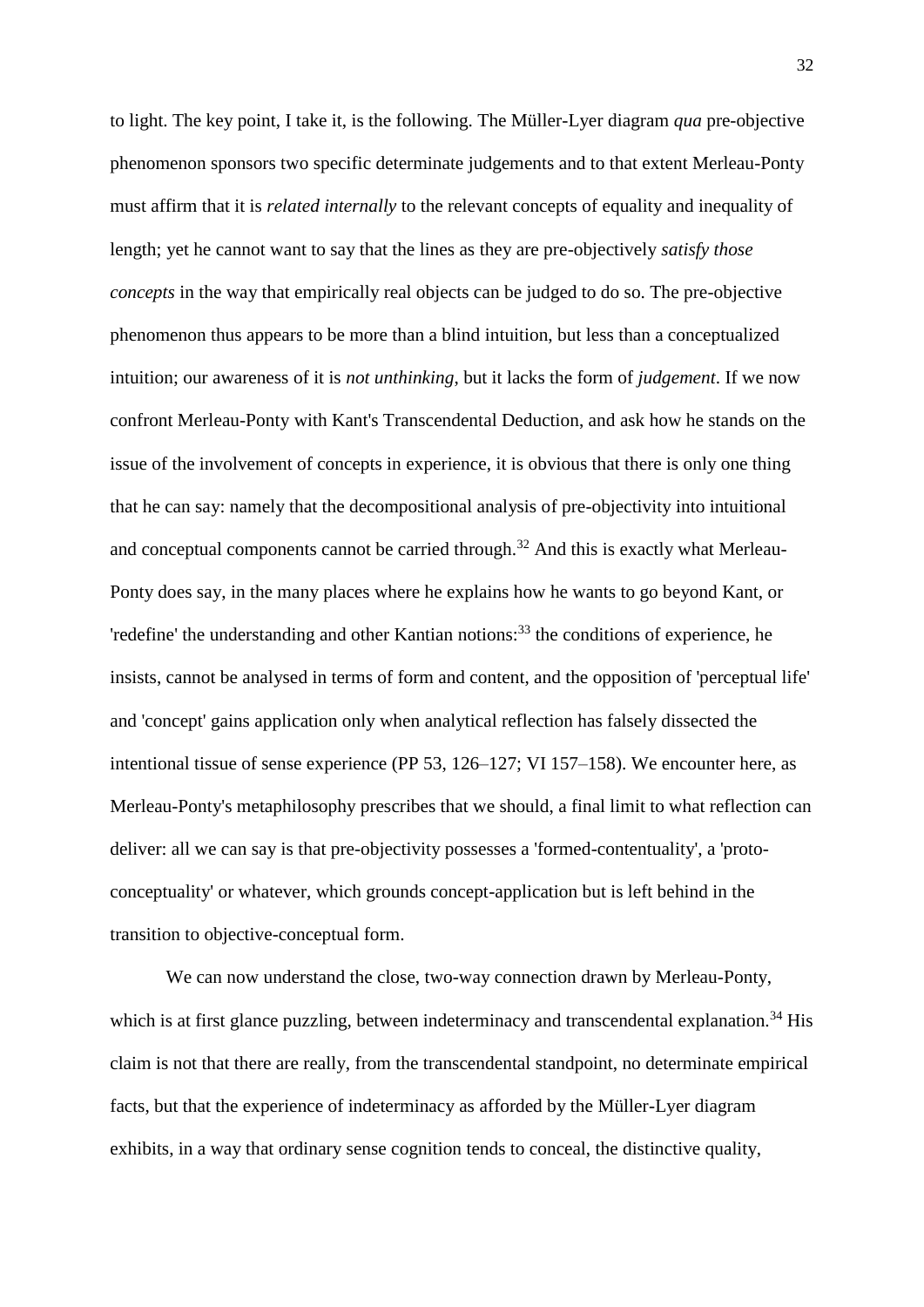character, 'texture' or 'shape' of pre-objectivity, with which comes appreciation of its transcendental status.

This also makes clear why Merleau-Ponty's non-Intellectualist post-Kantian idealism does not relapse into empirical idealism. The ground of empirical reality for Merleau-Ponty is *pre*-objective. The empiricist's conception of experience, by contrast, is that of *unconceptualized intuition*, and this on Merleau-Ponty's account is a *derivation* from objective thought—what the classical empiricist calls 'experience' is a subjective residue scraped off the surface of a world conceived in accordance with objective thought.

3. Perceptual ambiguity or indeterminacy provides Merleau-Ponty with a general model for metaphysics. The real metaphysical ambiguity in things which generates the problems of philosophy and gives rise to opposing philosophical positions is, like the length of the Müller-Lyer lines, something that can only be intuited—in so far as we seek to take it up and articulate it in reflective judgement, we find ourselves in contradiction. This ultimately real, unanalyzable ambiguity is brute but not unintelligible, for we make it intelligible by recapturing the relevant pre-objective *Erlebnis*, by 'living' the ambiguity. Empiricism and Intellectualism may be understood on the analogy with the two judgements of the Müller-Lyer lines—Empiricism interprets the lines as having different lengths, and Intellectualism as having the same length. They are therefore not mere arbitrary mistakes: the phenomena of objective thought are 'not fictions, but firmly grounded' (PP 356). Merleau-Ponty's own metaphysical view corresponds to the conception of the diagram as exhibiting indeterminacy 'as a positive phenomenon', and his conception of the end-state of philosophical enquiry to that of perception of the lines as indeterminately both/neither equal and/nor unequal.

Whatever is made of this far-reaching development of Kant's antinomy-argument, its importance for Merleau-Ponty is beyond doubt: without it, Merleau-Ponty has no

33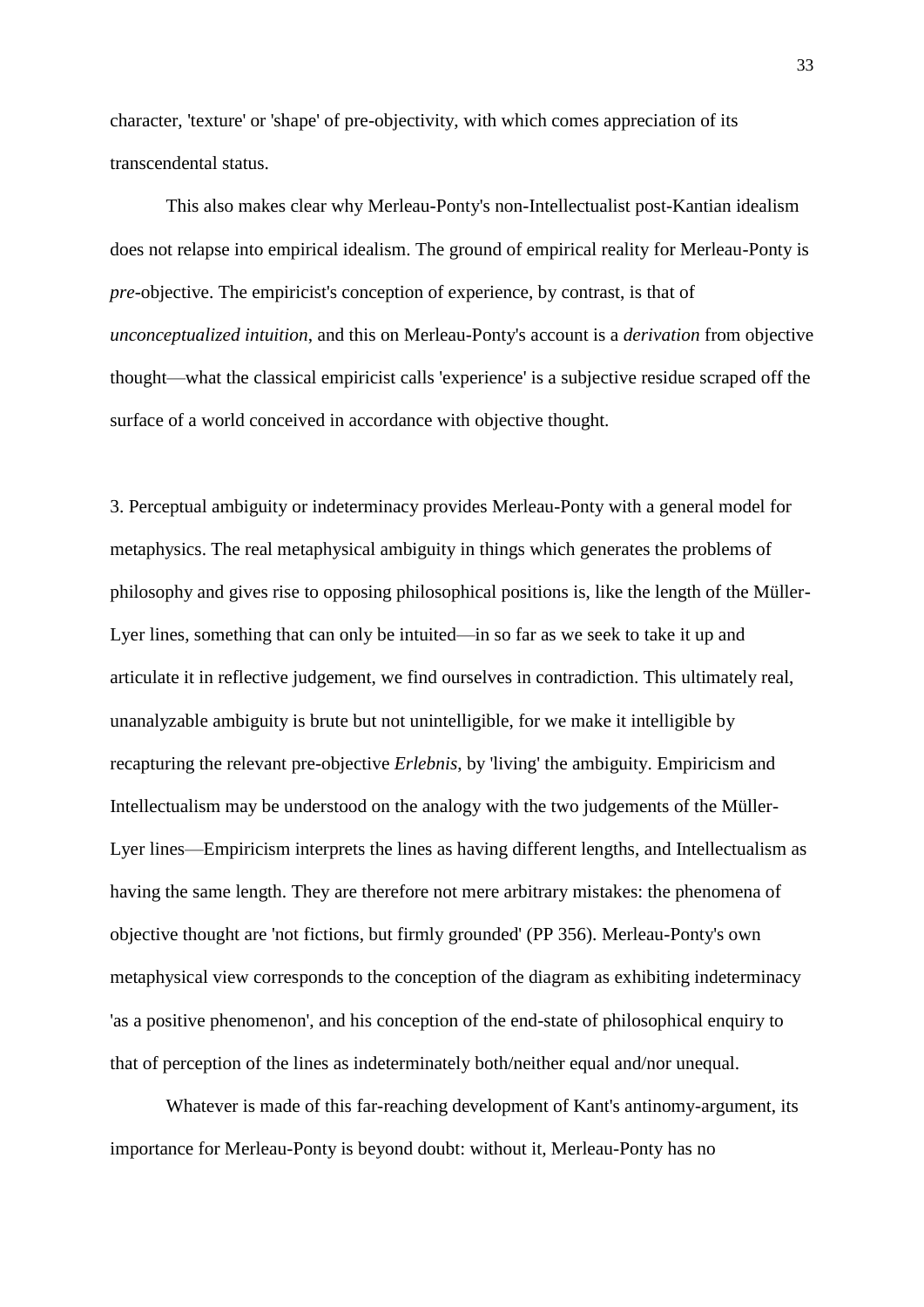philosophical position worth the name, and his claim to have moved philosophy beyond the solution of its traditional problems is hollow.

# **5. Phenomenology, Psychology, and Philosophy of Mind**

1. It might be argued—against the Transcendental Interpretation, and contrary to what I have been assuming regarding the way that the philosophical options divide up—that the opposition of transcendental and naturalistic standpoints is not fixed in metaphilosophical stone, and that a better, more comprehensive and philosophically progressive interpretation of Merleau-Ponty will result from taking him to be aiming at a rapprochement or synthesis of transcendental philosophy with scientific psychology.<sup>35</sup> Merleau-Ponty, it may be said, turns to empirical psychology in the first instance to provide a robust anchor for phenomenological reflection, in response to the incoherence that has come to afflict the phenomenological project (PP vii), but ultimately what the *Phenomenology* teaches is that the transcendentalist/naturalist dichotomy itself is yet another antinomy of objective thought which we can see our way beyond.

If the promised synthesis of transcendentalism and naturalism could be made plausible independently—no mean feat—then it would furnish the basis for a reconstructive interpretation of Merleau-Ponty, but it is not in Merleau-Ponty's own line of sight. Consider how Merleau-Ponty concludes the *Phenomenology*'s Introduction:

A philosophy becomes transcendental, that is to say radical, not by installing itself in absolute consciousness without mentioning the ways in which this is reached, but by considering itself as a problem; not by postulating a total making explicit of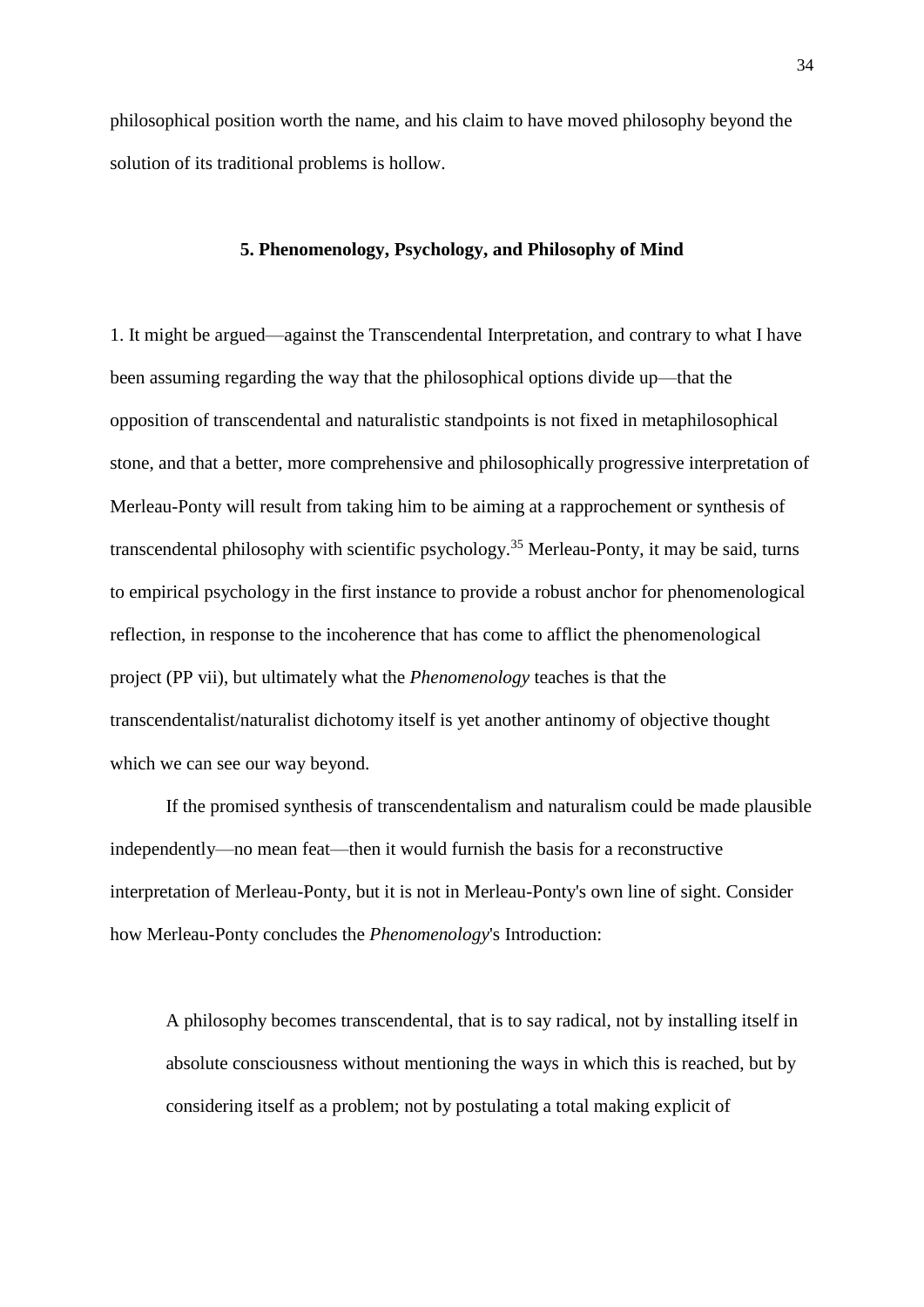knowledge, but by recognizing as the fundamental philosophic problem this *presumption* on reason's part.

That is why we had to begin our examination of perception with psychological considerations. If we had not done so, we would not have understood the whole meaning of the transcendental problem, since we would not, starting from the natural attitude, have methodically followed the procedures which lead to it. We had to frequent the phenomenal field and become acquainted, through psychological descriptions, with the subject of phenomena, if we were to avoid placing ourselves from the start, as does reflexive philosophy, in a transcendental dimension assumed to be eternally given, missing the true problem of constitution. We could not begin, however, our psychological description without suggesting that once purged of all psychologism it can become a philosophical method. In order to revive perceptual experience buried under its own results, it would not have been enough to present descriptions of them which might possibly not have been understood, we had to establish by philosophical references and anticipations the point of view from which they might appear true. Thus we could begin neither without psychology nor with psychology alone [. . .] But now that the phenomenal field has been sufficiently circumscribed, let us enter this ambiguous domain, with the expectation that the psychologist's self-scrutiny will lead us, by way of a second-order reflection, to the phenomenon of the phenomenon, and decisively transform the phenomenal field into a transcendental one. (PP 63)

This passage does speak of a rapprochement of philosophy with psychological *description* transcendental philosophy is to be corrected through attention to 'psychological considerations', and psychological description is to be purged of 'psychologism' by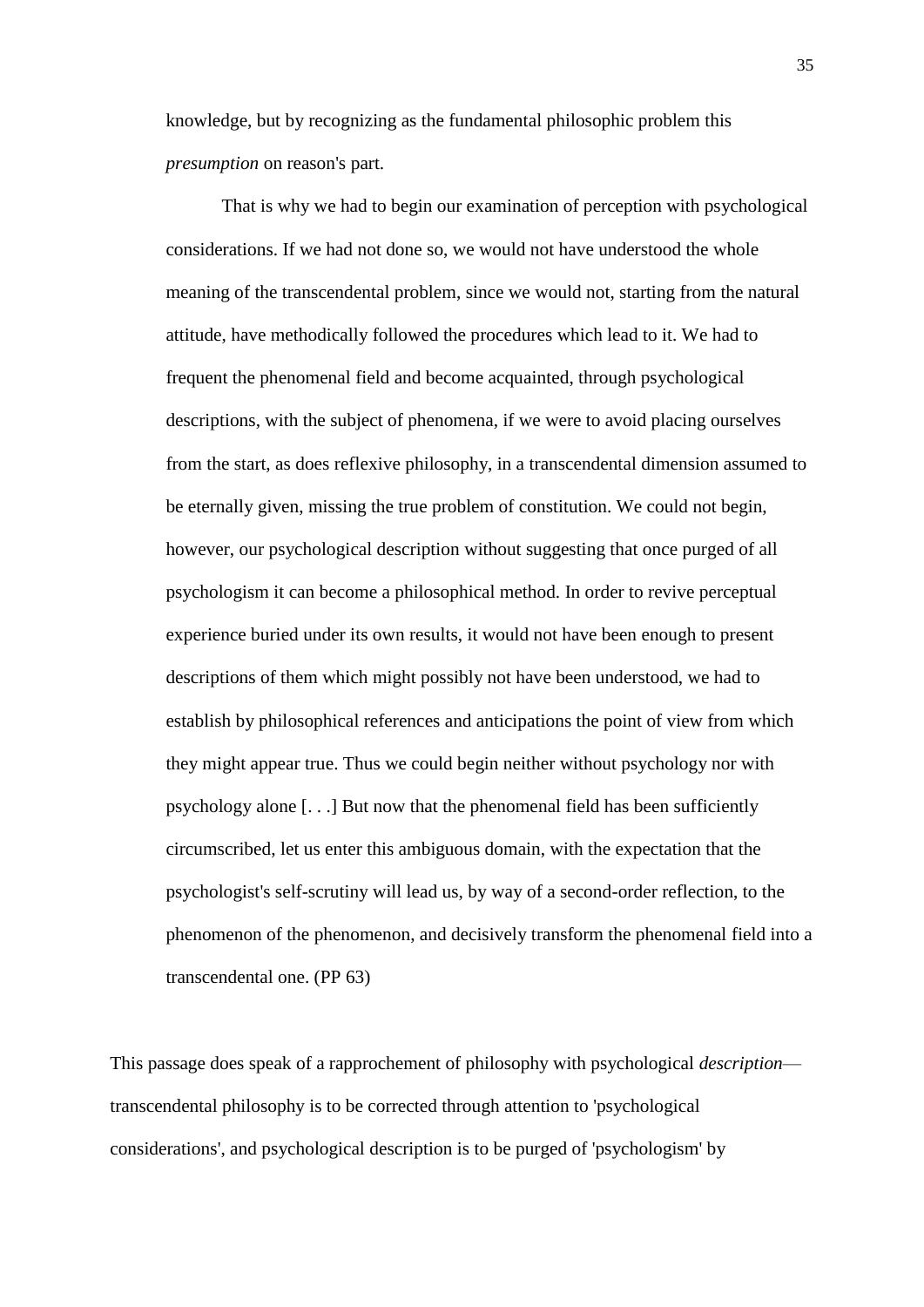philosophical reflection—but what is envisaged is not the philosophical naturalist's fusion or joint partnership of philosophy with psychological *science*. The value of psychology in the sense of attention to 'psychological considerations' is as argued earlier to *reform transcendental philosophy* by freeing it from its Intellectualist misconception, and this involves no positive estimate of psychological science as an independent source of knowledge that philosophy ought to accommodate. Phenomenological conclusions do not depend for their truth, according to Merleau-Ponty, on the results of scientific psychology,<sup>36</sup> and nor does our knowledge of them.<sup>37</sup> Engagement with scientific psychology sharpens and refines our appreciation of psychological considerations, which in turn helps us to reach a position from which phenomenological truth can be grasped on the basis of an apodictic relation to the preobjective, rendering transcendental reflection strictly independent of any application of the scientific method.

The large quantity of empirical psychology in the *Phenomenology* is therefore not a sign of its epistemological authority for philosophical purposes. On the contrary, what Merleau-Ponty wishes to see is a *transformation of psychology*—of that limited portion of it worth salvaging from Empiricism—*into* phenomenology.<sup>38</sup> Merleau-Ponty tries to play down the philosophically imperialist character of his view—he says that '[p]sychology as a science has nothing to fear from a return to the perceived world' (PrP 24) and talks of freeing Gestalt psychology from its scientistic misconception—but in truth what his position demands is an assimilation of the recuperable part of psychological science to philosophy, going in the opposite direction from the union of psychology with philosophy advocated by philosophical naturalism.<sup>39</sup> As rapprochements go, Merleau-Ponty's call for psychology to relate itself to phenomenological philosophy has more in common with Schelling and Hegel's positioning of *Naturphilosophie* within absolute idealism than it does with naturalism in the wake of Quine.<sup>40</sup>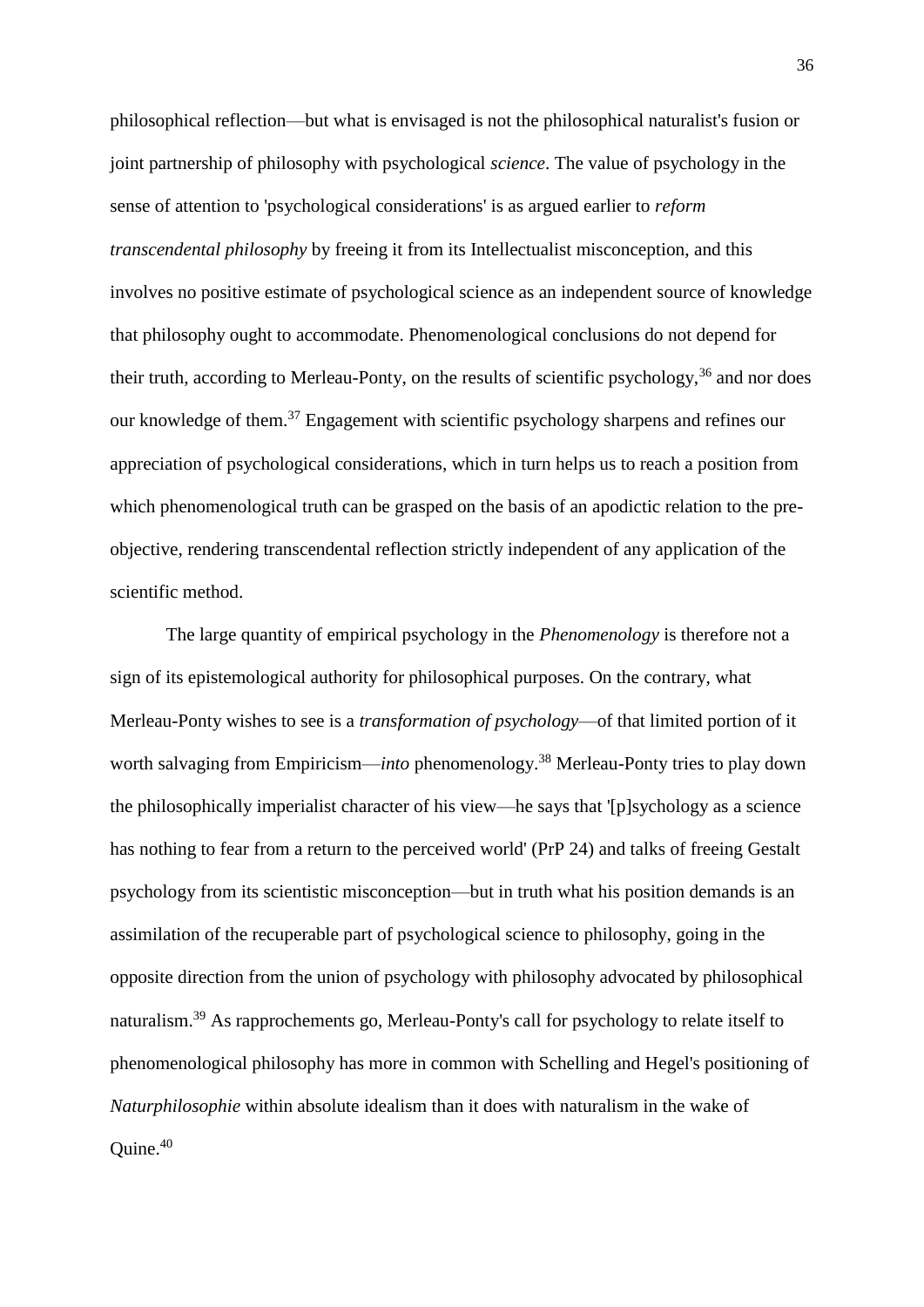2. The Transcendental Interpretation restores to the *Phenomenology* the unity that Hyppolite queries and the Psychological Interpretation denies, and explains why for Merleau-Ponty there is no question of simply advancing, from the deficiencies of their extant forms, to improved versions of Empiricist and Intellectualist theories. If the Transcendental Interpretation is right, then it is incorrect to regard Merleau-Ponty's claims about perception as open to receiving support from branches of empirical psychology. The worry that Merleau-Ponty confuses epistemological with metaphysical priority is also resolved.

In light of the Transcendental Interpretation, it can be seen how the Psychological Interpretation arises and where precisely its mistake lies. The *Phenomenology* encompasses three sorts of claims: (i) negative critical claims about philosophical and psychological theories of perception, (ii) positive metaphysical claims about perception, and sandwiched between them, (iii) an extensive web of quasi-metaphorical descriptions of perceptual experience designed to elicit phenomenological intuition, which provide a two-way bridge between the work's critical and positive metaphysical claims—descriptions like that of the unseen sides of the lamp as being 'in my vicinity'. The Psychological Interpretation is generated by interpolating in this third intermediate domain positive theses about perceptual content of the sort found in the philosophy of mind—about its non-conceptual character and so forth.

One final comment on the Psychological Interpretation may be added. Theses in the philosophy of mind concern perception as commonsensically conceived. On Merleau-Ponty's account, however, this conception is contaminated by objective thought; it is what underlies Kant's conception of perception as empirical knowledge, *Erfahrung*. It follows that for Merleau-Ponty perception as ordinarily conceived does not in the strictest sense exist. For this reason Merleau-Ponty talks of eschewing, at the beginning of philosophical enquiry, the very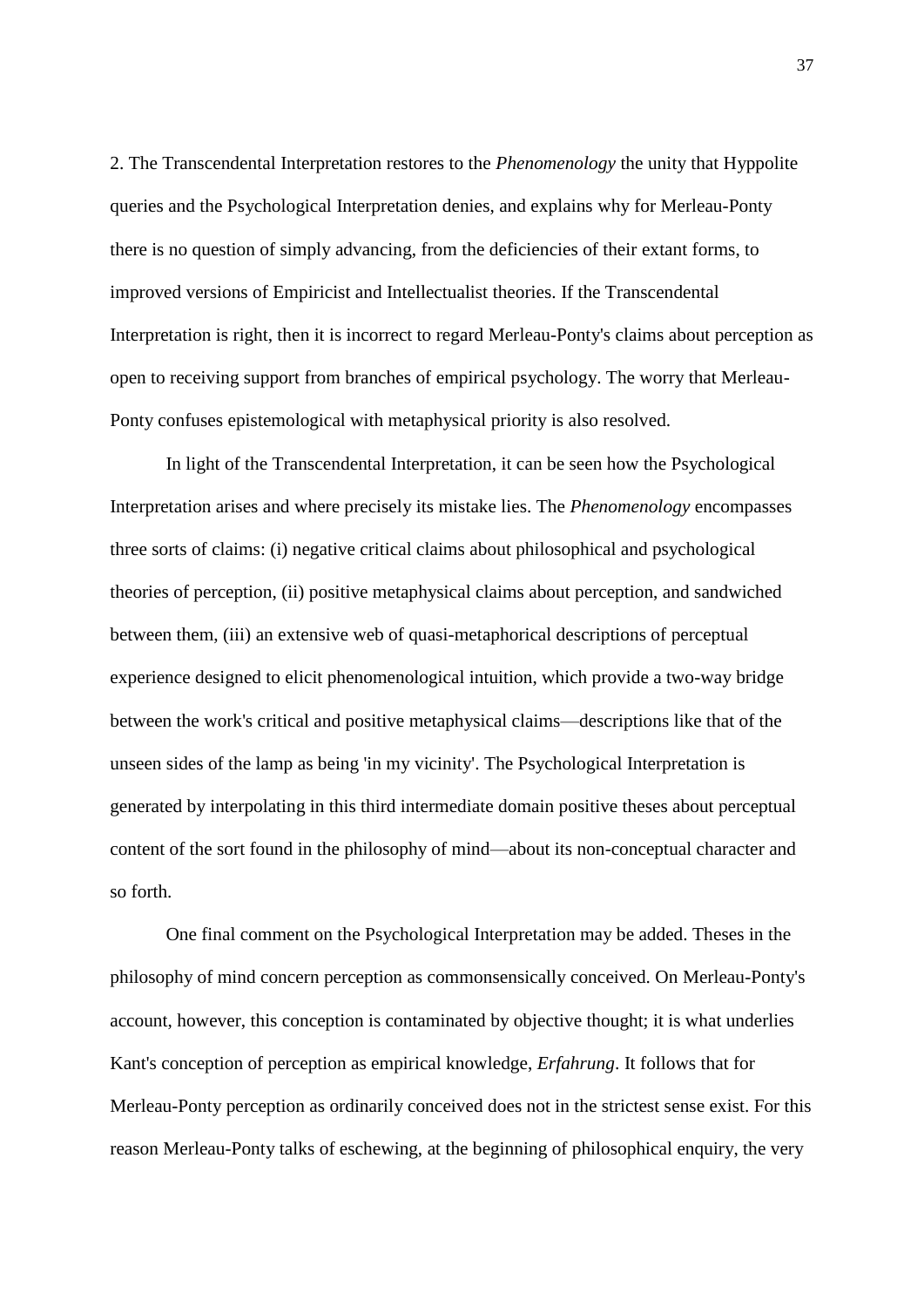concept of perception: 'We exclude the term perception to the whole extent that it already implies a cutting up of what is lived into discontinuous acts' (VI 157–158). What does exist and is shown to be the true, corrected referent of our ordinary ascriptions of perceptual states—is the pre-objective phenomenon of perception. The point, then, is not merely that Merleau-Ponty is not concerned with perception as the philosopher of mind attempts to theorize it, but that Merleau-Ponty considers that there *cannot be* a theory of perception, or positive theses about perceptual content, of the sort that the philosopher of mind attempts to provide. Merleau-Ponty's thesis of perception's pre-objectivity, and the philosophy of mind's thesis of the nonconceptuality of perceptual experience, do not therefore correspond: the latter concerns *content in the subject*, and the former the *world-as-perceived*, which in no sense lies in the subject. A non-metaphysical philosophy of psychology can be culled from the *Phenomenology*, as recent commentary has demonstrated, but it has only an oblique relation to the position that Merleau-Ponty is actually arguing for.<sup>41</sup>

## **References**

Baldwin, Thomas (1998), 'Merleau-Ponty', in Edward Craig (ed.), *The Routledge Encyclopedia of Philosophy*, Vol. 6 (London: Routledge, 1998). Bermúdez, José Luis (2005), 'The Phenomenology of Bodily Awareness', in Smith and Thomasson (eds) (2005). Bermúdez, José Luis, Anthony Marcel, and Naomi Eilan (eds) (1998), *The Body and the Self*

(Cambridge, Mass.: MIT Press, 1998). Bickle, John, and Ralph Ellis (2005), 'Phenomenology and Cortical Microstimulation', in

Smith and Thomasson (eds) (2005).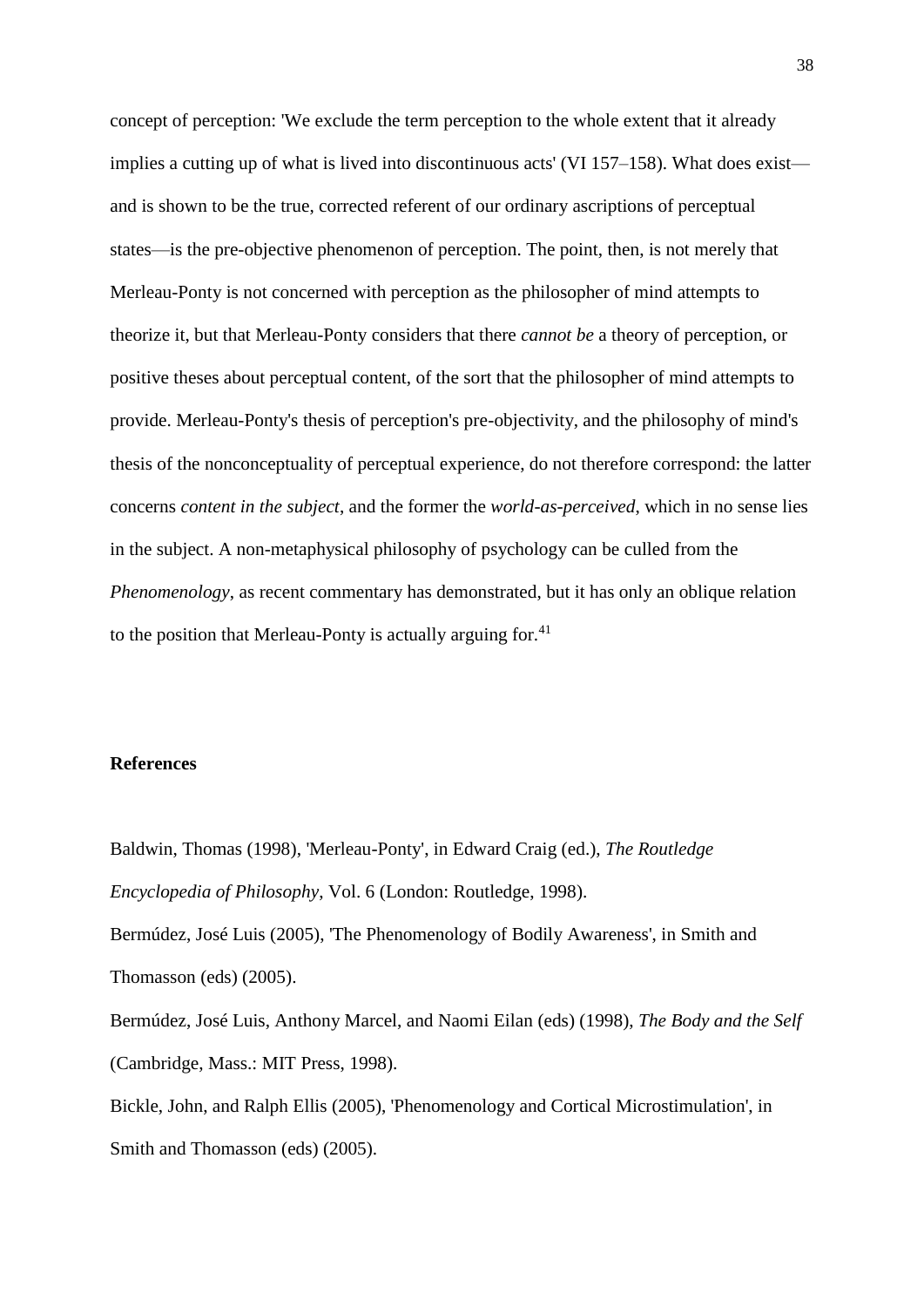Burch, R. (1993), 'On the Topic of Art and Truth: Merleau-Ponty, Heidegger, and the Transcendental Turn', in G. Johnson (ed.), *The Merleau-Ponty Aesthetics Reader: Philosophy and Painting* (Evanston, Ill.: Northwestern University Press, 1993).

Dillon, M. C. (1998), *Merleau-Ponty's Ontology* (Bloomington: Indiana University Press).

Dreyfus, Hubert L. (1999), 'The Primacy of Phenomenology over Logical Analysis', *Philosophical Topics* 27, 3-24.

Dreyfus, Hubert L. (2005), 'Merleau-Ponty and Recent Cognitive Science', in Taylor Carman and Mark B. N. Hansen (eds), *The Cambridge Companion to Merleau-Ponty* (Cambridge: Cambridge University Press, 2005).

Dreyfus, Hubert L., and Stuart E. Dreyfus (1999), 'The Challenge of Merleau-Ponty's Phenomenology of Embodiment for Cognitive Science', in Gail Weiss and Honi Fern Haber (eds), *Perspectives on Embodiment: The Intersections of Nature and Culture* (London: Routledge, 1999).

Eilan, Naomi (1998), 'Consciousness and the Self', in Bermúdez, Marcel, and Eilan (eds) (1998).

Gallagher, Shaun (1998), 'Body Schema and Intentionality', in Bermúdez, Marcel, and Eilan (eds) (1998).

Gallagher, Shaun (2008), 'Cognitive Science', in Rosalyn Diprose and Jack Reynolds (eds), *Merleau-Ponty: Key Concepts* (Stocksfield: Acumen).

Hammond, Michael, Jane Howarth, and Russell Keat (1991), *Understanding Phenomenology* (Oxford: Blackwell).

Hoeller, Keith (1993), 'Phenomenology, Psychology, and Science, II', in Hoeller (ed.) (1993). Hoeller, Keith (ed.) (1993), *Merleau-Ponty and Psychology* (New Jersey: Humanities Press).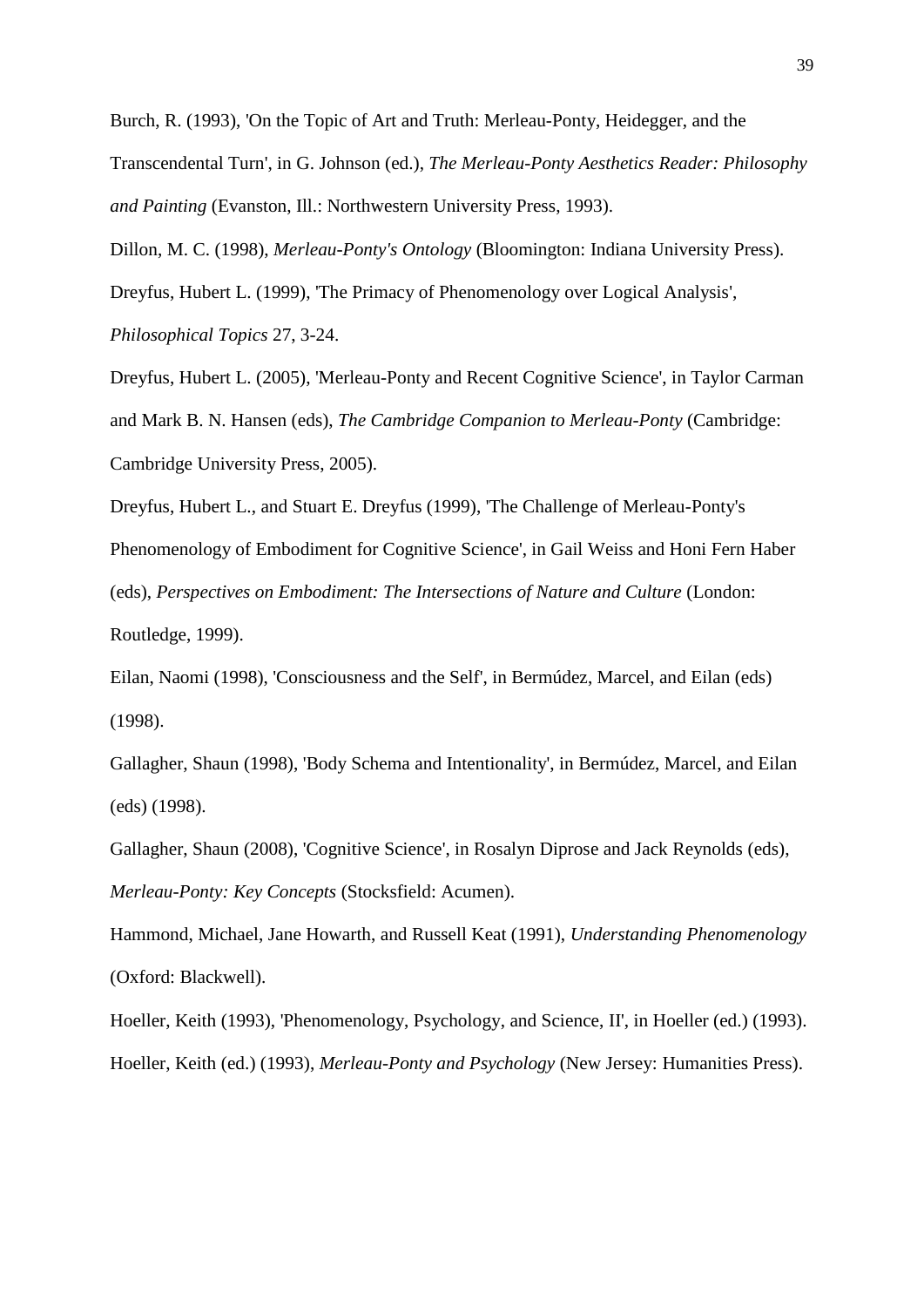Kelly, Sean D. (2000), 'Grasping at Straws: Motor Intentionality and the Cognitive Science of Skillful Action', in Mark Wrathall and Jeff Malpas (eds), *Heidegger, Coping, and Cognitive Science: Essays in Honor of Hubert L. Dreyfus*, Vol. 2 (Cambridge, Mass.: MIT Press, 2000). Kelly, Sean D. (2002), 'Merleau-Ponty on the Body', *Ratio* 15, 376-91.

Kockelman, Joseph (1993), 'On the Function of Psychology in Merleau-Ponty's Early Works Lacan, Jacques (1961), 'Merleau-Ponty: In Memoriam', in Hoeller (ed.) (1993).

Langer, Monika (1989), *Merleau-Ponty's 'Phenomenology of Perception': A Guide and Commentary* (Basingstoke: Macmillan).

Merleau-Ponty, Maurice (1942), *The Structure of Behavior* [SB], trans. Alden Fisher (Boston: Beacon, 1963) [*La Structure du comportement* (Paris: Presses Universitaires de France)]. Merleau-Ponty, Maurice (1945a), *Phenomenology of Perception* [PP], trans. Colin Smith (London: Routledge and Kegan Paul, 1962) [*Phénoménologie de la perception* (Paris: Gallimard)].

Merleau-Ponty, Maurice (1945b), 'Metaphysics and the Novel', trans. Hubert L. Dreyfus and Patricia Allen Dreyfus, in *Sense and Non-Sense* (Evanston, Ill.: Northwestern University Press, 1964).

Merleau-Ponty, Maurice (1945c), 'Cézanne's Doubt', in *Sense and Non-Sense*, trans. Hubert Dreyfus and Patricia Dreyfus (Evanston, Ill.: Northwestern University Press, 1964). Merleau-Ponty, Maurice (1947), 'The Primacy of Perception and its Philosophical Consequences' [PrP], trans. James M. Edie, in Merleau-Ponty (1964).

Merleau-Ponty, Maurice (1958), 'Phenomenology and the Sciences of Man', trans. John Wild, in Merleau-Ponty (1964).

Merleau-Ponty, Maurice, *The Prose of the World* (c. 1952), ed. Claude Lefort, trans. John O'Neill (London: Heinemann, 1974).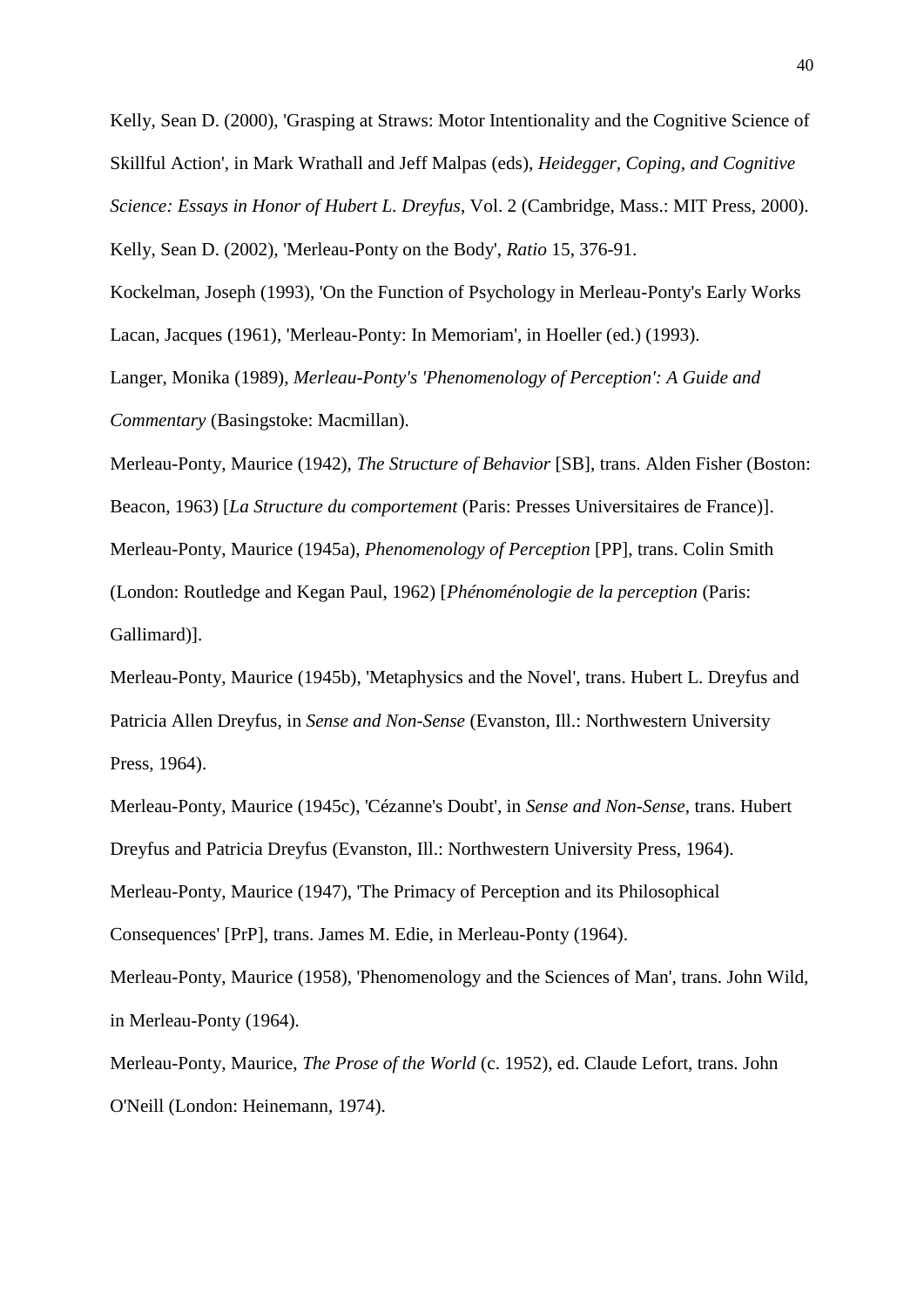Merleau-Ponty, Maurice (1952-1960), *Résumés de cours: Collège de France 1952-1960* (Paris: Gallimard, 1968).

Merleau-Ponty, Maurice (1956-1960), *Nature: Course Notes from the Collège de France*, ed. Dominique Séglard, trans. Robert Vallier (Evanston, Ill.: Northwestern University Press, 2003).

Merleau-Ponty, Maurice (c. 1959-61), *The Visible and the Invisible. Followed by Working Notes* [VI], trans. Alphonso Lingus (Evanston, Ill.: Northwestern University Press, 1968). Merleau-Ponty, Maurice (1960), 'Eye and Mind', trans. Carleton Dallery, in Merleau-Ponty (1964).

Merleau-Ponty, Maurice (1964), *The Primacy of Perception: And Other Essays on Phenomenological Psychology, the Philosophy of Art, History and Politics* (Evanston, Ill.: Northwestern University Press).

Priest, Stephen (1998), *Merleau-Ponty* (London: Routledge).

 $\overline{a}$ 

Smith, David Woodruff, and Amie L. Thomasson (eds) (2005), *Phenomenology and Philosophy of Mind* (Oxford: Oxford University Press).

de Waelhens, Alphonse (1963), 'A Philosophy of the Ambiguous', trans. Alden Fisher, in Merleau-Ponty, *The Structure of Behavior*.

Wider, Kathleen (1997), *The Bodily Nature of Consciousness: Sartre and the Philosophy of Mind* (Ithaca: Cornell).

<sup>1</sup> I concentrate throughout on the *Phenomenology of Perception*, and refer to earlier and later writings for supporting considerations. Page references to the English translation of the *Phenomenology* are prefaced 'PP'; some quotations have been amended in light of the original. 'PrP' refers to 'The Primacy of Perception and its Philosophical Consequences', 'SB' to *The Structure of Behaviour*, and 'VI' to *The Visible and the Invisible*.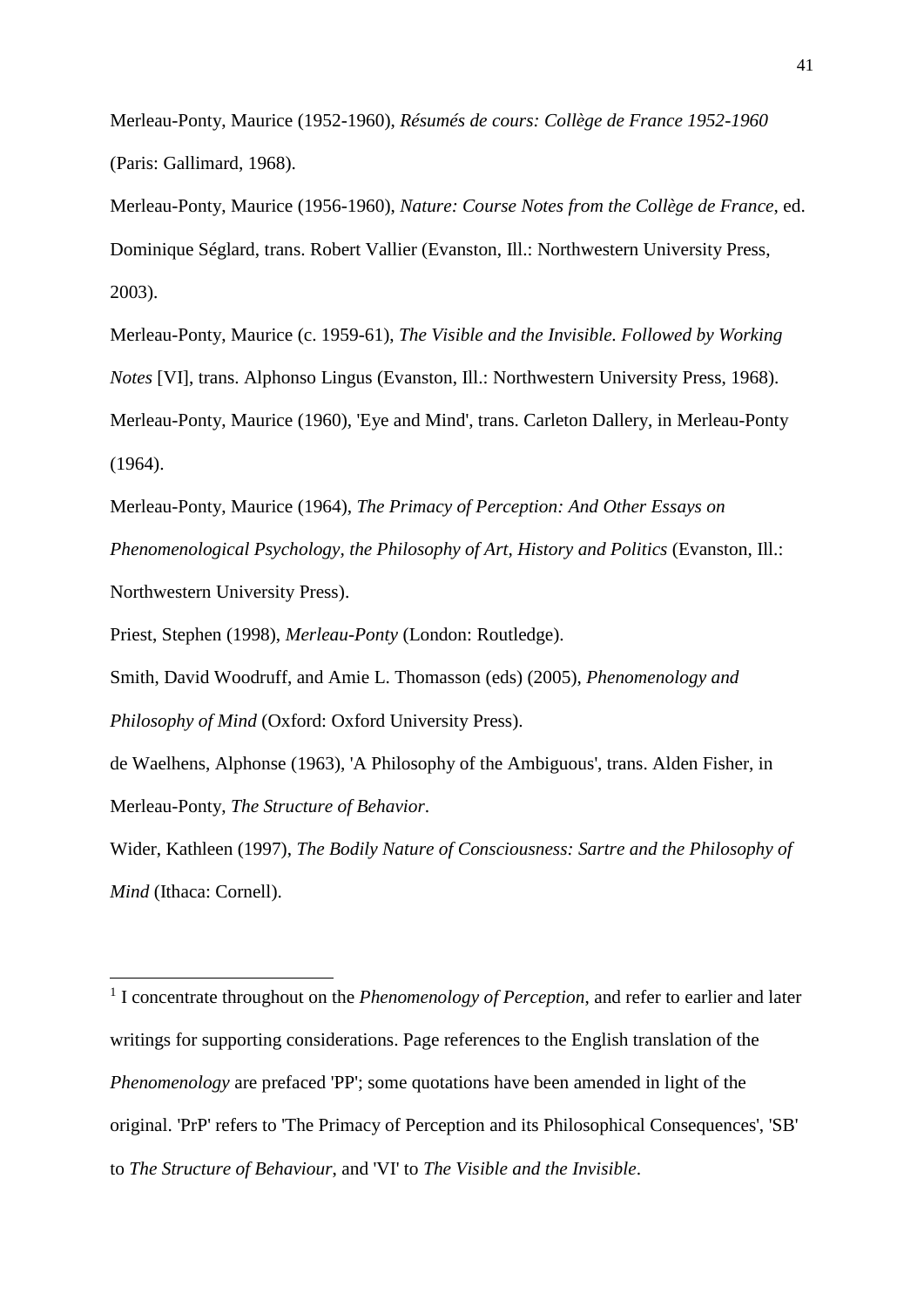<sup>2</sup> Thus Eilan suggests that Merleau-Ponty intends his theory of perceptual content 'to yield frank idealism' (1998, pp. 353–354).

 $3$  A representative sample of relevant recent work includes Dreyfus 1999 and 2005, Dreyfus and Dreyfus 1999, Gallagher 1998 and 2008, Kelly 2002; see also Bermúdez 2005, Bickle and Ellis 2005, pp. 158–159, and Wider 1997, esp. pp. 134ff.

<sup>4</sup> See Gallagher 1998, p. 233, and Priest 1998, pp. 3–4. Priest describes *The Structure of Behaviour* as a 'partial anticipation' of Strawson's *Individuals*.

 $5$  See, e.g., Dreyfus and Dreyfus 1999, p. 118, Gallagher 1998, pp. 232–233, and Kelly 2000, pp. 162–165.

6 I defend this classification in Section 4.

<sup>7</sup> Similarly, Merleau-Ponty's phrase 'the perceived world', *le monde perçu*, is not to be understood as equivalent to either 'our perception of the world' or 'the world, as we (happen to) perceive it', in the sense that one might talk about a mountain 'as seen from the south', implying that the world is one thing and our perceptual perspective on it another; 'perceived' and 'world' compose an indissoluble unity, the 'perceived-world'.

<sup>8</sup> Baldwin 1998.

l

<sup>9</sup> See Bermúdez 2005, pp. 299–303 and 315. See also Lacan's criticism, 1993, p. 74.

<sup>10</sup> See Hammond, Howarth and Keat 1991, p. 278.

<sup>11</sup> Relevant remarks are scattered over PP 410–411, 425–426, 428–433.

<sup>12</sup> See Dillon 1998, ch. 2, the concluding chapter of Langer 1989, and Priest 1998, pp. 224– 225. Priest's broadly Kantian interpretation of Merleau-Ponty differs from mine by ascribing to him a non-idealistic, minimalist conception of the transcendental (see pp. 80, 99, 254 n3); in consequence Priest locates inconsistencies and limitations in Merleau-Ponty (see pp. 235, 238, 255 n11) which I think an idealistic interpretation avoids.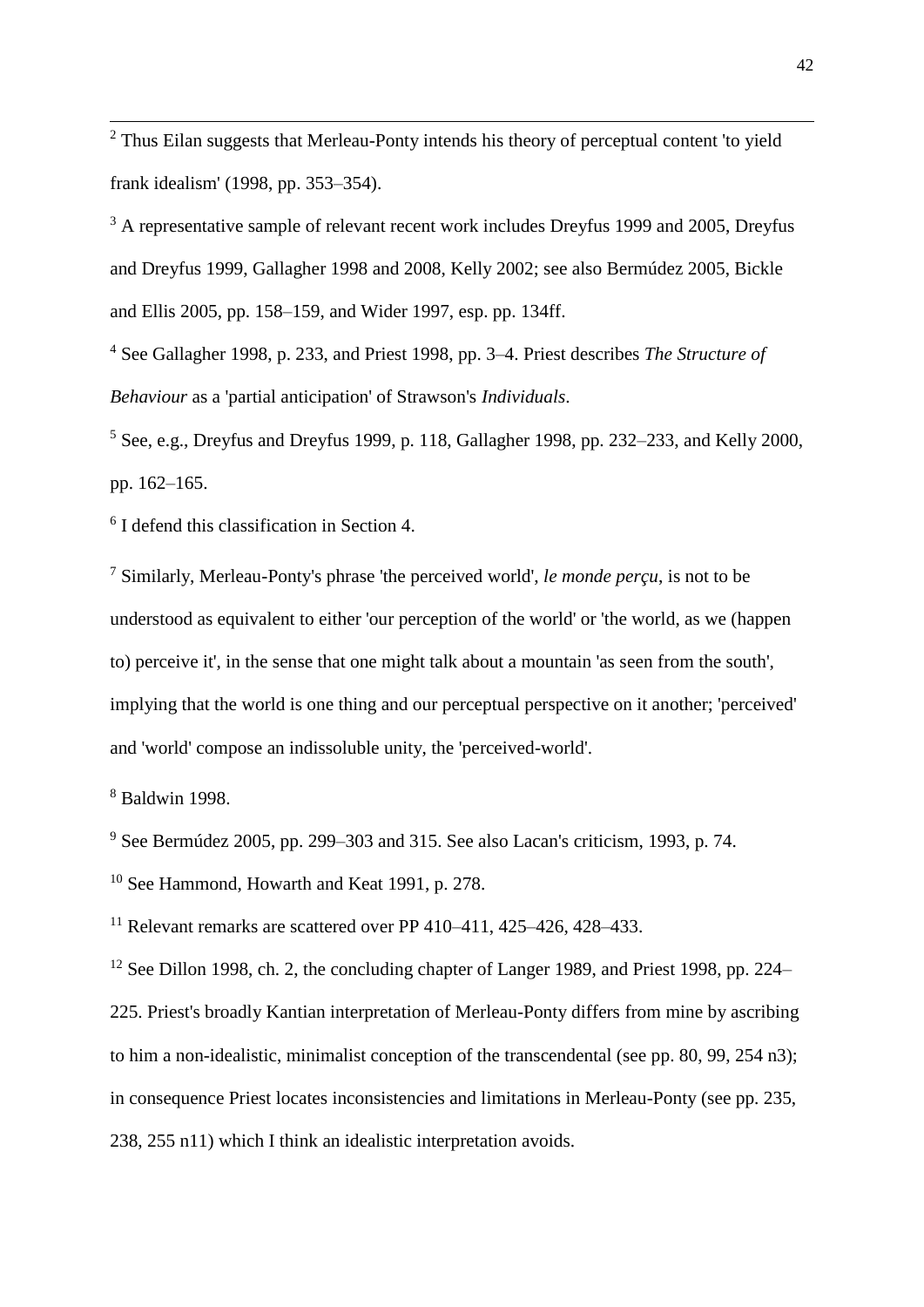<sup>13</sup> But not of course—as will become clear—Kant's view of the nature and grounds of transcendental necessity.

 $14$  The Psychological Interpretation, by contrast, distinguishes these more narrowly as different forms of *psychological* explanation.

<sup>15</sup> There are complications here, in so far as in none of the last three cases does Merleau-Ponty regard *all* aspects of Kant, Husserl and Sartre, by any means, as Intellectualist. The classification of Husserl as an Intellectualist, in particular, raises questions. Plausibly, Merleau-Ponty's paradigm of Intellectualism is supplied largely by French neo-Kantianism. To keep matters simple I will not pursue these issues.

<sup>16</sup> It might be conjectured that the transcendental turn which is offstage in the *Phenomenology* is regarded by Merleau-Ponty as having been effected in his earlier *The Structure of Behaviour*, and that this is supported by Merleau-Ponty's claim at SB 206 that what issues from the examination of scientific thought is a transcendental idealism. The problems with this suggestion are that *The Structure of Behaviour* does not contain a convincing argument for the transcendental position, and that Merleau-Ponty gives no sign of thinking that the *Phenomenology* relies on its argument (which would make little sense in view of the philosophical differences between the two works and the *Phenomenology*'s claim to be philosophically fundamental).

 $17$  VI 156–160.

l

<sup>18</sup> See PrP 19ff; and SB 219: 'it is natural for consciousness to misunderstand itself precisely because it is a consciousness of things'. Note that there are differences of emphasis in Merleau-Ponty's accounts of the formation of objective thought. In his discussion of the body at PP 94–95, where Merleau-Ponty tries to determine what has led to objective thought's conception of the body—and thus, since the body is a central transcendental condition, to the general metaphysics of objective thought—the factors that he cites have all to do with the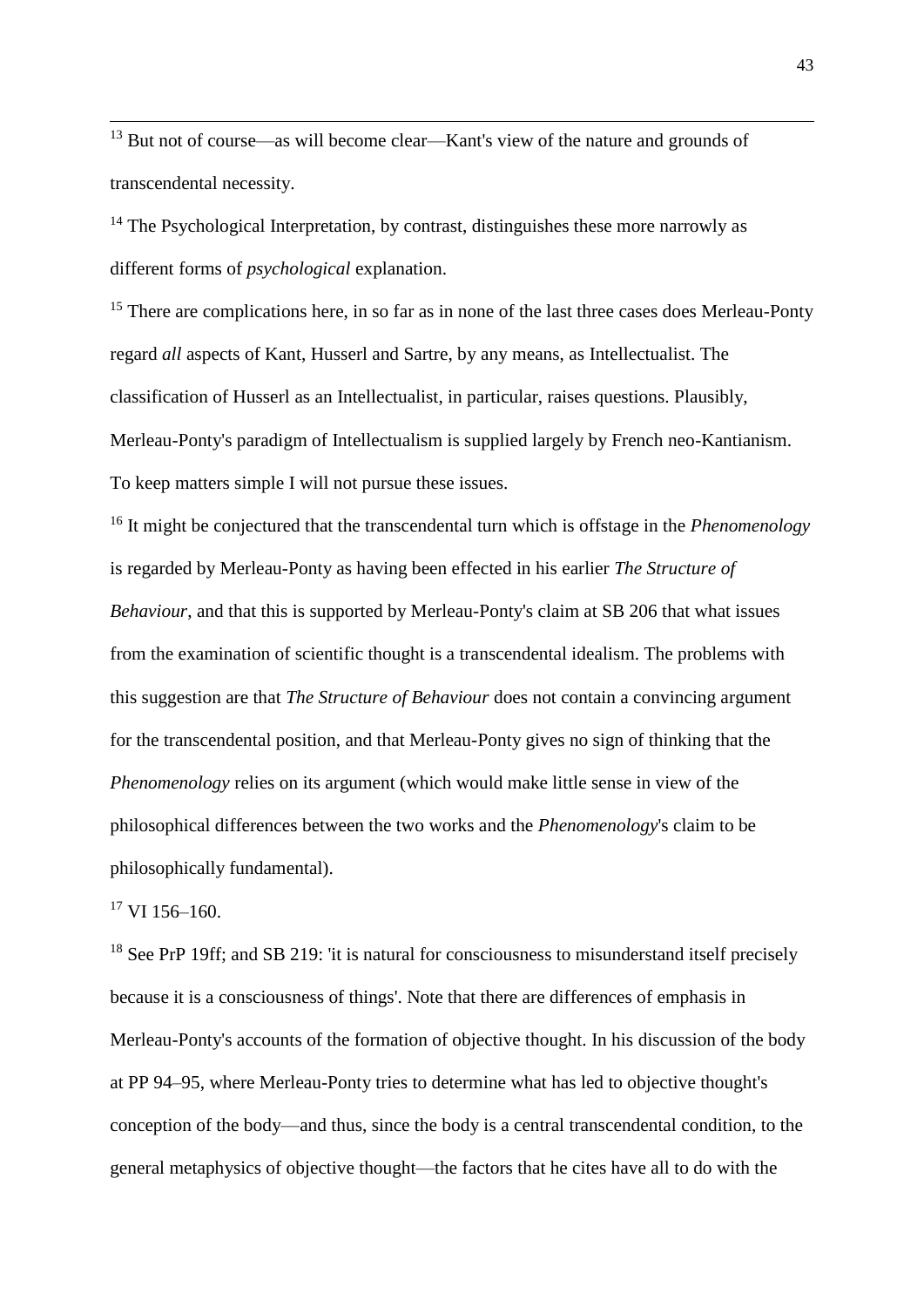scientization of common sense ways of thinking. But in other passages, such as the extremely clear account on PP 70–71, objective thought is ascribed to both science and common sense, but science plays no role at all in its *formation*, this being attributed entirely to the simple attainment of objectivity in perception, in the sense of taking things to have a subjectindependent, non-perspectival existence and constitution: the 'positing of the object [...] makes us go beyond the limits of our actual experience' (PP 70), and leads to 'absolute positing' of the object, which is 'the death of consciousness, since it congeals the whole of existence' (PP 71). I take it, as Section 4 of the paper should make clear, that the second view represents Merleau-Ponty's true position.

l

<sup>19</sup> Merleau-Ponty's distinction between pre-objective perception, and perception mediated by objective thought, has obvious affinities with, though does not strictly correspond to, Heidegger's distinction between authentic and inauthentic temporality, Sartre's distinction between consciousness and the degraded 'psychic' posited by impure reflection, as well as Husserl's original distinction between consciousness purified by the phenomenological *epoché* and consciousness interpreted according to the natural attitude.

<sup>20</sup> See VI 5–7, where Merleau-Ponty explicitly distinguishes the (non-transcendental) outlook that *accepts* the challenge of skepticism, from the deeper and correct (transcendental) approach that starts with 'the *problem of the world*', viz. 'to know precisely what the being of the world means' (VI 6). The latter may be said to 'reformulate the skeptical arguments outside of every ontological preconception' (VI 6).

 $21$  Again showing Merleau-Ponty to be aware of the difficulty is his emphasis on the obliqueness of our access to pre-objective phenomena: Though perception 'as an encounter with natural things is at the foreground of our research' (VI 158), and we 'do indeed first have to fix our gaze on what is apparently *given* to us' (VI 159), our real task consists in responding to the 'interrogation' elicited by 'margins of presence' or 'references' in our experience (VI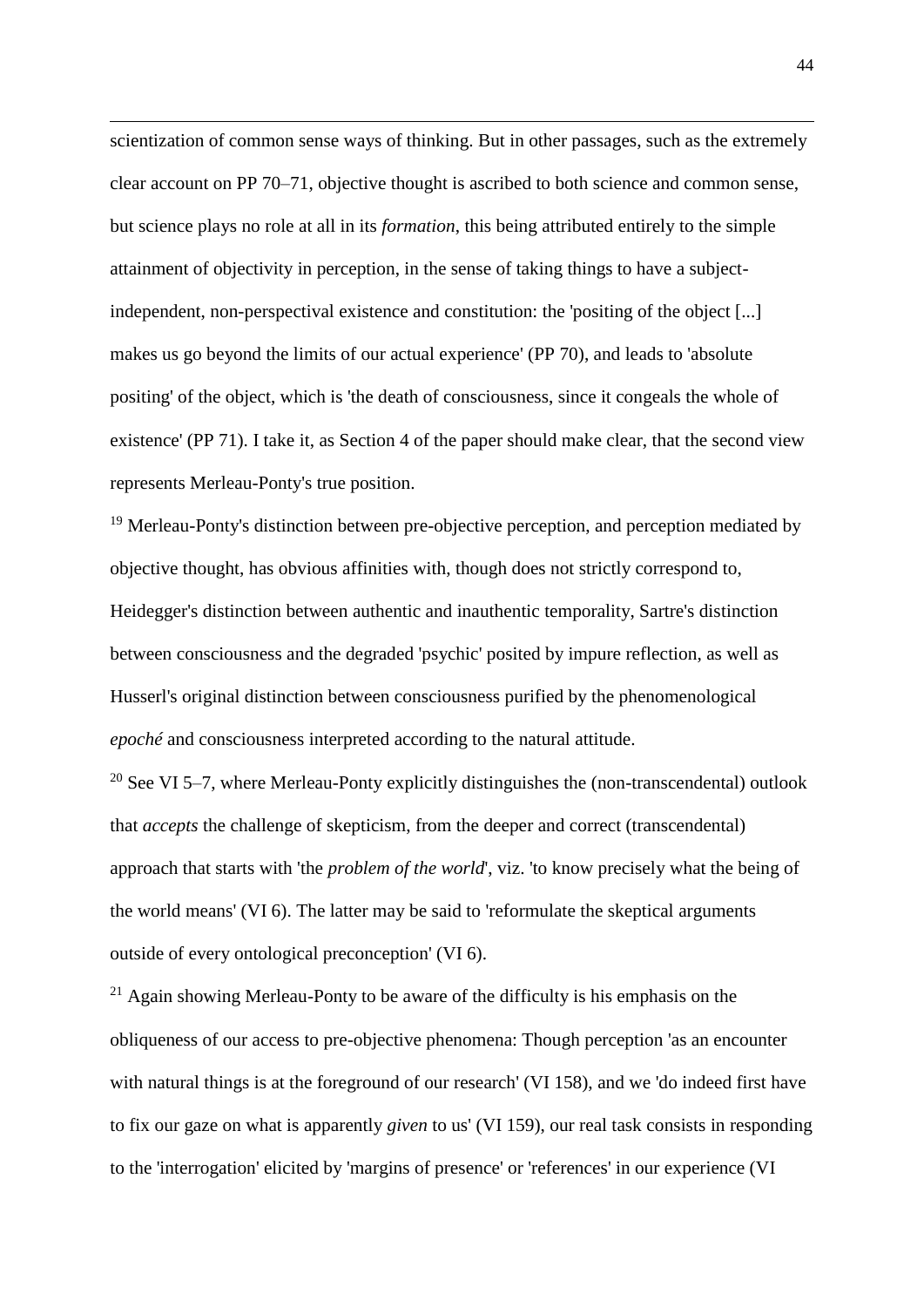159), for the universe of objective thought 'can tell us nothing' about pre-objectivity 'except indirectly, by its lacunae and by the aporias in which it throws us' (VI 157). The crucial point is that something philosophically weighty is required to redirect our attention from the 'foreground' of experience to its 'margins' and to allow the 'lacunae' and 'aporias' of objective thought to be apprehended.

 $22$  The case is different, I am about to argue, with respect to the Intellectualist.

l

 $23$  SB 223–234 shows Merleau-Ponty regarding the phenomenology of perception as an essential propaedeutic to moral theory.

<sup>24</sup> See PP 456, where Merleau-Ponty affirms the necessity of both 'willing freedom *for all*' and 'silence' on matters of ethical theory, and PrP 25–26.

<sup>25</sup> See also *The Prose of the World*, ch. 4, where Merleau-Ponty makes it clear that he regards awakening mystery as the end-point of philosophy, and explains how this requires philosophical reflection and differs from returning to the natural attitude. It is also made clear (pp. 123–125) that the account of objective thought which Merleau-Ponty gives in the context of *perception* is the basis for (and presupposed by) his position on (all) other things − theoretical cognition in general, holding-true, is held to have the character that it does because and only because of the original, mystery-occluding taking-up of perception by objective thought. Merleau-Ponty's conception of mystery as the terminus of philosophical reflection appears to owe much to Gabriel Marcel.

<sup>26</sup> The comparison with Fichte and Schelling's grounding of philosophical thought in intellectual intuition is worth drawing; Merleau-Ponty himself interprets Schelling's conception of intellectual intuition in terms of pre-objective perception: 'l' ''intuition intellectuelle'', qui n'est pas une faculté occulte, mais la perception même avant qu'elle ait été réduite en idées' (*Résumés de cours*, p. 107).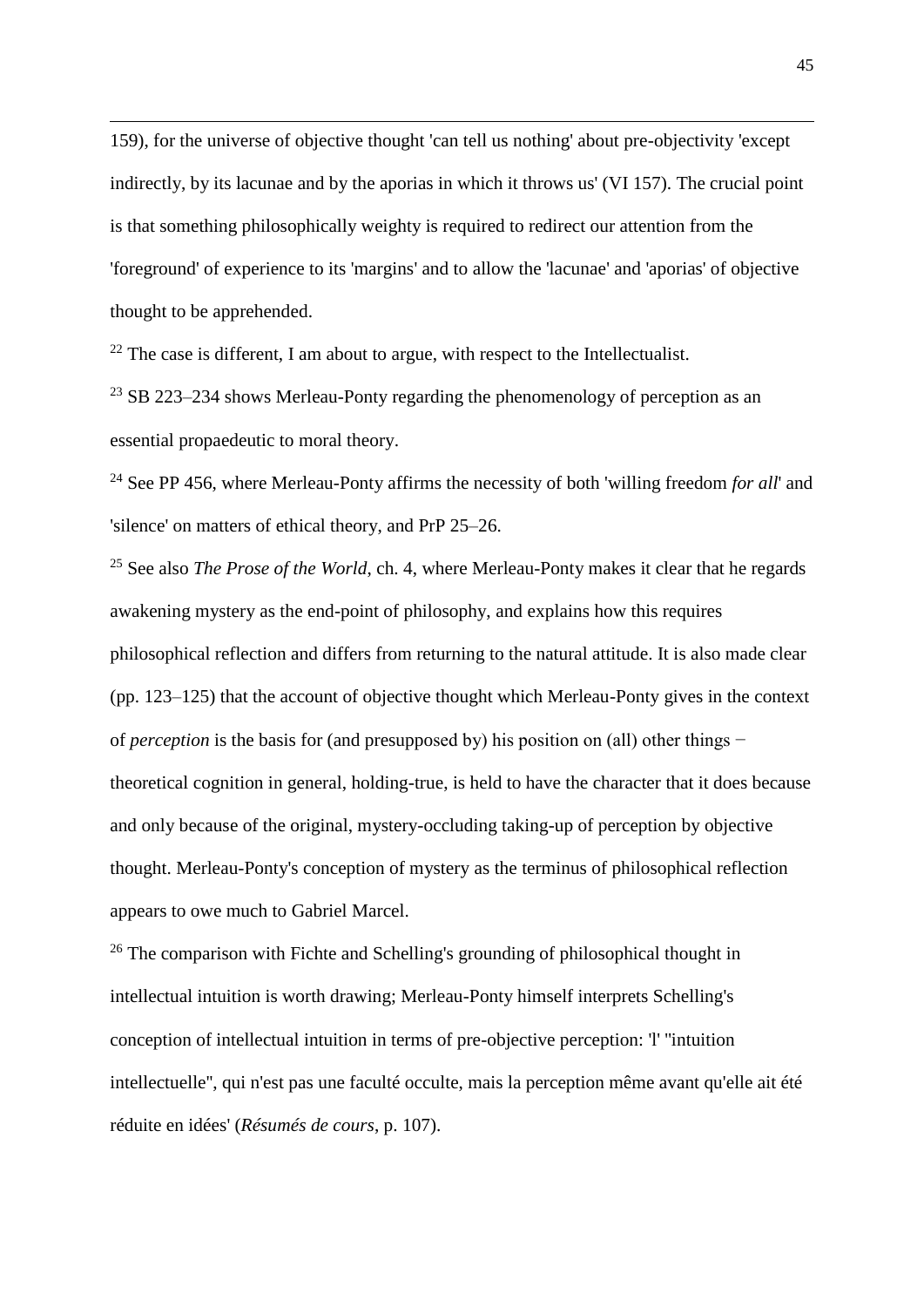<sup>27</sup> See 'Eye and Mind', esp. pp. 161, 166, 178–180, and 'Cézanne's Doubt', esp. pp. 14–16. In 'Metaphysics and the Novel', discussing philosophy's relation to literature, Merleau-Ponty describes philosophy as aiming to 'giv[e] voice to the experience of the world' and fulfil 'the task, not of explaining the world [...] but rather of formulating an experience of the world' (pp. 27–28).

 $28$  See also PP xiv: 'in order to see the world and grasp it as paradoxical, we must break with our familiar acceptance of it'; and SB 215.

 $29$  In fact Merleau-Ponty's view of the problem of solipsism is more complicated, for he holds that the 'difficulties inherent in considering the perception of other people did not all stem from objective thought, nor do they all disappear with the discovery of' the pre-objective (PP 356). This does not, however, affect the present point, since he does hold that the problem is *partly* solved through pre-objectivity and in any case uses its *total* insolubility from the standpoint of objective thought as an argument against the latter.

<sup>30</sup> See PP 317–334, 430–433, and SB 219.

l

<sup>31</sup> Kant's account of empirical knowledge does not make room for positive indeterminacy in Merleau-Ponty's sense: indeterminacy enters for Kant only as a function of as-yet-incomplete determination, of the sort that, Kant says in the third *Critique*, occasions reflective judgement. Reflective judgement is constrained to realize systematic unity of *Erkenntnis*, and in principle no indeterminacies will remain at the end of the day.

 $32$  I wish to thank Christian Wenzel for comments which led me to correct my understanding of Merleau-Ponty on this issue.

 $33$  PP 49, 53, 126–127, 144, 220; see also the comments on rationality, PP xix–xx and 430, and note 39 below regarding the *a priori*.

<sup>34</sup> If classical psychology had grasped the transcendental status of the body, it would have been led to 'the world no longer conceived as a collection of determinate objects' (PP 92).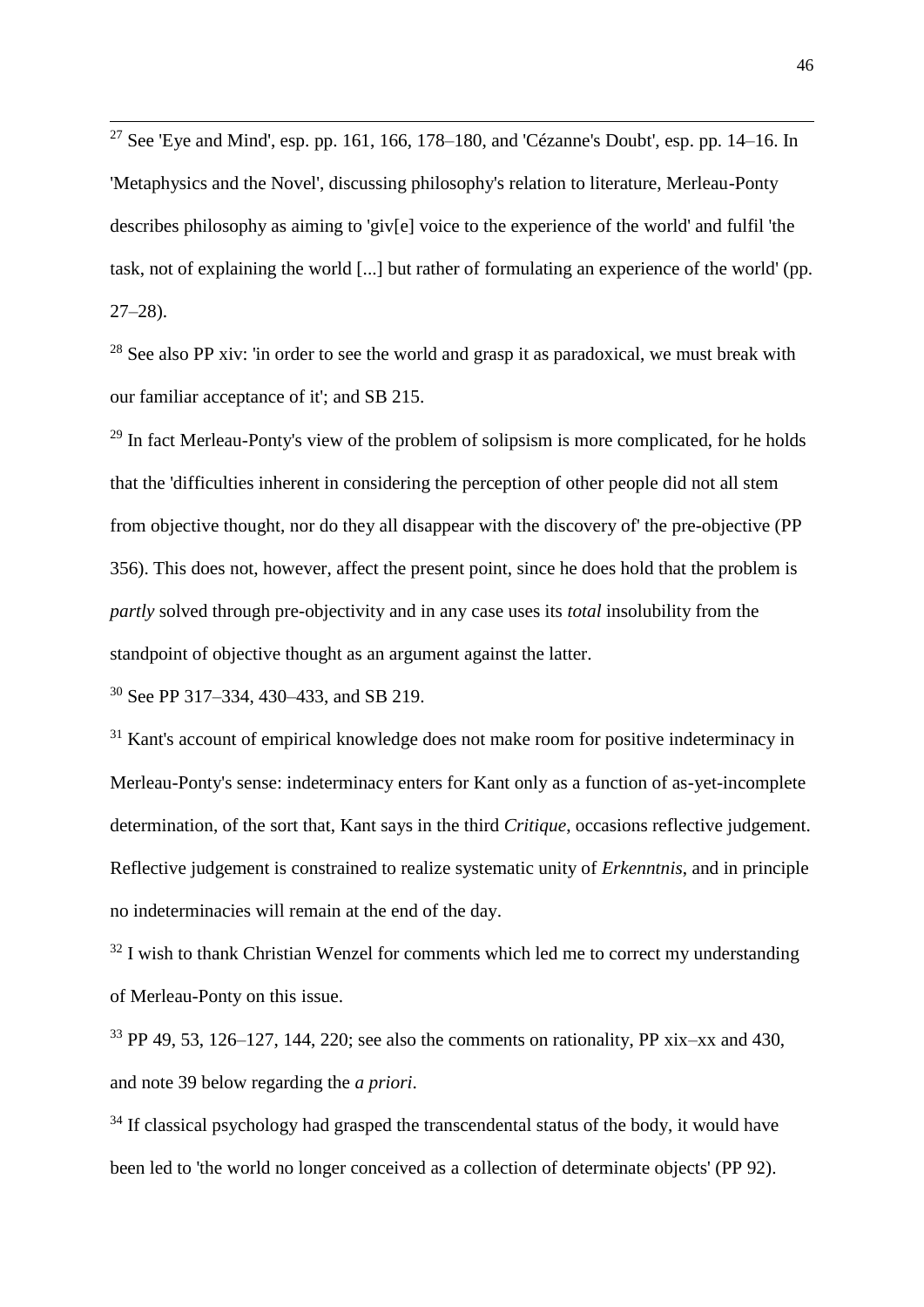<sup>35</sup> See Hoeller 1993, proposing an 'intertwining' of science and philosophy in Merleau-Ponty. <sup>36</sup> See *Résumés de cours*, pp. 117–120, where Merleau-Ponty rejects Heidegger's dismissal of science but circumscribes its philosophical contribution negatively, and p. 132.

l

<sup>37</sup> de Waelhens, in an introductory essay to the second edition of *Le Structure du comportement* authorized by Merleau-Ponty, describes this as 'an absolute misreading' (1963, pp. xxvi–xxvii).

<sup>38</sup> See for example PrP 23–24, and also Merleau-Ponty's account of Husserl's relation to psychology in 'Phenomenology and the Sciences of Man'. Kockelman 1985 takes a view of the relation between philosophy and psychology in the *Phenomenology* similar to the one I describe.

<sup>39</sup> Merleau-Ponty's remarks on modal distinctions (in for example the passage quoted above from PrP 14 concerning the 'modality' of the unseen sides of the lamp) and on the *a priori*/*a posteriori* distinction (e.g. PP 220–222) are not intended to collapse those distinctions in a way that would abolish the transcendental/empirical distinction, which would plainly make nonsense of much else that he says. A careful reading of PP 220–222 shows that Merleau-Ponty's aim is once again to free the transcendental *a priori* from its Intellectualist misconception, by stressing the immanence of the *a priori* in the object: the object has the *a priori* not as an 'external', in principle separable, superadded, formal component, but as its 'latent logic' (PP 221); the *a priori* transcendental elements 'in' objects present themselves 'spontaneously' in perception, not as subjectively originated external formal impositions. Connectedly Merleau-Ponty rejects the notion that philosophical reflection can through abstraction form concepts of transcendental *a priori* conditions which prescind from perception, in the way that Kant traces back the conceptual sources of the principles of possible experience to the forms of judgement. Reflected in Merleau-Ponty's remarks on the *a priori* is therefore his 'revelatory' view of philosophical cognition discussed previously. Thus